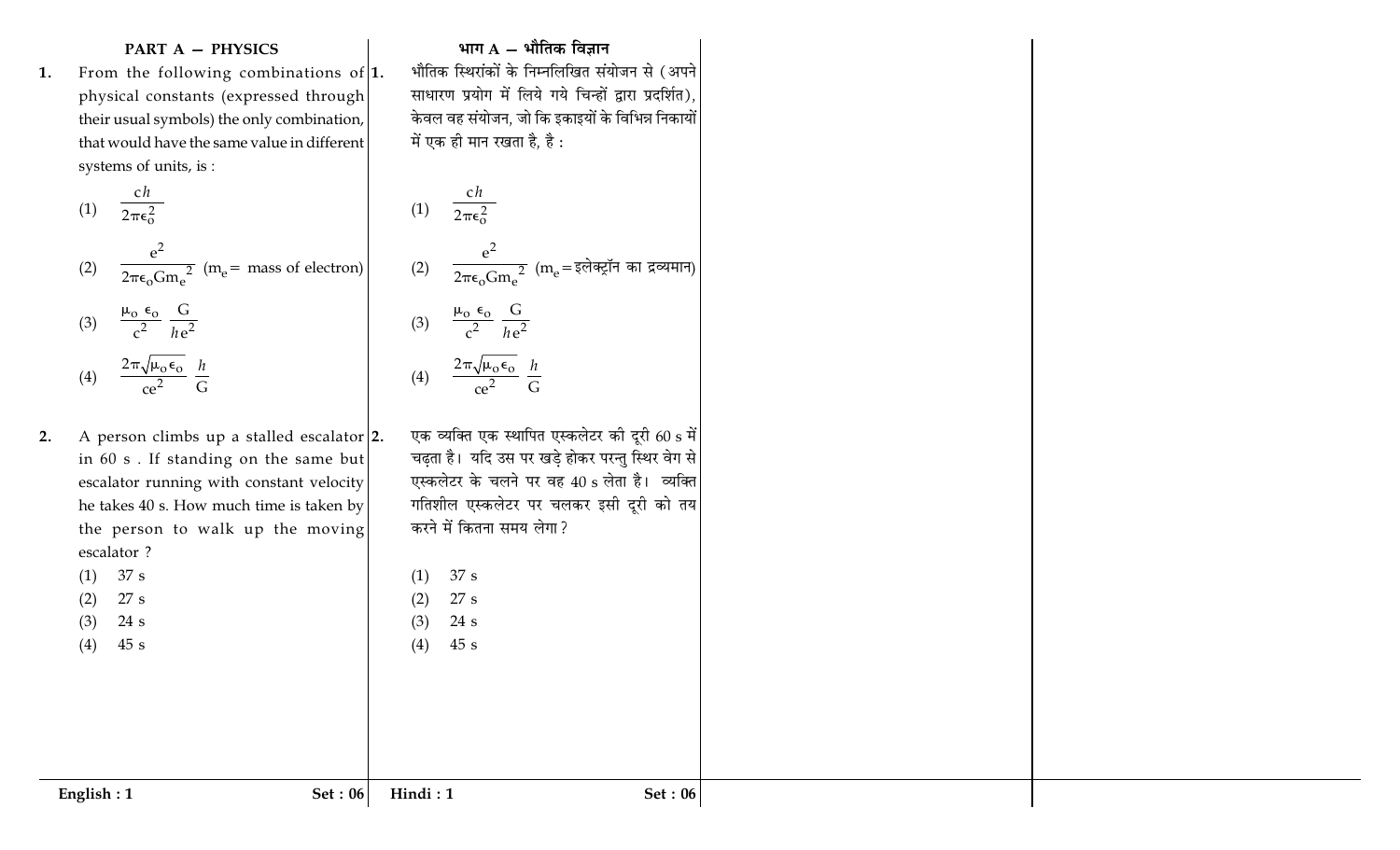Three masses m, 2m and 3m are moving  $|3$ .  $3.$ in  $x-y$  plane with speed 3u, 2u, and u respectively as shown in figure. The three masses collide at the same point at P and stick together. The velocity of resulting mass will be :



- A 4 g bullet is fired horizontally with a 4. speed of 300 m/s into 0.8 kg block of wood at rest on a table. If the coefficient of friction between the block and the table is 0.3, how far will the block slide approximately?  $0.19$  m  $(1)$ 0.379 m  $(2)$ 
	- $0.569$  m  $(3)$
	- $0.758$  m  $(4)$

m, 2m एवं 3m के तीन द्रव्यमान  $x$ -y तल में चाल क्रमश: 3u, 2u, एवं u से गतिशील है, जैसा कि चित्र में दर्शाया गया है। तीनों द्रव्यमान एक ही बिन्दु पर संघट्ट करते हैं और एक साथ चिपक जाते हैं। परिणामी द्रव्यमान का वेग होगा :



4.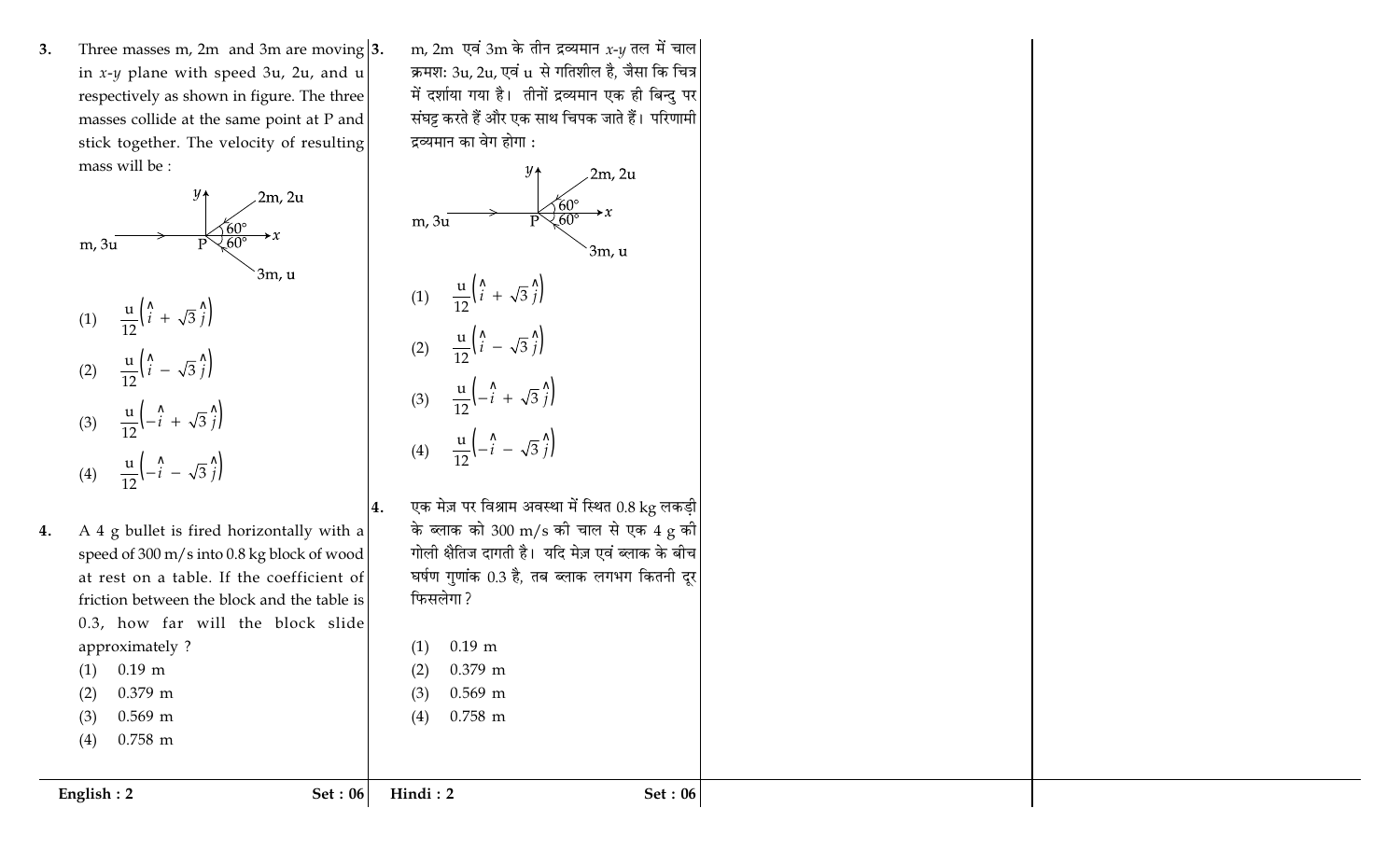A spring of unstretched length *l* has a  $\vert 5$ . 5. mass m with one end fixed to a rigid support. Assuming spring to be made of a uniform wire, the kinetic energy possessed by it if its free end is pulled with uniform velocity  $v$  is :

(1) 
$$
\frac{1}{2} m v^2
$$
  
\n(2)  $mv^2$   
\n(3)  $\frac{1}{3} m v^2$   
\n(4)  $\frac{1}{6} m v^2$ 

A particle is moving in a circular path of  $\vert 6$ . 6. radius a, with a constant velocity  $v$  as shown in the figure. The center of circle is marked by 'C'. The angular momentum from the origin O can be written as :



बिना तानित लम्बाई 1 की एक कमानी से एक द्रव्यमान m इस प्रकार है कि इसका एक सिरा एक दृढ<sup>1</sup> आधार पर बँधा है। यह मानते हुये कि कमानी एक एकसमान तार से बनी है, इसमें गतिज ऊर्जा होगी यदि इसका स्वतन्त्र सिरा एकसमान वेग $\;$   $\;$  से खींचा जाए :

(1) 
$$
\frac{1}{2}
$$
 m v<sup>2</sup>  
\n(2) m v<sup>2</sup>  
\n(3)  $\frac{1}{3}$  m v<sup>2</sup>  
\n(4)  $\frac{1}{6}$  m v<sup>2</sup>

एक कण त्रिज्या a के एक वृत्तीय पथ पर एक स्थिर वेग  $v$  से गतिशील है जैसा कि चित्र में दर्शाया गया है। वृत्त का केन्द्र 'C' से चिन्हित किया गया है। मूल बिन्दु  $O$  से कोणीय संवेग इस प्रकार लिखा जा सकता है: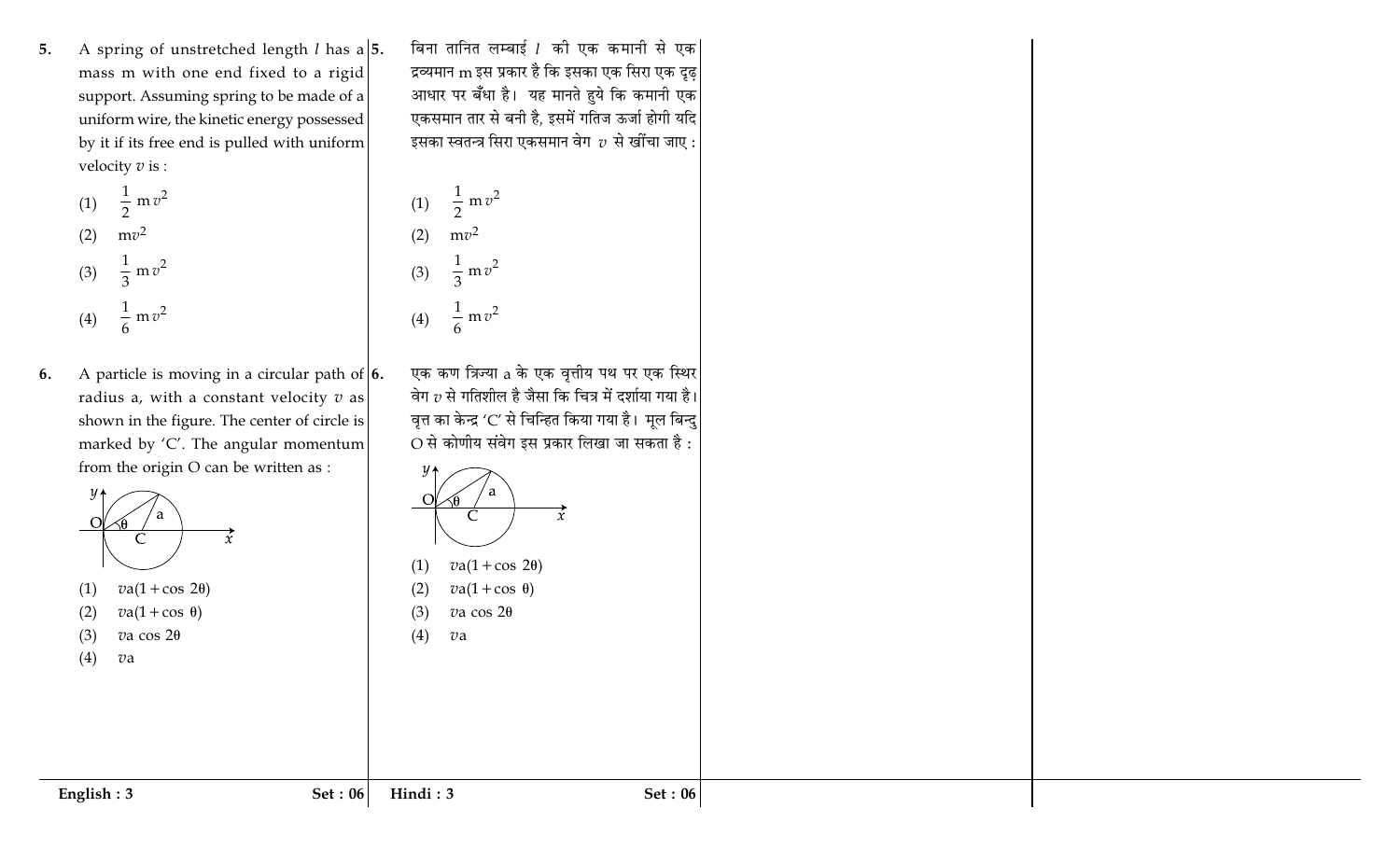7. 
$$
\overset{m_1}{\underset{\longleftarrow}{\longrightarrow}} \overset{v_1}{\underset{\longleftarrow}{\longrightarrow}} \overset{v_2}{\underset{\longleftarrow}{\longleftarrow}} \overset{m_2}{\underset{\longleftarrow}{\longrightarrow}}
$$

Two hypothetical planets of masses  $m_1$  and  $m_2$  are at rest when they are infinite distance apart. Because of the gravitational force they move towards each other along the line joining their centres. What is their speed when their separation is 'd'? (Speed of  $m_1$  is  $v_1$  and that of  $m_2$  is  $v_2$ ) (1)  $v_1 = v_2$ 

(2) 
$$
v_1 = m_2 \sqrt{\frac{2G}{d(m_1 + m_2)}}
$$
  
\n $v_2 = m_1 \sqrt{\frac{2G}{d(m_1 + m_2)}}$   
\n(3)  $v_1 = m_1 \sqrt{\frac{2G}{d(m_1 + m_2)}}$   
\n $v_2 = m_2 \sqrt{\frac{2G}{d(m_1 + m_2)}}$   
\n(4)  $v_1 = m_2 \sqrt{\frac{2G}{m_1}}$   
\n(5)  $v_2 = m_2 \sqrt{\frac{2G}{d(m_1 + m_2)}}$   
\n(6)  $v_1 = m_2 \sqrt{\frac{2G}{m_1}}$   
\n(7)  $v_2 = m_1 \sqrt{\frac{2G}{m_2}}$   
\n(8)  $v_1 = m_2 \sqrt{\frac{2G}{m_1}}$   
\n(9)  $v_1 = m_2 \sqrt{\frac{2G}{m_1}}$   
\n(10)  $v_1 = m_2 \sqrt{\frac{2G}{m_1}}$   
\n(2)  $v_1 = m_2 \sqrt{\frac{G}{d(m_1 + m_2)}}$   
\n(3)  $v_1 = m_1 \sqrt{\frac{G}{d(m_1 + m_2)}}$   
\n(4)  $v_1 = m_2 \sqrt{\frac{2G}{m_1}}$   
\n(5)  $v_2 = m_1 \sqrt{\frac{2G}{m_2}}$   
\n(6)  $v_1 = m_2 \sqrt{\frac{2G}{m_1}}$   
\n(7)  $v_2 = m_1 \sqrt{\frac{2G}{m_1}}$   
\n(8)  $v_1 = m_2 \sqrt{\frac{2G}{m_1}}$   
\n(9)  $v_1 = m_2 \sqrt{\frac{2G}{m_1}}$   
\n(10)  $v_1 = m_2 \sqrt{\frac{2G}{m_1}}$   
\n(11)  $v_1 = m_2 \sqrt{\frac{2G}{m_1}}$   
\n(12)  $v_1 = m_2 \sqrt{\frac{G}{d(m_1 + m_2)}}$ 

वाली रेखा पर एक दूसरे की ओर गति करना प्रारम्भ  
करते हैं। जब उनके बीच दूरी 'd' है, तब उनकी चाल  
क्या है ?  
(m₁ की चाल 
$$
v_1
$$
 एवं m₂ की चाल  $v_2$  है )  
(1)  $v_1 = v_2$   
(2)  $v_1 = m_2 \sqrt{\frac{2G}{d(m_1 + m_2)}}$   
 $v_2 = m_1 \sqrt{\frac{2G}{d(m_1 + m_2)}}$   
(3)  $v_1 = m_1 \sqrt{\frac{2G}{d(m_1 + m_2)}}$   
 $v_2 = m_2 \sqrt{\frac{2G}{d(m_1 + m_2)}}$   
(4)  $v_1 = m_2 \sqrt{\frac{2G}{m_1}}$   
 $v_2 = m_1 \sqrt{\frac{2G}{m_2}}$   
(2)  $v_2 = m_1 \sqrt{\frac{2G}{m_2}}$   
Find i : 4 Set : 06

 $\overbrace{\bigotimes_{\longleftarrow}^{m_1} \longrightarrow v_1 \quad v_2 \longleftarrow \longrightarrow^{m_2}}^{m_1}$ 

द्रव्यमान  $\rm m_1$  एवं  $\rm m_2$  के दो परिकल्पित उपग्रह विश्राम $|$ अवस्था में हैं जब वे एक दूसरे से अनन्त दूरी पर हैं।

गुरुत्वाकर्षण बल के कारण उनके केन्द्रों को मिलाने

 $|7.$ 

क्या

 $(1)$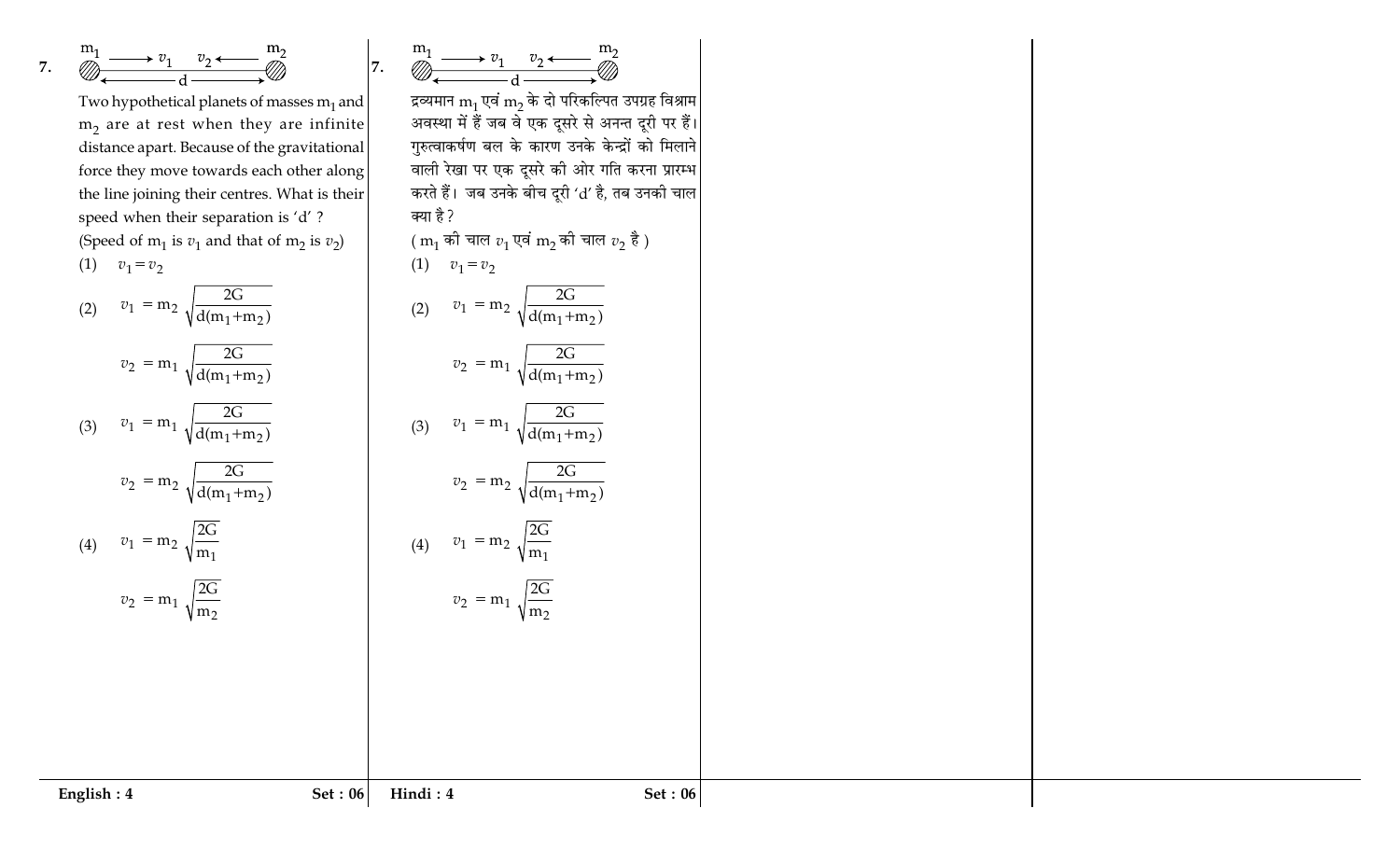| 8. | Steel ruptures when a shear of $ 8$ .                     |  |  |  |
|----|-----------------------------------------------------------|--|--|--|
|    | $3.5 \times 10^8$ N m <sup>-2</sup> is applied. The force |  |  |  |
|    | needed to punch a 1 cm diameter hole in                   |  |  |  |
|    | a steel sheet 0.3 cm thick is nearly :                    |  |  |  |

- (1)  $1.4 \times 10^4$  N
- $2.7\times10^4$  N  $(2)$
- (3)  $3.3 \times 10^4$  N
- (4)  $1.1 \times 10^4$  N
- A cylindrical vessel of cross-section  $A$ 9. 9. contains water to a height h. There is a hole in the bottom of radius 'a'. The time in which it will be emptied is :  $\,$

(1) 
$$
\frac{2A}{\pi a^2} \sqrt{\frac{h}{g}}
$$
  
\n(2) 
$$
\frac{\sqrt{2}A}{\pi a^2} \sqrt{\frac{h}{g}}
$$
  
\n(3) 
$$
\frac{2\sqrt{2}A}{\pi a^2} \sqrt{\frac{h}{g}}
$$
  
\n(4) 
$$
\frac{A}{\sqrt{2} \pi a^2} \sqrt{\frac{h}{g}}
$$

| स्टील फट जाता है जब उस पर 3.5×10 <sup>8</sup> Nm <sup>-2</sup> |  |  |  |  |  |
|----------------------------------------------------------------|--|--|--|--|--|
| का अपरूपण लगाया जाता है। 0.3 cm मोटी स्टील                     |  |  |  |  |  |
| शीट में 1 cm व्यास का छिद्र करने में लगाये जाने                |  |  |  |  |  |
| वाला बल लगभग है :                                              |  |  |  |  |  |
| (1) $1.4 \times 10^4$ N                                        |  |  |  |  |  |
| (2) $2.7 \times 10^4$ N                                        |  |  |  |  |  |
| (3) $3.3 \times 10^4$ N                                        |  |  |  |  |  |
| (4) $1.1 \times 10^4$ N                                        |  |  |  |  |  |
| अनुप्रस्थ काट A वाले एक बेलनाकार बर्तन में पानी                |  |  |  |  |  |
| ऊँँचाई h तक भरा है।  इसकी तली में त्रिज्या 'a' का              |  |  |  |  |  |
| एक छिद्र है।  वह समय, जिसमें यह बर्तन रिक्त हो                 |  |  |  |  |  |
| जाएगा, है :                                                    |  |  |  |  |  |
|                                                                |  |  |  |  |  |
| (1) $\frac{2A}{\pi a^2} \sqrt{\frac{h}{g}}$                    |  |  |  |  |  |
|                                                                |  |  |  |  |  |
| (2) $\frac{\sqrt{2A}}{\pi a^2} \sqrt{\frac{h}{g}}$             |  |  |  |  |  |
|                                                                |  |  |  |  |  |
|                                                                |  |  |  |  |  |
| (3) $\frac{2\sqrt{2}A}{\pi a^2} \sqrt{\frac{h}{g}}$            |  |  |  |  |  |
|                                                                |  |  |  |  |  |
| (4) $\frac{A}{\sqrt{2} \pi a^2} \sqrt{\frac{h}{g}}$            |  |  |  |  |  |
|                                                                |  |  |  |  |  |
|                                                                |  |  |  |  |  |
|                                                                |  |  |  |  |  |
|                                                                |  |  |  |  |  |
|                                                                |  |  |  |  |  |
|                                                                |  |  |  |  |  |
|                                                                |  |  |  |  |  |
|                                                                |  |  |  |  |  |
|                                                                |  |  |  |  |  |
|                                                                |  |  |  |  |  |
|                                                                |  |  |  |  |  |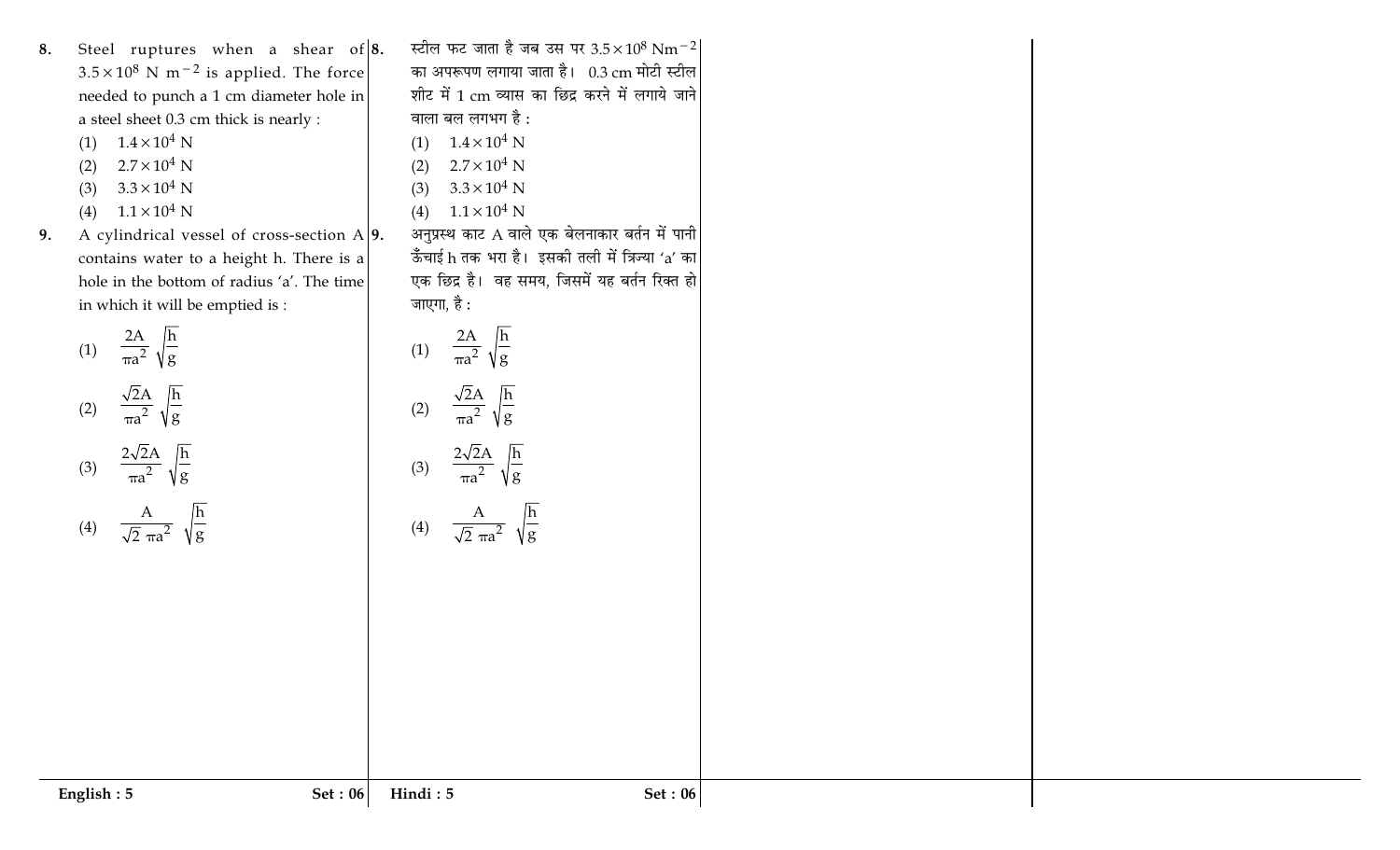| Two soap bubbles coalesce to form a single $ 10.$<br>10.<br>bubble. If V is the subsequent change in<br>volume of contained air and S the change<br>in total surface area, T is the surface<br>tension and P atmospheric pressure, which<br>of the following relation is correct?<br>$4PV + 3ST = 0$<br>(1)<br>$3PV + 4ST = 0$<br>(2)<br>$2PV + 3ST = 0$<br>(3)<br>$3PV + 2ST = 0$<br>(4) | दो साबुन के बुलबुले मिलकर एक बुलबुला बनाते हैं। <br>यदि इनमें स्थित वायु के आयतन में परवर्ती परिवर्तन<br>V है और सम्पूर्ण पृष्ठ क्षेत्रफल में परिवर्तन S है,<br>T पृष्ठ तनाव है और P वायुमंडल दाब है, तब<br>निम्नलिखित में से कौन-सा सम्बन्ध <b>सही</b> है?<br>$4PV + 3ST = 0$<br>(1)<br>$3PV + 4ST = 0$<br>(2)<br>$2PV + 3ST = 0$<br>(3)<br>$3PV + 2ST = 0$<br>(4) |
|-------------------------------------------------------------------------------------------------------------------------------------------------------------------------------------------------------------------------------------------------------------------------------------------------------------------------------------------------------------------------------------------|---------------------------------------------------------------------------------------------------------------------------------------------------------------------------------------------------------------------------------------------------------------------------------------------------------------------------------------------------------------------|
| Hot water cools from $60^{\circ}$ C to $50^{\circ}$ C in the 11.<br>11.<br>first 10 minutes and to $42^{\circ}$ C in the next<br>10 minutes. The temperature of the<br>surroundings is :<br>$25^{\circ}$ C<br>(1)<br>$10^{\circ}$ C<br>(2)<br>$15^{\circ}$ C<br>(3)                                                                                                                       | गर्म पानी $60^{\circ}$ C से 50 $^{\circ}$ C पहले 10 मिनट में ठंडा होता<br>है और 42°C तक दूसरे 10 मिनट में ठंडा होता है।<br>वातावरण का तापमान है :<br>$25^{\circ}$ C<br>(1)<br>$10^{\circ}$ C<br>(2)<br>$15^{\circ}$ C<br>(3)                                                                                                                                        |
| $20^{\circ}$ C<br>(4)<br>A Carnot engine absorbs 1000 J of heat 12.<br>12.<br>energy from a reservoir at 127°C and rejects<br>600 J of heat energy during each cycle. The<br>efficiency of engine and temperature of<br>sink will be:<br>20% and $-43^{\circ}$ C<br>(1)<br>40% and $-33^{\circ}$ C<br>(2)<br>50% and $-20^{\circ}C$<br>(3)<br>70% and $-10^{\circ}$ C<br>(4)              | $20^{\circ}$ C<br>(4)<br>एक कार्नो इंजन एक कुंड से 127℃ पर 1000 J<br>ऊष्मीय ऊर्जा अवशोषित करता है और प्रत्येक चक्र<br>में 600 J ऊष्मीय ऊर्जा अस्वीकार कर देता है। इंजन<br>की दक्षता और सिंक का तापमान होगा :<br>$20\%$ एवं $-43^{\circ}$ C<br>(1)<br>$40\%$ एवं $-33\degree$ C<br>(2)<br>$50\%$ एवं $-20\degree$ C<br>(3)<br>$70\%$ एवं $-10\degree$ C<br>(4)       |
| <b>Set: 06</b><br>English: 6                                                                                                                                                                                                                                                                                                                                                              | Hindi: 6<br><b>Set: 06</b>                                                                                                                                                                                                                                                                                                                                          |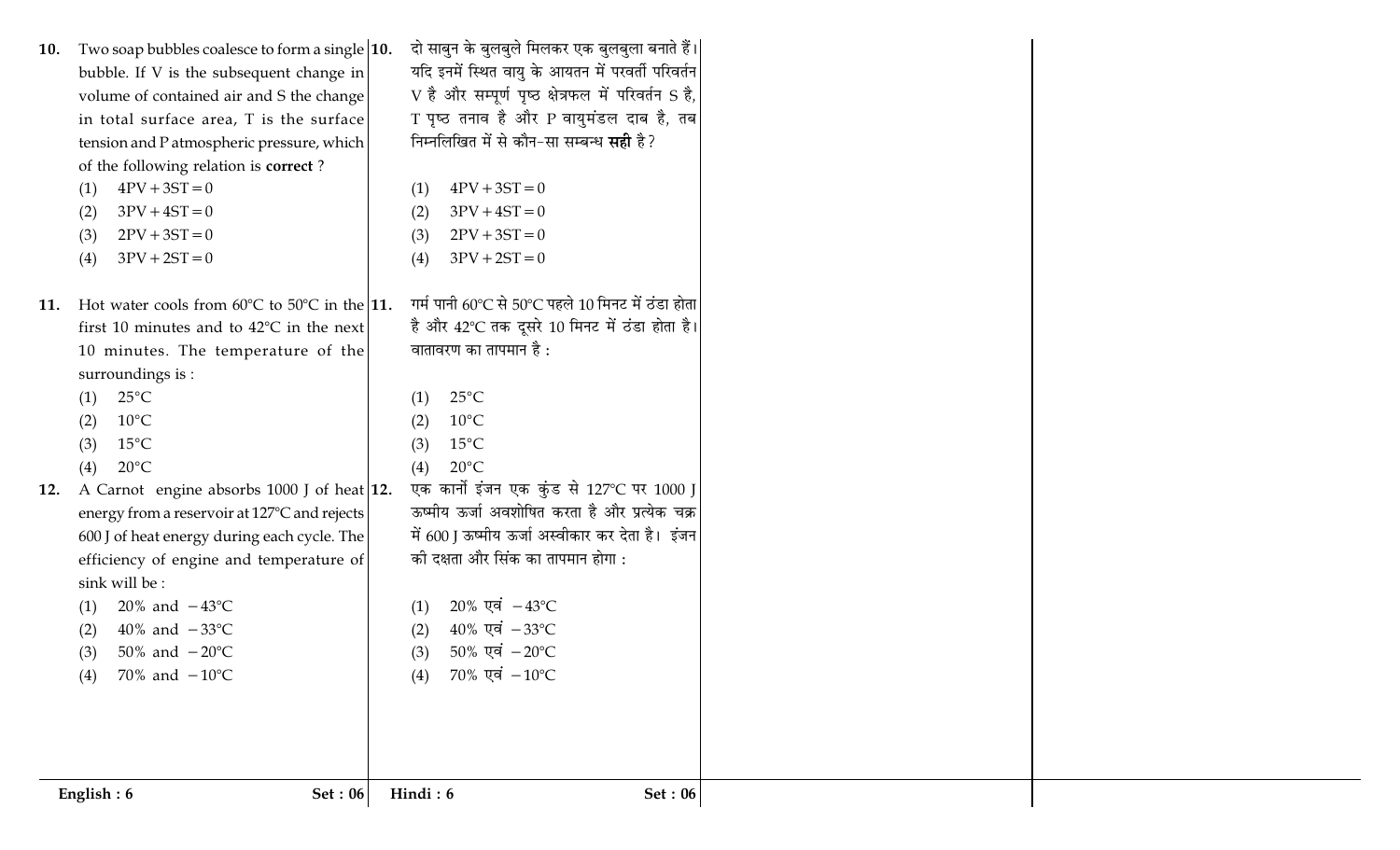| 13. At room temperature a diatomic gas is $ 13$ .                                                                                                                                                                                                                                                                                                                                                                    | कमरे के तापमान पर एक द्विपरमाणुक गैस की                                                                                                                                                                                                                                                                                                                                                                 |
|----------------------------------------------------------------------------------------------------------------------------------------------------------------------------------------------------------------------------------------------------------------------------------------------------------------------------------------------------------------------------------------------------------------------|---------------------------------------------------------------------------------------------------------------------------------------------------------------------------------------------------------------------------------------------------------------------------------------------------------------------------------------------------------------------------------------------------------|
| found to have an r.m.s. speed of                                                                                                                                                                                                                                                                                                                                                                                     | वर्ग-माध्य-मूल चाल 1930 ms <sup>-1</sup> पायी जाती है।                                                                                                                                                                                                                                                                                                                                                  |
| 1930 ms <sup><math>-1</math></sup> . The gas is :                                                                                                                                                                                                                                                                                                                                                                    | गैस है :                                                                                                                                                                                                                                                                                                                                                                                                |
| $H_2$                                                                                                                                                                                                                                                                                                                                                                                                                | (1)                                                                                                                                                                                                                                                                                                                                                                                                     |
| (1)                                                                                                                                                                                                                                                                                                                                                                                                                  | $H_2$                                                                                                                                                                                                                                                                                                                                                                                                   |
| Cl <sub>2</sub>                                                                                                                                                                                                                                                                                                                                                                                                      | Cl <sub>2</sub>                                                                                                                                                                                                                                                                                                                                                                                         |
| (2)                                                                                                                                                                                                                                                                                                                                                                                                                  | (2)                                                                                                                                                                                                                                                                                                                                                                                                     |
| (3)                                                                                                                                                                                                                                                                                                                                                                                                                  | (3)                                                                                                                                                                                                                                                                                                                                                                                                     |
| O <sub>2</sub>                                                                                                                                                                                                                                                                                                                                                                                                       | O <sub>2</sub>                                                                                                                                                                                                                                                                                                                                                                                          |
| (4)                                                                                                                                                                                                                                                                                                                                                                                                                  | (4)                                                                                                                                                                                                                                                                                                                                                                                                     |
| $F_2$                                                                                                                                                                                                                                                                                                                                                                                                                | F <sub>2</sub>                                                                                                                                                                                                                                                                                                                                                                                          |
| Which of the following expressions 14.<br>14.<br>corresponds to simple harmonic motion<br>along a straight line, where $x$ is the<br>displacement and a, b, c are positive<br>constants?<br>$a + bx - cx^2$<br>(1)<br>$bx^2$<br>(2)<br>$a - bx + cx^2$<br>(3)<br>$-\mathbf{b}x$<br>(4)                                                                                                                               | निम्नलिखित व्यंजकों में से कौन सा एक सरल रेखा<br>पर सरल आवर्त गति के संगत है, जहाँ $\chi$ विस्थापन है $ $<br>और a, b, c धनात्मक स्थिरांक है ?<br>$a+bx-cx^2$<br>(1)<br>$bx^2$<br>(2)<br>$a - bx + cx^2$<br>(3)<br>(4)<br>$-\mathbf{b}x$                                                                                                                                                                 |
| 15. A source of sound A emitting waves of 15.<br>frequency 1800 Hz is falling towards<br>ground with a terminal speed $v$ . The<br>observer B on the ground directly beneath<br>the source receives waves of frequency<br>2150 Hz. The source A receives waves,<br>reflected from ground, of frequency<br>nearly: (Speed of sound $=343$ m/s)<br>$(1)$ 2150 Hz<br>2500 Hz<br>(2)<br>1800 Hz<br>(3)<br>2400 Hz<br>(4) | आवृत्ति 1800 Hz की तंरगें उत्सर्जित कर रहा ध्वनि<br>स्रोत A एक सीमान्त वेग $v$ से धरती की ओर गिर रहा<br>है। स्रोत के ठीक नीचे धरती पर एक प्रेक्षक B<br>आवृत्ति $2150 \text{ Hz}$ की तरंगें प्राप्त करता है। स्रोत $\text{A}$ , $\mid$<br>धरती से परावर्तित लगभग इस आवृत्ति की तरंगें प्राप्त <br>करेगा : (ध्वनि की चाल =343 m/s)<br>$(1)$ 2150 Hz<br>2500 Hz<br>(2)<br>1800 Hz<br>(3)<br>2400 Hz<br>(4) |
| Set: 06                                                                                                                                                                                                                                                                                                                                                                                                              | Hindi: 7                                                                                                                                                                                                                                                                                                                                                                                                |
| English: 7                                                                                                                                                                                                                                                                                                                                                                                                           | Set: 06                                                                                                                                                                                                                                                                                                                                                                                                 |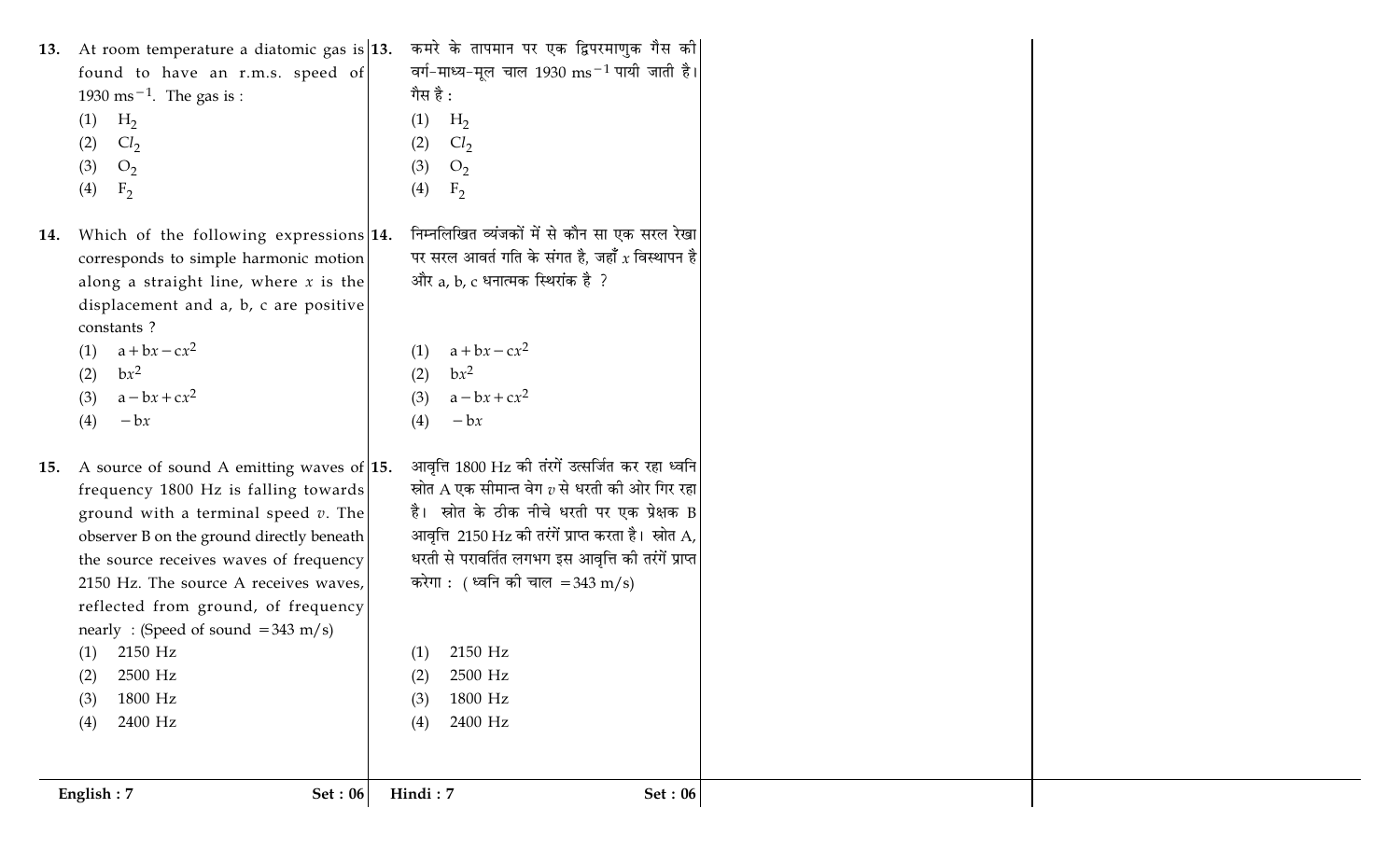**16.** A spherically symmetric charge|**1** distribution is characterised by a charge density having the following variation :

 $\rho(r) = \rho_0 \left( 1 - \frac{r}{R} \right)$  $\left(1-\frac{r}{R}\right)$  for  $r \leq R$  $\rho(r)$  $= 0$  for  $r \ge R$ 

Where r is the distance from the centre of the charge distribution and  $\rho_{\rm o}$  is a constant. The electric field at an internal point (r < R) is :

(1) 
$$
\frac{\rho_0}{4\epsilon_0} \left(\frac{r}{3} - \frac{r^2}{4R}\right)
$$
  
(2) 
$$
\frac{\rho_0}{\epsilon_0} \left(\frac{r}{3} - \frac{r^2}{4R}\right)
$$
  
(3) 
$$
\frac{\rho_0}{3\epsilon_0} \left(\frac{r}{3} - \frac{r^2}{4R}\right)
$$
  
(4) 
$$
\frac{\rho_0}{12\epsilon_0} \left(\frac{r}{3} - \frac{r^2}{4R}\right)
$$

6. एक गोलीय सममिती आवेश वितरण आवेश घनत्व का निम्नलिखित विचरण रखता है :

 $\rho(r) = \rho_o \left( 1 - \frac{r}{R} \right)$  $\left(1-\frac{\rm r}{\rm R}\right)$   $\rm r < R$  के लिए  $\rho(r) =$  $0$   $r \geqslant R$  के लिए जहाँ r आवेश वितरण के केन्द्र से दूरी हैं और  $\rho_{\rm o}^{\,}$ एक स्थिरांक है। एक अन्त: बिन्दु (r < R) पर विद्युत क्षेत्र है:

(1) 
$$
\frac{\rho_0}{4\epsilon_0} \left(\frac{r}{3} - \frac{r^2}{4R}\right)
$$
  
(2) 
$$
\frac{\rho_0}{\epsilon_0} \left(\frac{r}{3} - \frac{r^2}{4R}\right)
$$
  
(3) 
$$
\frac{\rho_0}{3\epsilon_0} \left(\frac{r}{3} - \frac{r^2}{4R}\right)
$$
  
(4) 
$$
\frac{\rho_0}{12\epsilon_0} \left(\frac{r}{3} - \frac{r^2}{4R}\right)
$$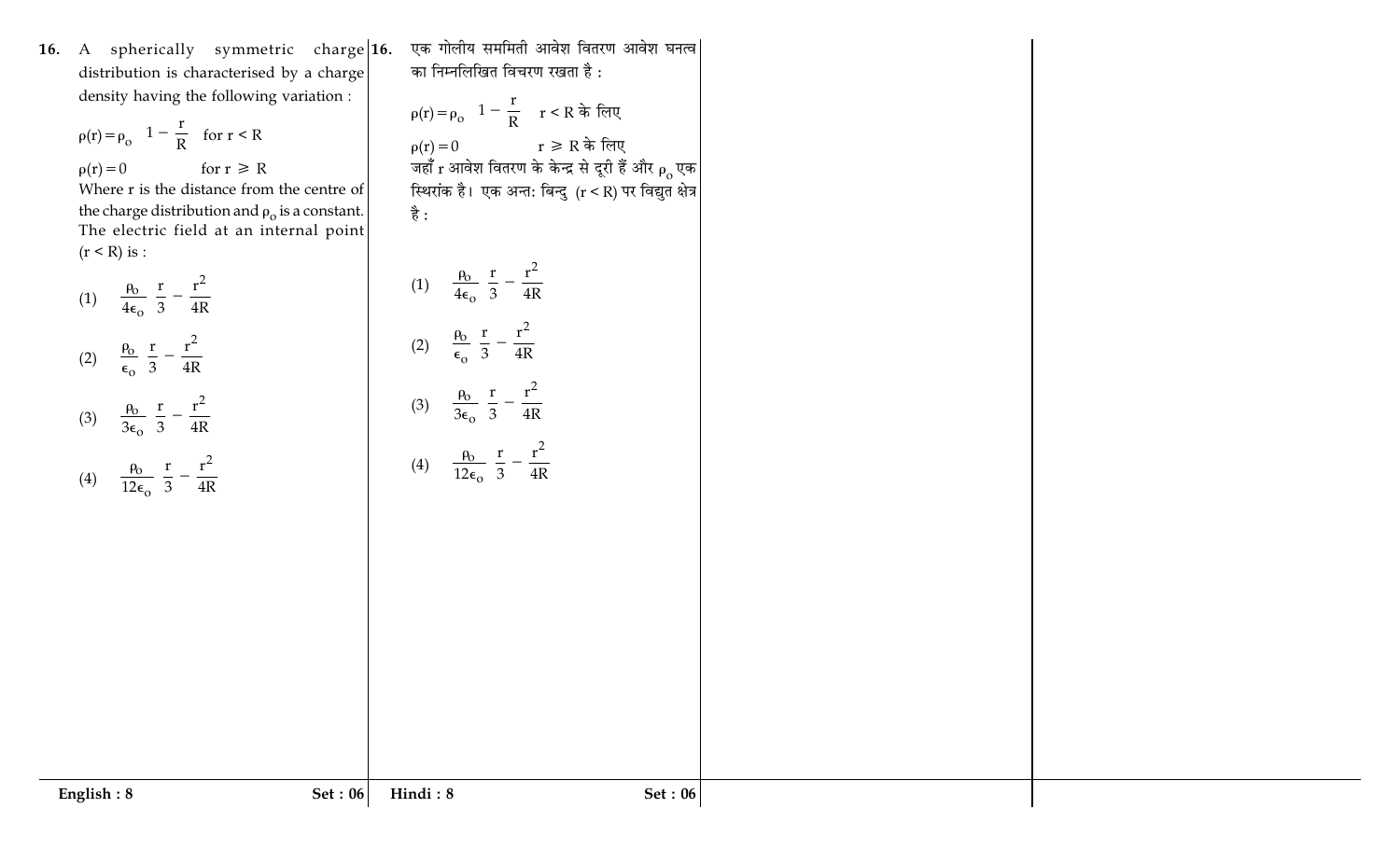17. The space between the plates of a parallel  $|17$ . plate capacitor is filled with a 'dielectric' whose 'dielectric constant' varies with distance as per the relation :

 $K(x) = K_0 + \lambda x$  ( $\lambda = a$  constant)

The capacitance C, of this capacitor, would be related to its 'vacuum' capacitance  $C_{o}$ as per the relation :

$$
(1) \quad C = \frac{\lambda d}{ln(1 + K_0 \lambda d)} C_0
$$

(2) 
$$
C = \frac{\lambda}{d \cdot ln(1 + K_0 \lambda d)} C_0
$$

(3) 
$$
C = \frac{\lambda d}{ln(1 + \lambda d/K_0)} C_0
$$

(4) 
$$
C = \frac{\lambda}{d \cdot ln(1 + K_0/\lambda d)} C_0
$$

एक समान्तर पट्टिका संधारित्र की पट्टिकाओं के बीच| का स्थान एक परावैद्युत से भरा जाता है जिसका परावैद्युत स्थिरांक दूरी के साथ निम्न सम्बन्ध अनुसार परिवर्तित <mark>|</mark> होता है :

K(x)=K<sub>o</sub> +  $\lambda x$  ( $\lambda$  = एक स्थिरांक)<br>संधारित्र को धारिता C, इसको निर्वात धारिता, C<sub>o</sub> के साथ निम्न सम्बन्ध अनुसार सम्बन्धित होगी :

(1) 
$$
C = \frac{\lambda d}{ln(1 + K_o \lambda d)} C_o
$$
  
\n(2) 
$$
C = \frac{\lambda}{d. ln(1 + K_o \lambda d)} C_o
$$
  
\n(3) 
$$
C = \frac{\lambda d}{ln(1 + \lambda d/K_o)} C_o
$$
  
\n(4) 
$$
C = \frac{\lambda}{d. ln(1 + K_o/\lambda d)} C_o
$$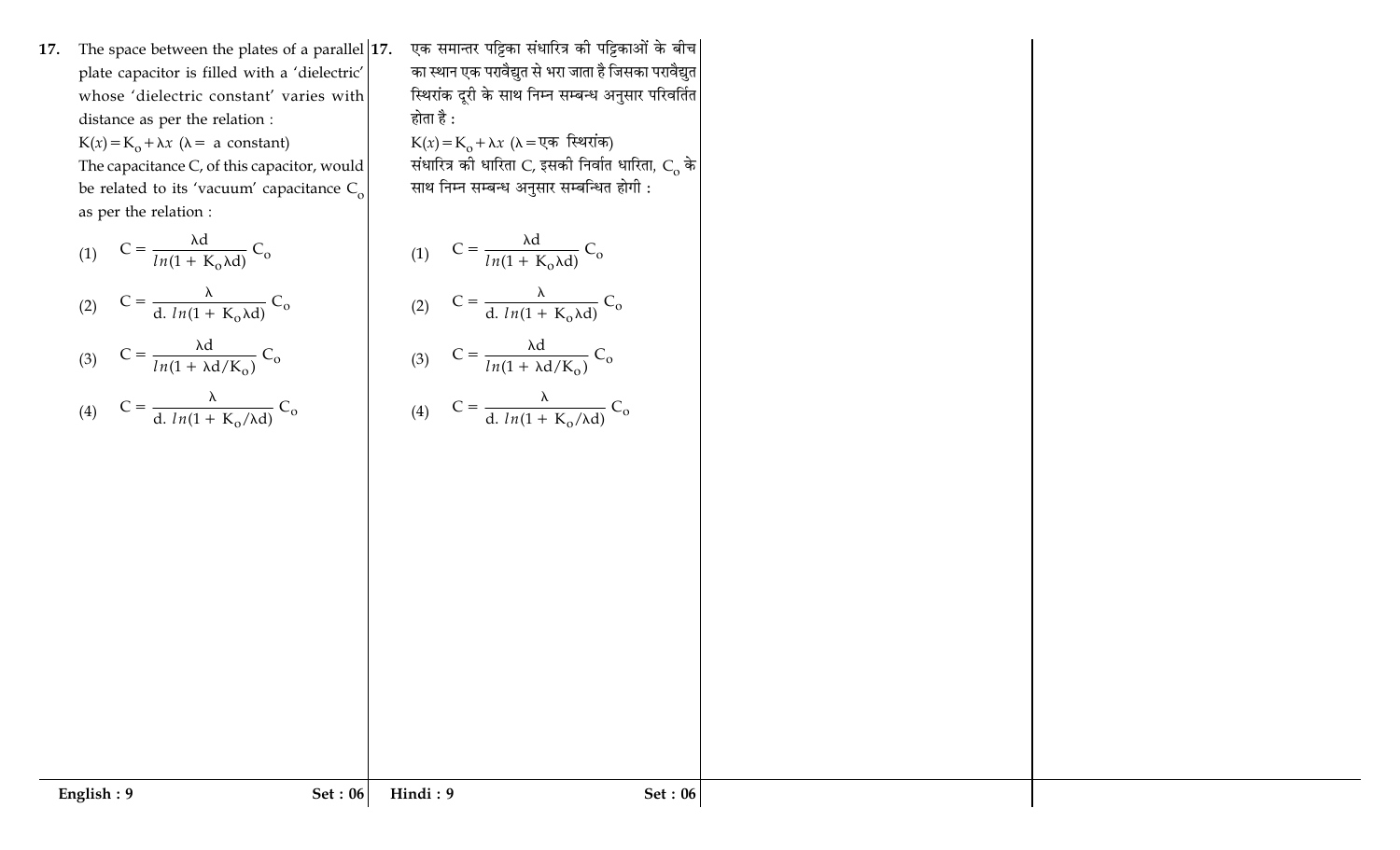18. The circuit shown here has two batteries 18. of 8.0 V and 16.0 V and three resistors 3  $\Omega$ , 9  $\Omega$  and 9  $\Omega$  and a capacitor 5.0  $\mu$ F.



How much is the current I in the circuit in steady state?

- $(1)$  1.6 A
- $0.67A$  $(2)$
- $2.5A$  $(3)$
- $0.25A$  $(4)$
- 19. A positive charge 'q' of mass 'm' is moving  $|19$ . along the  $+x$  axis. We wish to apply a uniform magnetic field B for time  $\Delta t$  so that the charge reverses its direction crossing the  $y$  axis at a distance d. Then :

बैटरियाँ और 3 $\, \Omega$ , 9 $\, \Omega \,$ एवं 9 $\, \Omega \,$ के तीन प्रतिरोध तथा 5.0 µF का एक संधारित्र है।

दर्शाये गये परिपथ में 8.0 V एवं 16.0 V की दो



स्थायी अवस्था में परिपथ में धारा I का मान क्या है ?

- $1.6A$  $(1)$
- $0.67A$  $(2)$
- $2.5A$  $(3)$  $0.25A$  $(4)$

द्रव्यमान 'm' का एक धनात्मक आवेश 'q', + x अक्ष पर गतिशील है। हम एक एकसमान चुम्बकीय क्षेत्र B समय  $\Delta t$  के लिए लगाना चाहते हैं जिससे कि आवेश की दिशा  $d$  दूरी पर  $y$  - अक्ष को काटते हुए प्रतिलोमित हो जाए, तब :

(1)  $B = \frac{m v}{qd}$  एवं  $\Delta t = \frac{\pi d}{v}$ 

(2)  $B = \frac{m v}{2 d d}$  एवं  $\Delta t = \frac{\pi d}{2 v}$ 

 $B = \frac{2 \text{ m} v}{\text{qd}}$  एवं  $\Delta t = \frac{\pi d}{2 v}$ 

(4)  $B = \frac{2 m v}{\rho d}$  एवं  $\Delta t = \frac{\pi d}{v}$ 

 $B = \frac{mv}{qd}$  and  $\Delta t = \frac{\pi d}{v}$  $(1)$ 

# $B = \frac{m v}{2 d d}$  and  $\Delta t = \frac{\pi d}{2 v}$  $(2)$

 $B = \frac{2 m v}{qd}$  and  $\Delta t = \frac{\pi d}{2 v}$  $(3)$ (4)  $B = \frac{2 m v}{ad}$  and  $\Delta t = \frac{\pi d}{v}$ 

English: 10

Set:  $06$  Hindi: 10

## Set: 06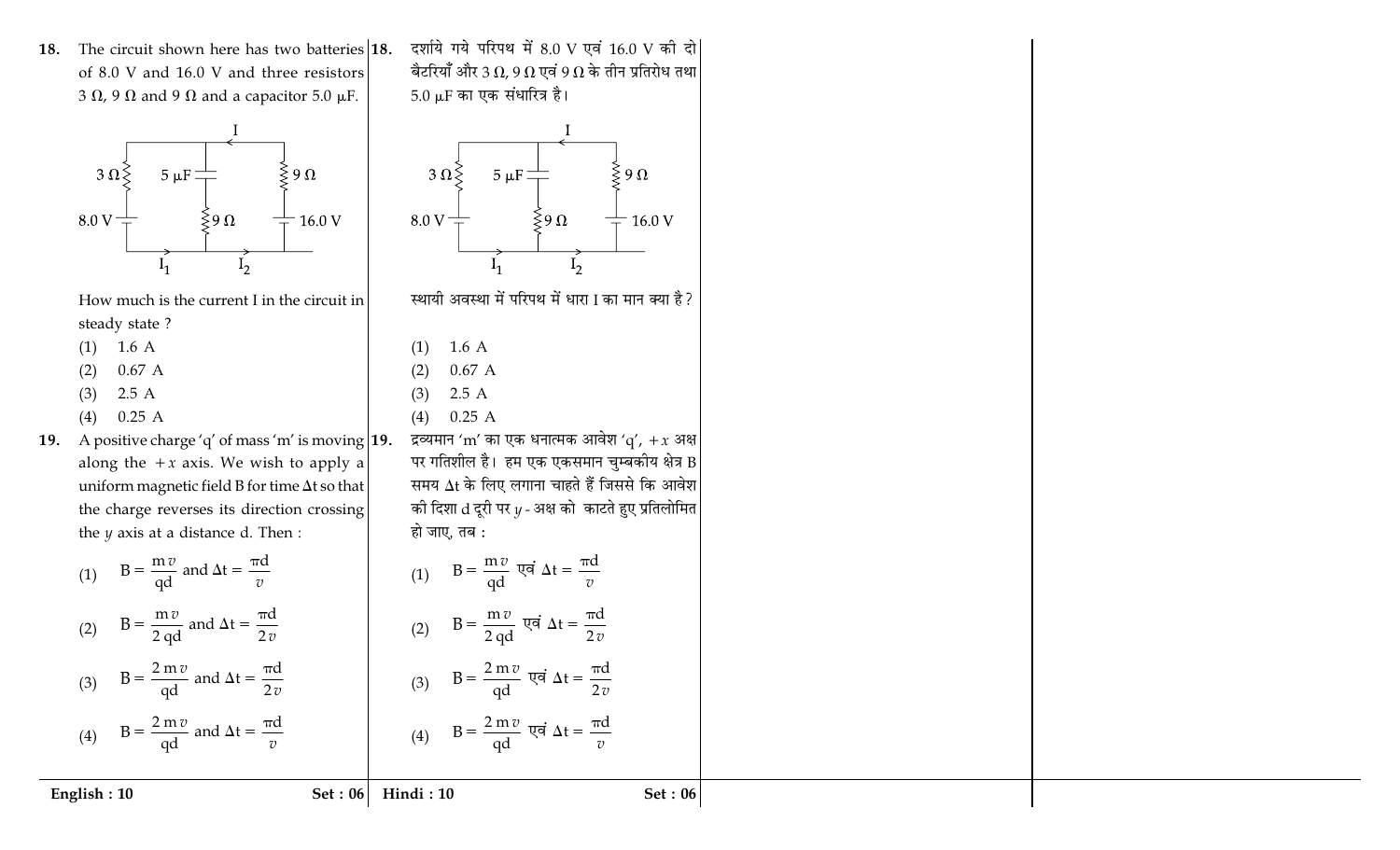| 21. | The second wire is bent into a coil with<br>three identical loops adjacent to each other<br>and produces magnetic field $B_2$ at the<br>centre of the loops when current I/3 passes<br>through it. The ratio $B_1 : B_2$ is :<br>(1)<br>1:1<br>1:3<br>(2)<br>(3)<br>1:9<br>(4)<br>9:1<br>A sinusoidal voltage $V(t) = 100 \sin (500t)$<br>is applied across a pure inductance of<br>$L = 0.02$ H. The current through the coil<br>is:<br>(1)<br>$10 \cos (500t)$<br>$-10 \cos (500t)$<br>(2)<br>10 sin (500t)<br>(3)<br>$-10 \sin (500t)$<br>(4)<br>English: 11<br>Set: $06$ | एक साथ रखकर कुण्डली बनाते हैं जो कि लूपों के<br>केन्द्र पर चुम्बकीय क्षेत्र B <sub>2</sub> उत्पन्न करता है जब इसमें<br>धारा I/3 प्रवाहित होती है। अनुपात $B_1 : B_2$ है:<br>(1)<br>1:1<br>1:3<br>(2)<br>(3)<br>1:9<br>9:1<br>(4)<br>एक ज्यावक्रीय वोल्टता $V(t) = 100 \sin(500t)$ एक<br>21.<br>विशुद्ध प्रेरकत्व $L = 0.02$ H पर लगाई जाती है।<br>कुण्डली से प्रवाहित धारा है :<br>10 cos (500t)<br>(1)<br>$-10 \cos (500t)$<br>(2)<br>10 sin (500t)<br>(3)<br>(4)<br>$-10 \sin (500t)$<br>Hindi: 11<br><b>Set: 06</b> |  |
|-----|------------------------------------------------------------------------------------------------------------------------------------------------------------------------------------------------------------------------------------------------------------------------------------------------------------------------------------------------------------------------------------------------------------------------------------------------------------------------------------------------------------------------------------------------------------------------------|------------------------------------------------------------------------------------------------------------------------------------------------------------------------------------------------------------------------------------------------------------------------------------------------------------------------------------------------------------------------------------------------------------------------------------------------------------------------------------------------------------------------|--|
| 20. | Consider two thin identical conducting 20.<br>wires covered with very thin insulating<br>material. One of the wires is bent into a<br>loop and produces magnetic field $B_1$ , at its<br>centre when a current I passes through it.                                                                                                                                                                                                                                                                                                                                          | दो पतले सर्व समरूपी चालकीय तार बहुत पतले रोधी<br>पदार्थ से ढ़के हुए हैं। एक तार को मोड़कर एक लूप<br>बनाया जाता है जो कि अपने केन्द्र पर चुम्बकीय क्षेत्र<br>$B_1$ उत्पन्न करता है जब इसमें धारा I प्रवाहित होती है।<br>दूसरे तार को तीन सर्वसमरूपी लूपों में मोड़कर और                                                                                                                                                                                                                                                 |  |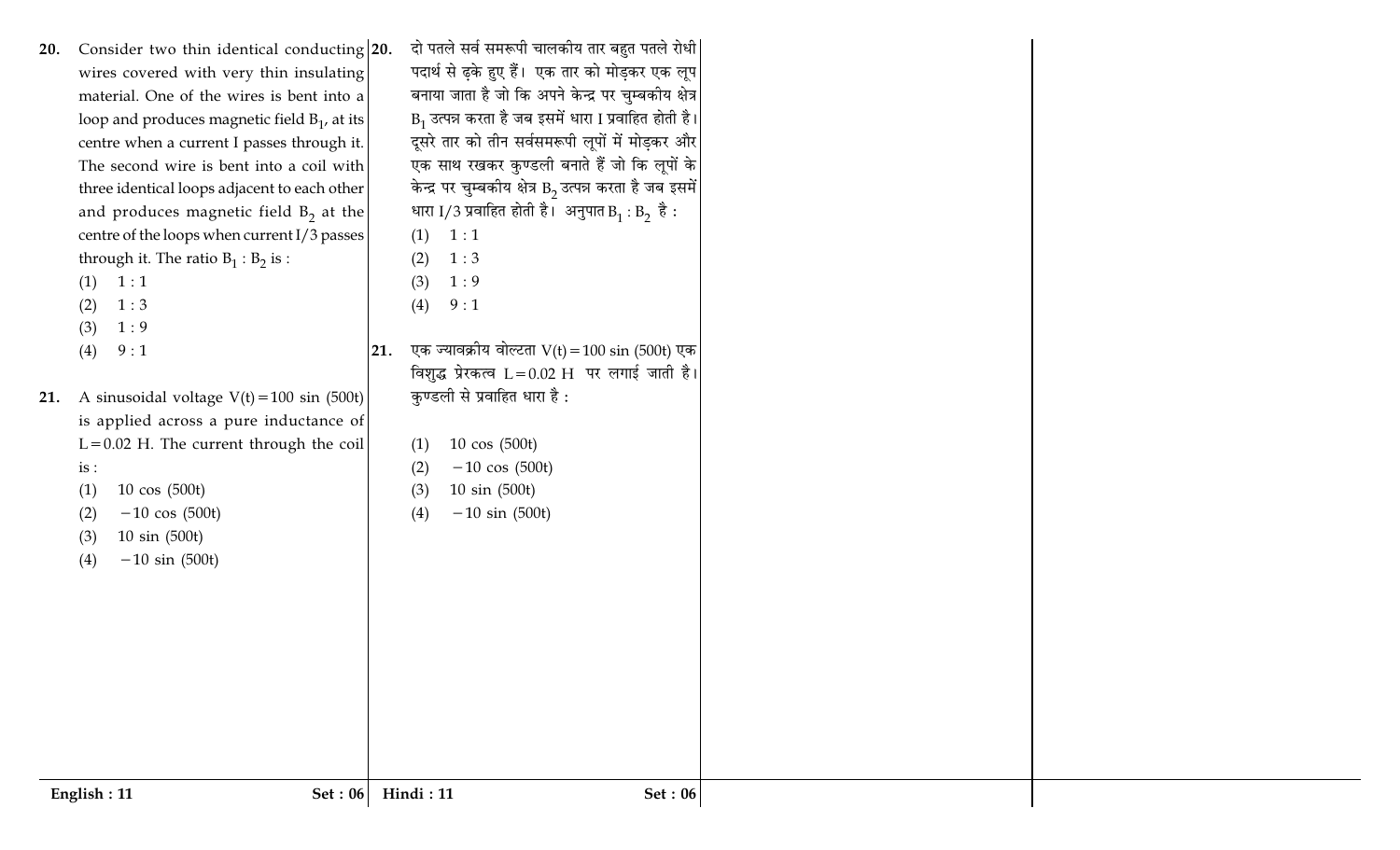- 22. A lamp emits monochromatic green light 22. uniformly in all directions. The lamp is 3% efficient in converting electrical power to electromagnetic waves and consumes 100 W of power. The amplitude of the electric field associated with the electromagnetic radiation at a distance of 5 m from the lamp will be nearly :
	- $(1)$  1.34 V/m
	- $2.68$  V/m  $(2)$
	- $4.02 V/m$  $(3)$
	- 5.36 V/m  $(4)$

एक लेम्प सभी दिशाओं में एकसमान रूप से एकवर्णी हरा प्रकाश उत्सर्जित कर रहा है। लेम्प की विद्युत शक्ति को विद्युत चुम्बकीय तरंगों में परिवर्तन करने की दक्षता 3% है और 100 W शक्ति की खपत करता है। लेम्प से 5 m दूरी पर विद्युत चुम्बकीय विकिरण से सम्बद्धित विद्युत क्षेत्र का आयाम लगभग होगा :  $(1)$ 1.34  $V/m$ 

- $2.68$  V/m  $(2)$
- $(3)$  $4.02 V/m$
- $(4)$ 5.36 V/m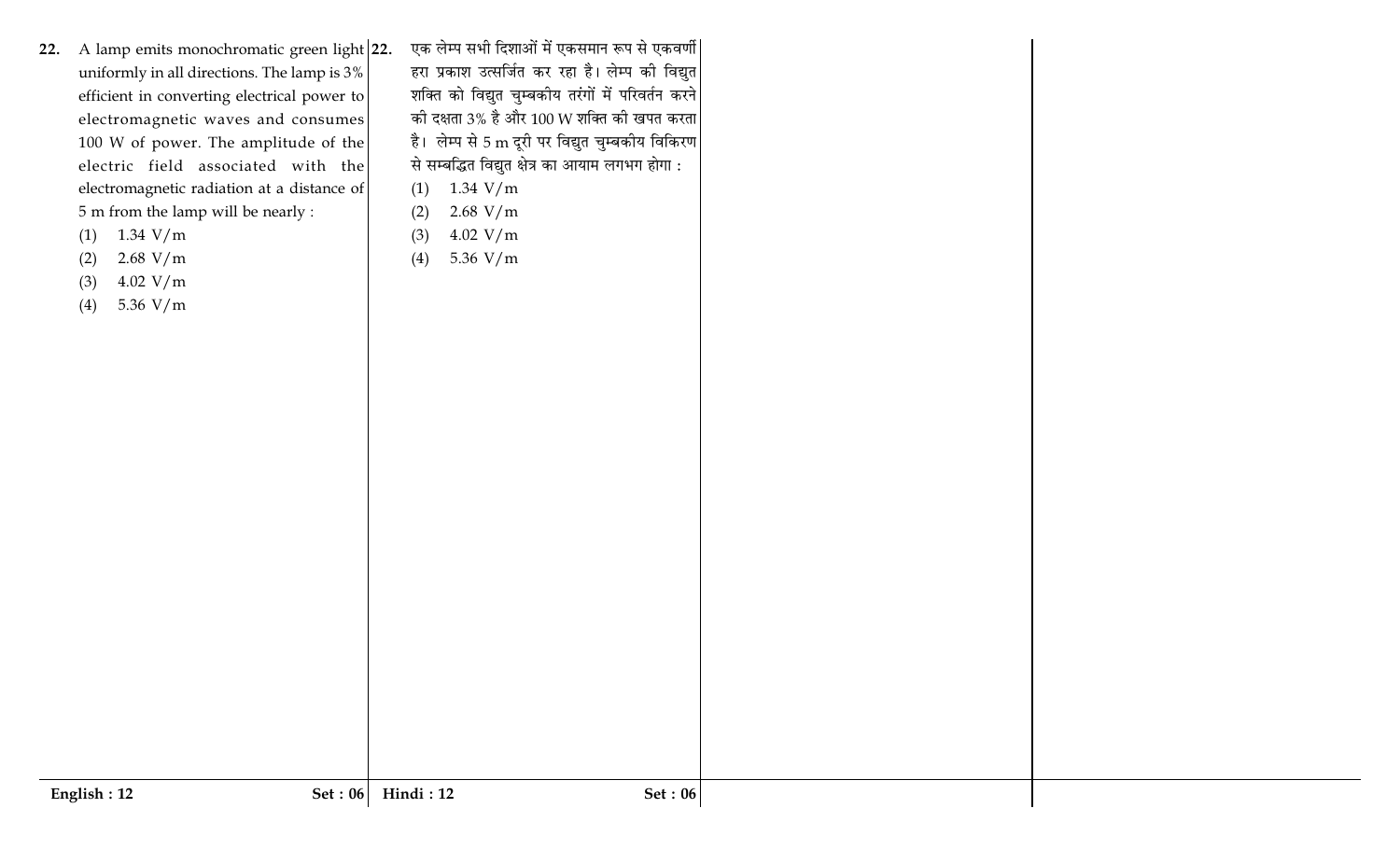23. The refractive index of the material of  $a/23$ . concave lens is  $\mu$ . It is immersed in a medium of refractive index  $\mu_1$ . A parallel beam of light is incident on the lens. The path of the emergent rays when  $\mu_1 \geq \mu$  is :



एक अवतल लेन्स के पदार्थ का अपवर्तनांक μ है।| इसे अपवर्तनांक  $\mu_1$  के माध्यम में डुबोया जाता है। प्रकाश की एक समान्तर पुंज लेन्स पर आपतित है। जब  $\mu_1 > \mu$  हैं, तब निर्गत किरणों का पथ है :

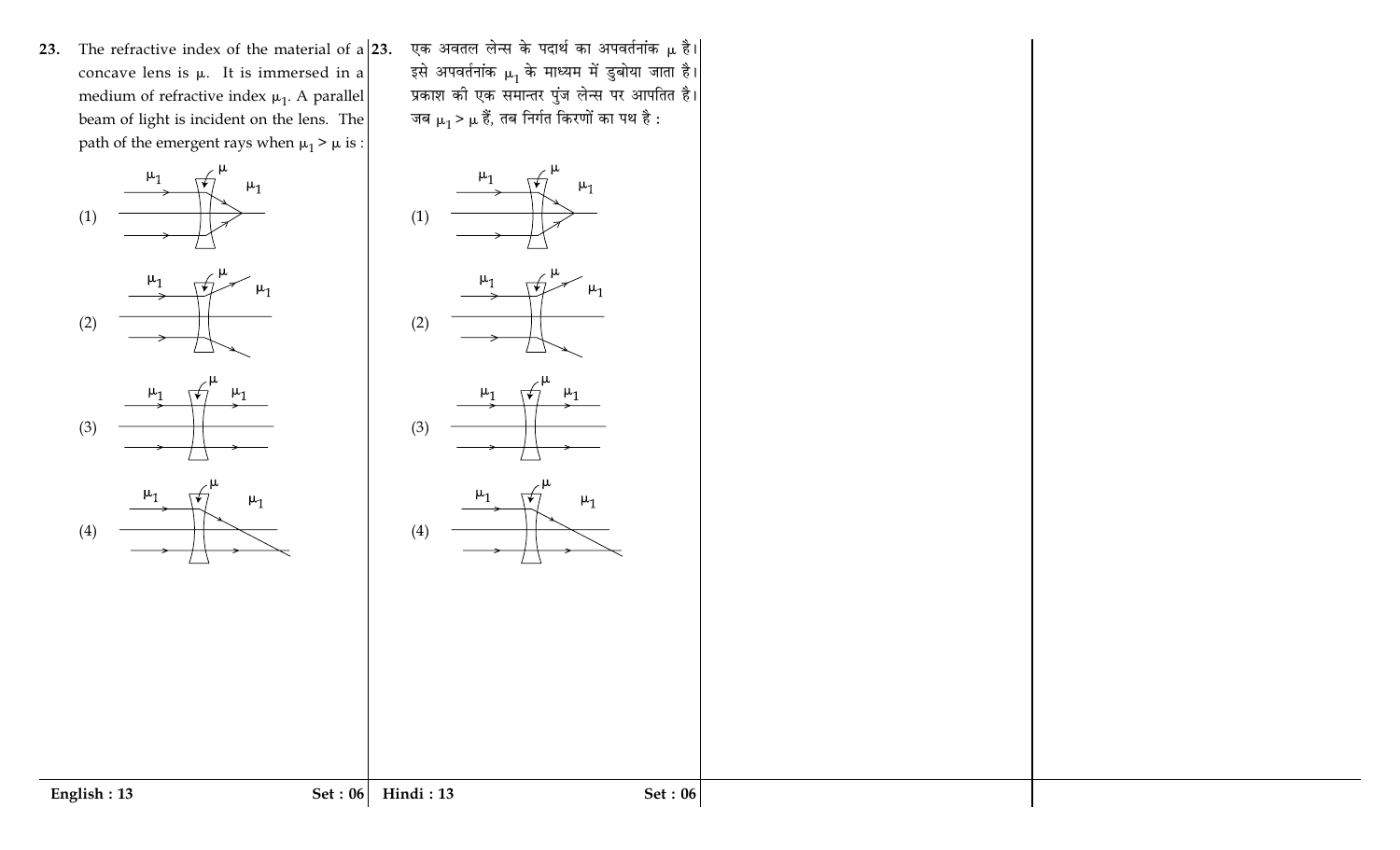24. Interference pattern is observed at 'P' due  $|24$ . to superimposition of two rays coming out from a source 'S' as shown in the figure. The value of 'l' for which maxima is obtained at 'P' is :

(R is perfect reflecting surface) :

$$
S \xrightarrow{2 l \longrightarrow P} P
$$
\n777777777777

\n(1)

\n
$$
l = \frac{2 \text{ n} \lambda}{\sqrt{3} - 1}
$$
\n(2)

\n
$$
l = \frac{(2 \text{ n} - 1) \lambda}{2 (\sqrt{3} - 1)}
$$
\n(3)

\n
$$
l = \frac{(2 \text{ n} - 1) \lambda \sqrt{3}}{4 (2 - \sqrt{3})}
$$
\n(4)

\n
$$
l = \frac{(2 \text{ n} - 1) \lambda}{\sqrt{3} - 1}
$$
\nIn an experiment of single slit

- 25. diffraction pattern, first minimum for red light coincides with first maximum of some other wavelength. If wavelength of red light is  $6600 \text{ Å}$ , then wavelength of first maximum will be :  $(1)$  3300 Å
	- $4400 \text{ Å}$  $(2)$
	- 5500 Å  $(3)$
	- (4) 6600 Å

एक स्रोत 'S' से निकल रही दो किरणों के अध्यारोपण से 'P' पर एक व्यतिकरण चित्र पाया जाता है, जैसा कि चित्र में दर्शाया गया है। '1' का वह मान, जिसके लिए 'P' पर प्राप्त चित्र में महत्तम तीव्रता है, है: (R एक पूर्णतया परावर्ती पृष्ठ है)





3300 Å

 $4400$  Å

5500 Å

 $6600$  Å

 $(1)$ 

 $(2)$ 

 $(3)$ 

 $(4)$ 

एकल स्लिट विवर्तन चित्र के प्रयोग में, लाल प्रकाश  $25.$ का प्रथम न्यूनतम एक दूसरी तरंगदैर्ध्य के प्रथम महत्तम संपाती है। यदि लाल प्रकाश की तरंगदैर्ध्य 6600 Å है, तब प्रथम महत्तम के संगत तरंगदैर्ध्य होगी :

English:  $14$ 

Set:  $06$  Hindi: 14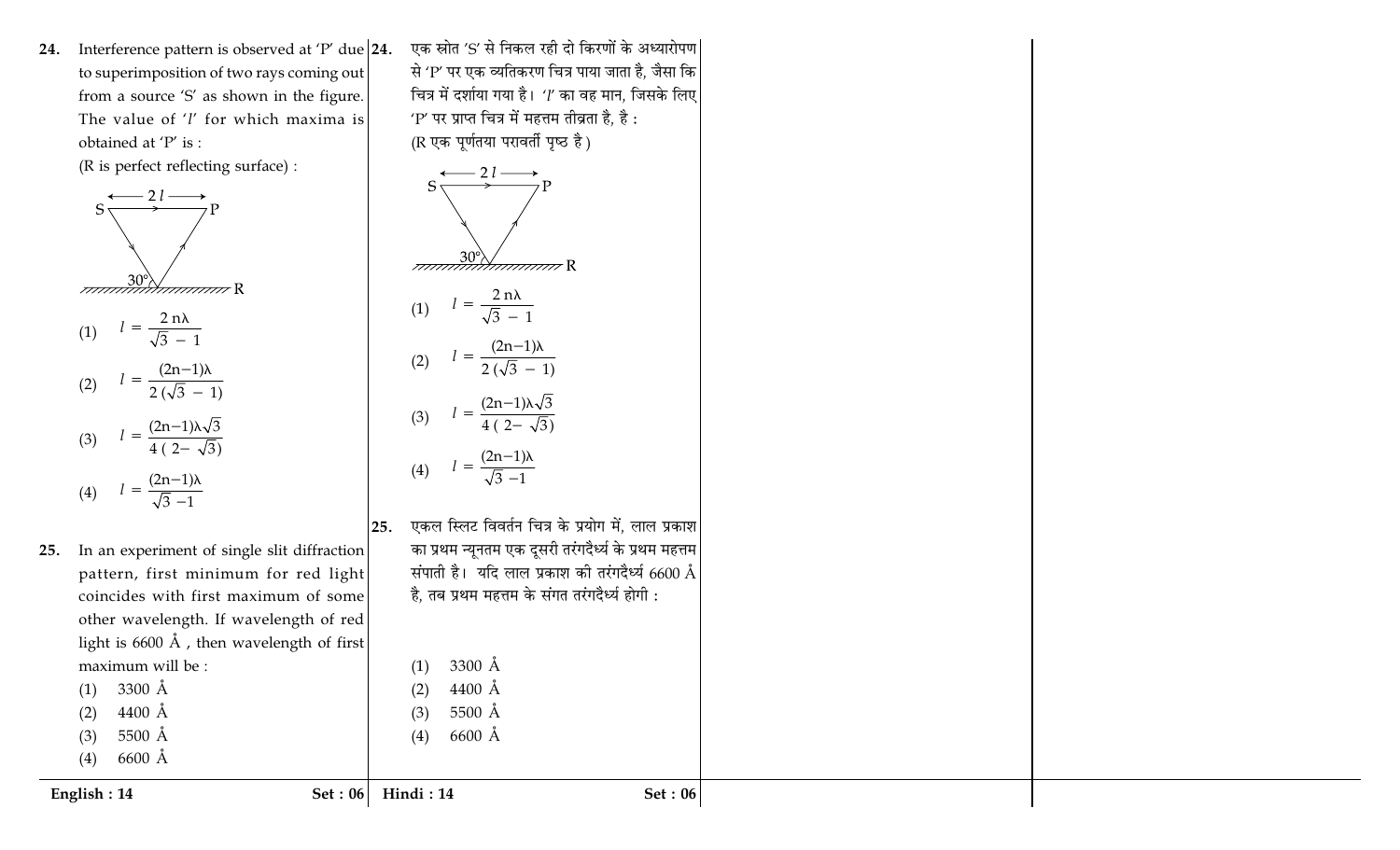| English: 15                                      | Set: 06                                                                        | Hindi: 15                  | <b>Set: 06</b>                                                   |  |
|--------------------------------------------------|--------------------------------------------------------------------------------|----------------------------|------------------------------------------------------------------|--|
|                                                  |                                                                                |                            |                                                                  |  |
|                                                  |                                                                                |                            |                                                                  |  |
| 4453 years<br>(4)                                |                                                                                | 4453 वर्ष<br>(4)           |                                                                  |  |
| (3)<br>3291 years                                |                                                                                | (3)<br>3291 वर्ष           |                                                                  |  |
| 2391 years<br>(2)                                |                                                                                | 2391 वर्ष<br>(2)           |                                                                  |  |
| 1672 years<br>(1)                                |                                                                                | 1672 वर्ष<br>(1)           |                                                                  |  |
| <sup>14</sup> C is t <sub>1/2</sub> =5760 years) |                                                                                |                            |                                                                  |  |
|                                                  | minute per gm. How long ago nearly did<br>the animal die ? (Given half life of | आयु $t_{1/2}$ = 5760 वर्ष) |                                                                  |  |
|                                                  | living animal is 16 disintegrations per                                        |                            | वर्ष पहले पशु की मृत्यु हुई ? (दिया है <sup>14</sup> C की अर्द्ध |  |
|                                                  | its carbon content. The $^{14}C$ activity of a                                 |                            | 16 विघटन प्रति मिनट प्रति ग्राम है। लगभग कितने                   |  |
|                                                  | 12 disintegrations per minute per gm of                                        |                            | मिनट 12 विघटन है। एक जिन्दा पशु की $^{14}$ C सक्रियता            |  |
|                                                  | is found to have $^{14}C$ activity of                                          |                            | $14C$ सक्रियता इसके कार्बन अंश की प्रति ग्राम प्रति              |  |
| 27.                                              | A piece of bone of an animal from a ruin $ 27$ .                               |                            | एक खण्डहर से प्राप्त एक पशु की हड्डी के टुकड़े की                |  |
|                                                  |                                                                                |                            |                                                                  |  |
| $15 \times 10^{11}$<br>(4)                       |                                                                                | $15 \times 10^{11}$<br>(4) |                                                                  |  |
| $11 \times 10^{11}$<br>(3)                       |                                                                                | $11 \times 10^{11}$<br>(3) |                                                                  |  |
| $9 \times 10^{11}$<br>(2)                        |                                                                                | $9 \times 10^{11}$<br>(2)  |                                                                  |  |
| $6 \times 10^{11}$                               |                                                                                | $6 \times 10^{11}$<br>(1)  |                                                                  |  |
| approximately :                                  |                                                                                |                            |                                                                  |  |
| electrons                                        | liberated<br>in<br>2s<br>is                                                    |                            |                                                                  |  |
|                                                  | ejects one electron. The number of photo                                       | को संख्या है लगभग :        |                                                                  |  |
|                                                  | reflection and that each capable photon                                        |                            | उत्सर्जित करता है। 2s में उत्सर्जित फोटो इलेक्ट्रॉनों            |  |
|                                                  | Assume that there is no loss of light by                                       |                            | ह्मस नहीं होता है और प्रत्येक क्षमित फोटान एक इलेक्ट्रॉन         |  |
|                                                  | metallic surface of work function 2.3 eV.                                      |                            | हैं। यह मान लें कि परावर्तन द्वारा किसी भी प्रकाश का             |  |
|                                                  | falls normally on an area of $1 \text{ cm}^2$ of a clean                       |                            | $1 \text{ cm}^2$ क्षेत्रफल पर यह पुंज अभिलम्बवत् आपतित           |  |
|                                                  | among the two wavelengths. The beam                                            |                            | कार्यफलन वाले एक साफ धातु के पृष्ठ के                            |  |
|                                                  | of $3.6 \times 10^{-3}$ Wm <sup>-2</sup> equally distributed                   |                            | कि दोनों तरंगदैर्ध्यों में एक समान वितरित है। 2.3 $\rm eV$       |  |
|                                                  | 4972 Å and 6216 Å with a total intensity                                       |                            | एक पुंज की कुल तीव्रता $3.6 \times 10^{-3}$ Wm $^{-2}$ है जो     |  |
|                                                  | 26. A beam of light has two wavelengths 26.                                    |                            | दो तरंगदैर्ध्यों 4972Å एवं 6216 Å वाले प्रकाश की                 |  |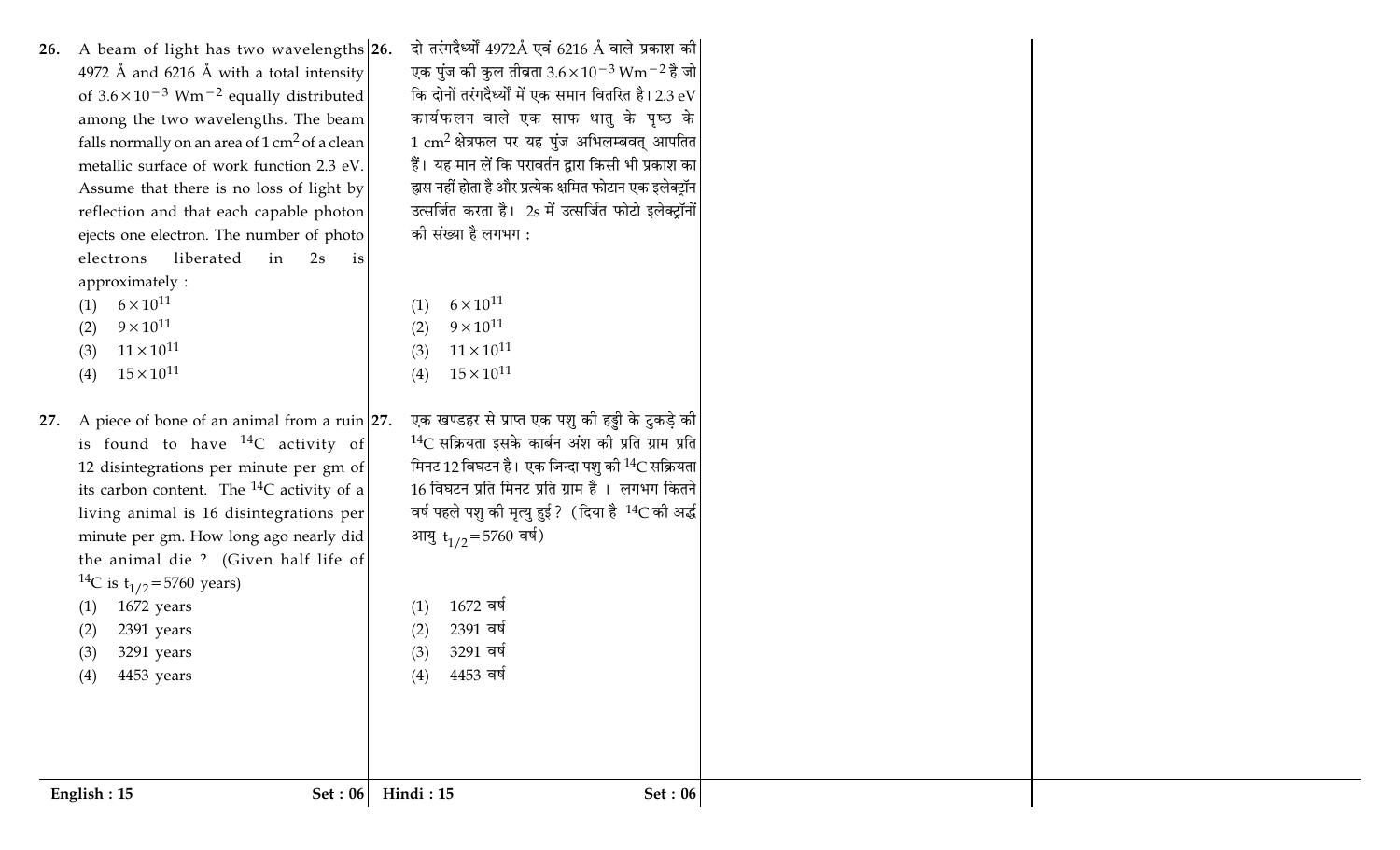| 28. For LED's to emit light in visible region of 28.<br>electromagnetic light, it should have<br>energy band gap in the range of :<br>$0.1$ eV to $0.4$ eV<br>(1)<br>$0.5$ eV to $0.8$ eV<br>(2)<br>0.9 eV to 1.6 eV<br>(3)<br>1.7 eV to 3.0 eV<br>(4)<br>For sky wave propagation, the radio 29.<br>29.<br>waves must have a frequency range in<br>between:<br>1 MHz to 2 MHz<br>(1)<br>5 MHz to 25 MHz<br>(2)<br>35 MHz to 40 MHz<br>(3)<br>45 MHz to 50 MHz<br>(4)                   | LED's विद्युत चुम्बकीय प्रकाश के दृश्य क्षेत्र में <br>प्रकाश उत्सर्जित करे, इसके लिये इनकी बैन्ड अन्तराल<br>इस रेन्ज में होनी चाहिये :<br>$0.1 \text{ eV} \t{R} 0.4 \text{ eV}$<br>(1)<br>$0.5 eV$ से $0.8 eV$<br>(2)<br>$0.9 \text{ eV} \t{R} 1.6 \text{ eV}$<br>(3)<br>1.7 eV से 3.0 eV<br>(4)<br>आकाश तरंग संचरण के लिए, रेडियो तरंगें इस आवृत्ति<br>रेन्ज के बीच होनी चाहिए :<br>$1 \text{ MHz}$ से 2 MHz<br>(1)<br>5 MHz से 25 MHz<br>(2)<br>35 MHz से 40 MHz<br>(3)<br>45 MHz से 50 MHz<br>(4) |
|-----------------------------------------------------------------------------------------------------------------------------------------------------------------------------------------------------------------------------------------------------------------------------------------------------------------------------------------------------------------------------------------------------------------------------------------------------------------------------------------|-------------------------------------------------------------------------------------------------------------------------------------------------------------------------------------------------------------------------------------------------------------------------------------------------------------------------------------------------------------------------------------------------------------------------------------------------------------------------------------------------------|
| In the experiment of calibration of $30$ .<br><b>30.</b><br>voltmeter, a standard cell of e.m.f. 1.1 volt<br>balanced against 440 cm of<br>1S<br>potentiometer wire. The potential<br>difference across the ends of resistance is<br>found to balance against 220 cm of the<br>wire. The corresponding reading of<br>voltmeter is 0.5 volt. The error in the<br>reading of voltmeter will be :<br>$-0.15$ volt<br>(1)<br>$0.15$ volt<br>(2)<br>$0.5$ volt<br>(3)<br>$-0.05$ volt<br>(4) | एक वोल्टमापी के अंशशोधन के प्रयोग में, 1.1 वोल्ट<br>विद्युतवाहक बल के एक मानक सैल के संतुलित<br>440 cm का विभवमापी तार पाया जाता है। एक<br>प्रतिरोध के सिरों पर विभवान्तर तार के 220 cm के<br>संतुलित पाया जाता है। वोल्टमापी का संगत पठन<br>0.5 वोल्ट है। वोल्टमापी के पठन में त्रुटि होगी :<br>$-0.15$ वोल्ट<br>(1)<br>$0.15$ वोल्ट<br>(2)<br>$0.5$ वोल्ट<br>(3)<br>$-0.05$ वोल्ट<br>(4)                                                                                                            |
| English: 16<br>Set: 06                                                                                                                                                                                                                                                                                                                                                                                                                                                                  | Hindi: 16<br><b>Set: 06</b>                                                                                                                                                                                                                                                                                                                                                                                                                                                                           |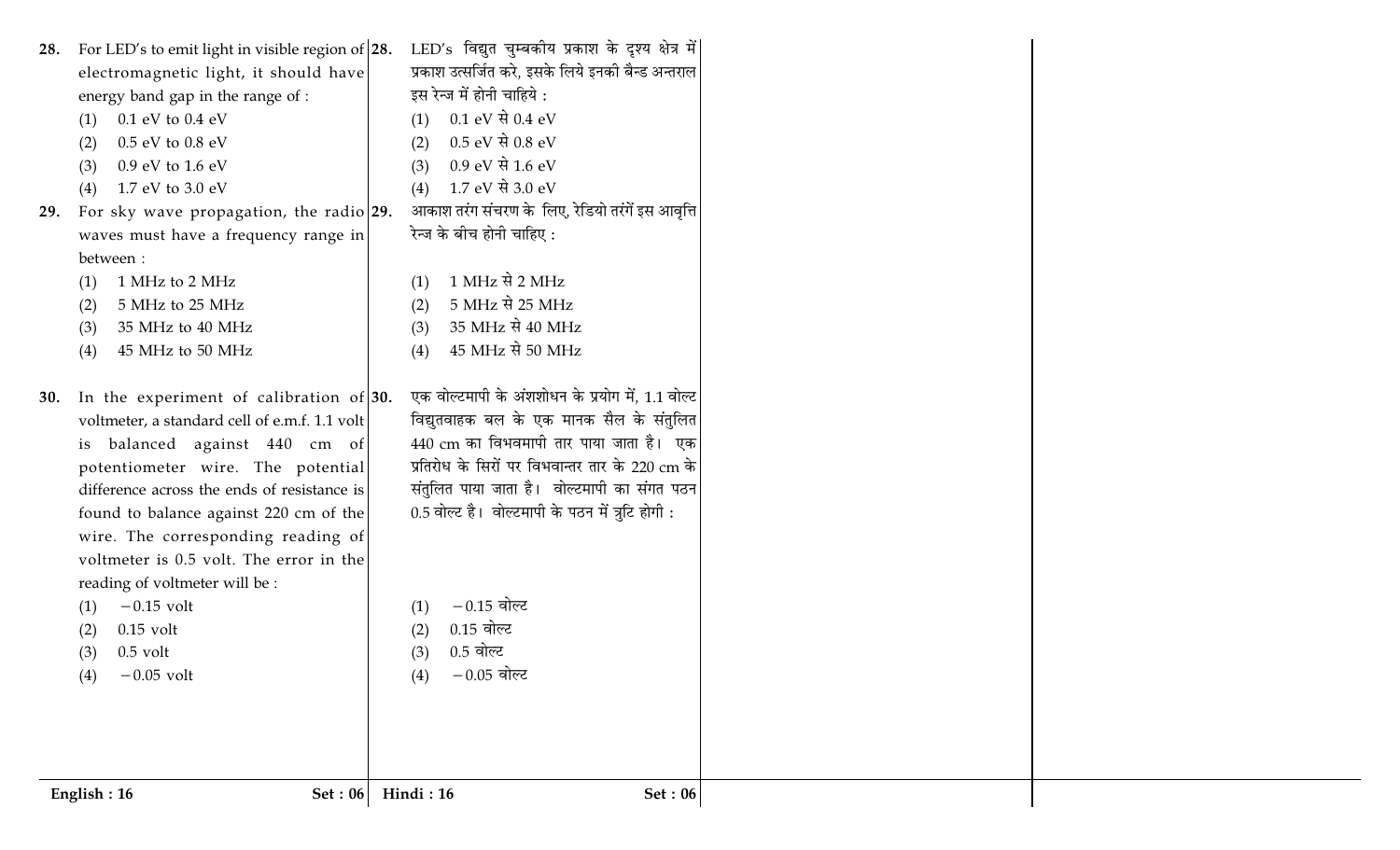### **PART B - CHEMISTRY**

31. If m and e are the mass and charge of the  $|31$ . revolving electron in the orbit of radius r for hydrogen atom, the total energy of the revolving electron will be :

(1) 
$$
\frac{1}{2} \frac{e^2}{r}
$$
  
\n(2)  $-\frac{e^2}{r}$   
\n(3)  $\frac{me^2}{r}$   
\n(4)  $-\frac{1}{2} \frac{e^2}{r}$ 

- द्रव्यमान 6.63 g के कण का आवेग 100  $\mathrm{ms^{-1}}$  से| 32. The de-Broglie wavelength of a particle of  $|32$ . mass 6.63 g moving with a velocity of  $100 \text{ ms}^{-1}$  is :  $(1)$  10<sup>-33</sup> m  $10^{-35}$  m  $(2)$  $10^{-31}$  m  $(3)$ 
	- $10^{-25}$  m  $(4)$
- 33. What happens when an inert gas is added 33. to an equilibrium keeping volume unchanged ?
	- More product will form  $(1)$
	- Less product will form  $(2)$
	- More reactant will form  $(3)$
	- Equilibrium will remain unchanged  $(4)$

भाग  $B - \tau$ सायन विज्ञान

यदि हाइड्रोजन परमाणु के त्रिज्या r की आरबिट में घूमने वाले इलैक्ट्रॉन का द्रव्यमान m और आवेश e हों तो, घूमने वाले इलैक्ट्रॉन की सकल ऊर्जा होगी :

(1)  $\frac{1}{2} \frac{e^2}{r}$ 

 $\frac{\text{me}^2}{\text{me}^2}$ 

(4)  $-\frac{1}{2} \frac{e^2}{r}$ 

 $10^{-33}$  m

 $10^{-35}$  m

 $10^{-31}$  m

 $10^{-25}$  m

गतिमान होने पर दी-ब्राग्ली तरंगदैर्ध्य होगी :

साम्य रखने वाले आयतन को अपरिवर्तित रखने वाली

स्थिति में एक अक्रिय गैस डालने पर क्या होगा?

अधिक क्रिया फल प्राप्त होगा।

कम क्रिया फल प्राप्त होगा।

अधिक अभिक्रिया होगी।

साम्य अपरिवर्तित रहेगा।

 $(2)$ 

 $(3)$ 

 $(2)$ 

 $(3)$ 

 $(4)$ 

 $(1)$ 

 $(2)$ 

 $(3)$ 

 $(4)$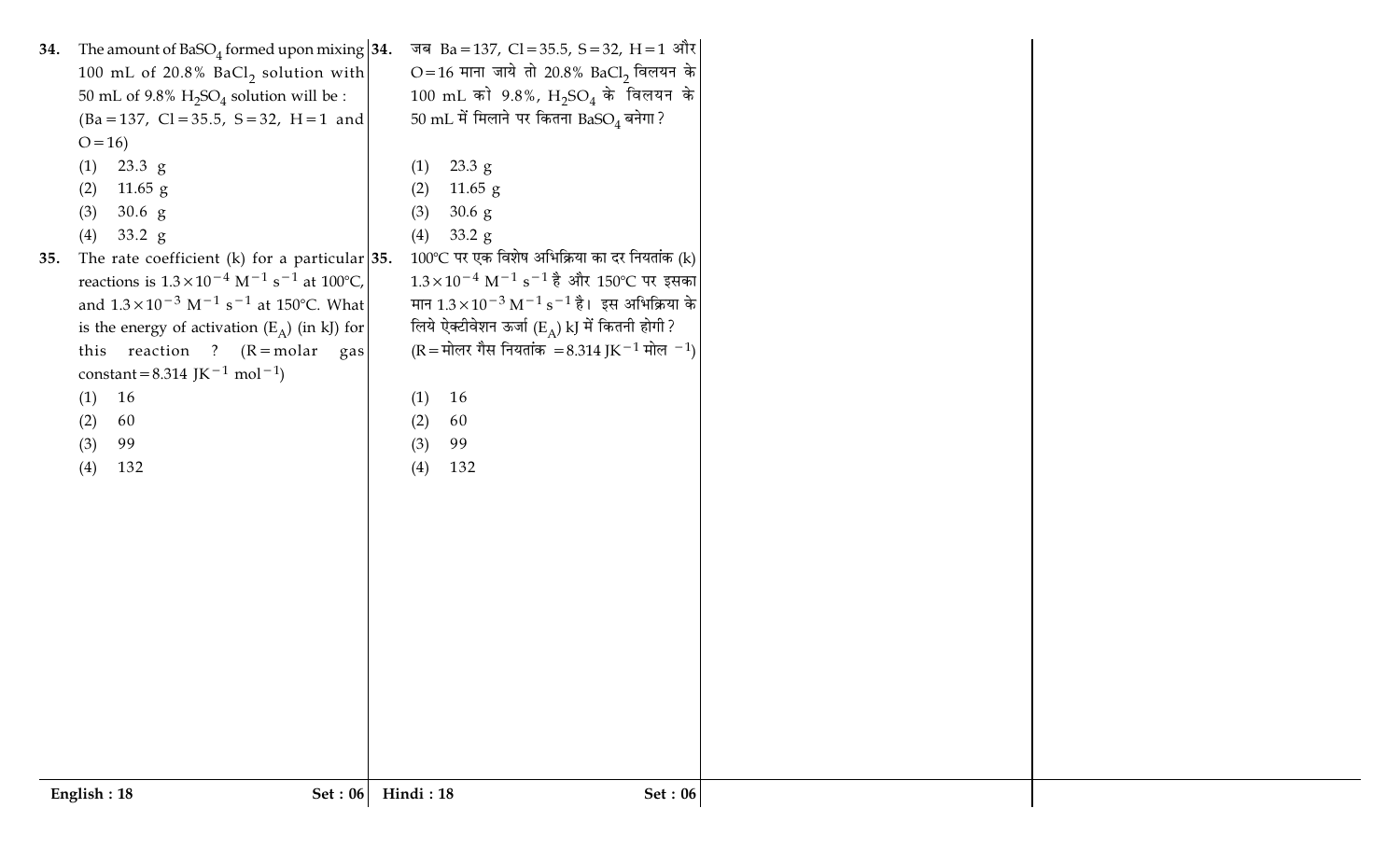| 36. How many electrons would be required to $ 36$ .<br>deposit 6.35 g of copper at the cathode<br>during the electrolysis of an aqueous<br>solution of copper sulphate? (Atomic mass<br>of copper = 63.5 u, $N_A$ = Avogadro's<br>constant) :<br>$\frac{N_A}{20}$<br>(1)<br>$\frac{N_A}{10}$<br>(2)                                                                                                                                                                                                                                                                                                                                                                        | कापर सल्फ़ेट के जलीय विलयन के इलैक्ट्रॉलेसिस में<br>कैथोड पर 6.35 ग्राम कापर के जमाओं के लिये<br>कितने इलैक्ट्रॉनों की आवश्यकता होगी? (कापर का<br>परमाणु द्रव्यमान = 63.5 मात्रक, N <sub>A</sub> = ऐवोगाद्रो<br>नियतांक)<br>$\frac{N_A}{20}$<br>(1)<br>$\frac{N_A}{10}$<br>(2)                                                                                                                                                                                                                                                                                                                                                                        |
|----------------------------------------------------------------------------------------------------------------------------------------------------------------------------------------------------------------------------------------------------------------------------------------------------------------------------------------------------------------------------------------------------------------------------------------------------------------------------------------------------------------------------------------------------------------------------------------------------------------------------------------------------------------------------|-------------------------------------------------------------------------------------------------------------------------------------------------------------------------------------------------------------------------------------------------------------------------------------------------------------------------------------------------------------------------------------------------------------------------------------------------------------------------------------------------------------------------------------------------------------------------------------------------------------------------------------------------------|
| $\frac{N_A}{5}$<br>(3)<br>$\frac{N_A}{2}$<br>(4)                                                                                                                                                                                                                                                                                                                                                                                                                                                                                                                                                                                                                           | $\frac{N_A}{5}$<br>(3)<br>$\frac{N_A}{2}$<br>(4)                                                                                                                                                                                                                                                                                                                                                                                                                                                                                                                                                                                                      |
| 37. The entropy $(S^0)$ of the following 37.<br>substances are:<br>CH <sub>4</sub> (g) 186.2 J K <sup>-1</sup> mol <sup>-1</sup><br>$O_2$ (g) 205.0 J K <sup>-1</sup> mol <sup>-1</sup><br>CO <sub>2</sub> (g) 213.6 J K <sup>-1</sup> mol <sup>-1</sup><br>$H_2O$ ( <i>l</i> ) 69.9 J K <sup>-1</sup> mol <sup>-1</sup><br>The entropy change $(\Delta S^{\circ})$ for the reaction<br>$CH_4(g) + 2O_2(g) \rightarrow CO_2(g) + 2H_2O(l)$ is :<br>$-312.5$ J K <sup>-1</sup> mol <sup>-1</sup><br>(1)<br>$-242.8$ J K <sup>-1</sup> mol <sup>-1</sup><br>(2)<br>$-108.1$ J K <sup>-1</sup> mol <sup>-1</sup><br>(3)<br>$-37.6$ J K <sup>-1</sup> mol <sup>-1</sup><br>(4) | निम्न पदार्थों के ऐन्ट्रापी मान है (Sº) हैं :<br>CH <sub>4</sub> (g) 186.2 J K <sup>-1</sup> मोल <sup>-1</sup><br>O <sub>2</sub> (g) 205.0 J K <sup>-1</sup> मोल <sup>-1</sup><br>CO <sub>2</sub> (g) 213.6 J K <sup>-1</sup> मोल <sup>-1</sup><br>$H_2O$ ( <i>l</i> ) 69.9 J K <sup>-1</sup> मोल <sup>-1</sup><br>अभिक्रिया<br>$CH_4(g) + 2O_2(g) \rightarrow CO_2(g) + 2H_2O(l)$<br>के लिये ऐन्ट्रापी परिवर्तन ( $\Delta S^{\rm o}$ ) का मान होगा :<br>(1) $-312.5$ J K <sup>-1</sup> मोल <sup>-1</sup><br>$-242.8$ J K $^{-1}$ मोल $^{-1}$<br>(2)<br>$-108.1$ J K $^{-1}$ मोल $^{-1}$<br>(3)<br>$-37.6$ J K <sup>-1</sup> मोल <sup>-1</sup><br>(4) |
| English: 19<br>Set : $06$                                                                                                                                                                                                                                                                                                                                                                                                                                                                                                                                                                                                                                                  | Hindi: 19<br>Set: $06$                                                                                                                                                                                                                                                                                                                                                                                                                                                                                                                                                                                                                                |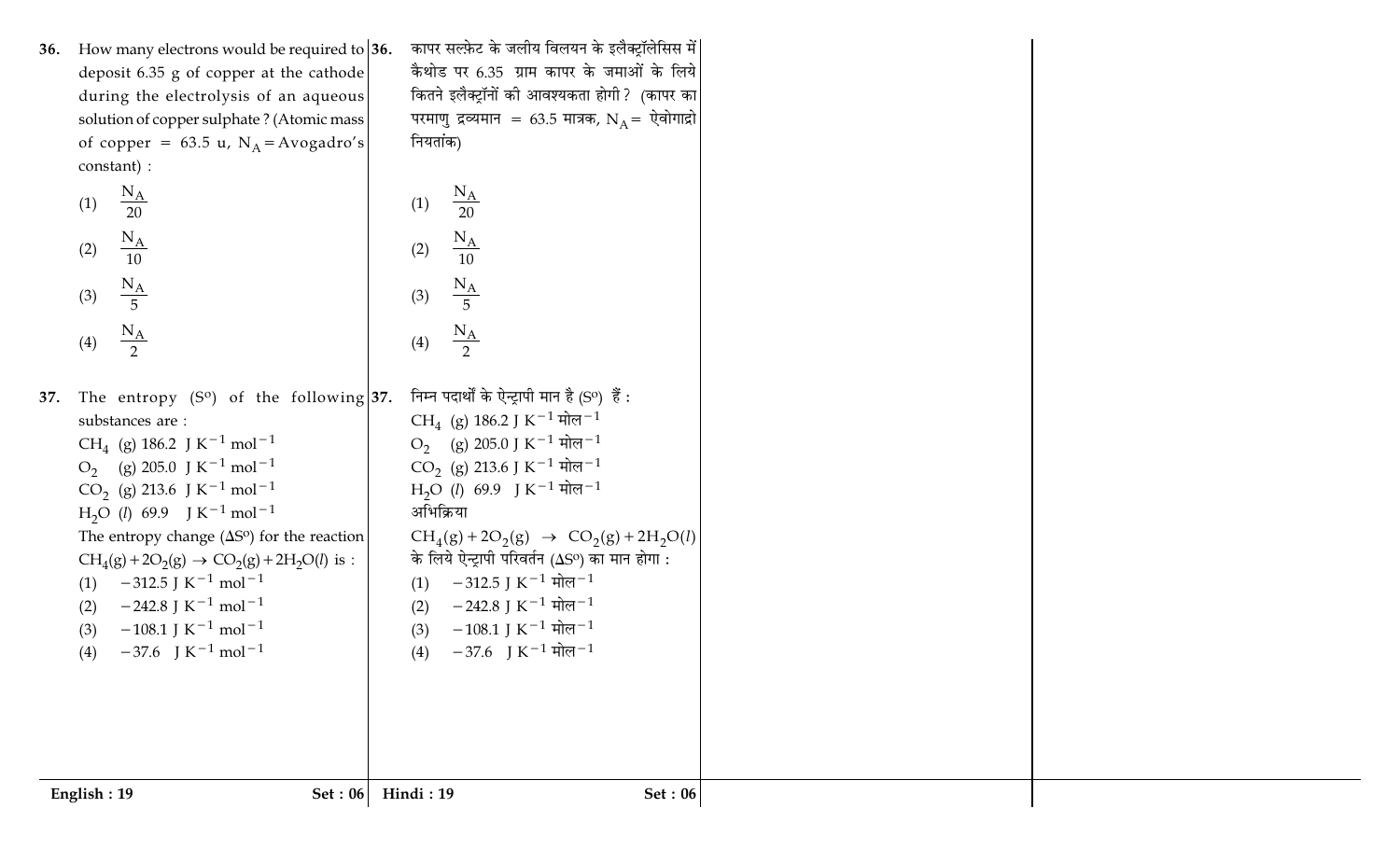| 38.                             | The conjugate base of hydrazoic acid is : $ 38$ .                                                                                                                                                                                                                                                                                                                  |                          | हाइड्रोज़ोइक ऐसिड का संयुग्मी क्षार है :                                                                                                                                                                                                                                                                                 |
|---------------------------------|--------------------------------------------------------------------------------------------------------------------------------------------------------------------------------------------------------------------------------------------------------------------------------------------------------------------------------------------------------------------|--------------------------|--------------------------------------------------------------------------------------------------------------------------------------------------------------------------------------------------------------------------------------------------------------------------------------------------------------------------|
| (1)                             | $N^{-3}$                                                                                                                                                                                                                                                                                                                                                           | (1)                      | $N^{-3}$                                                                                                                                                                                                                                                                                                                 |
| (2)                             | $N_3^-$                                                                                                                                                                                                                                                                                                                                                            | (2)                      | $N_3^-$                                                                                                                                                                                                                                                                                                                  |
| (3)                             | $N_2^-$                                                                                                                                                                                                                                                                                                                                                            | (3)                      | $N_2^-$                                                                                                                                                                                                                                                                                                                  |
| (4)                             | $HN_3^-$                                                                                                                                                                                                                                                                                                                                                           | (4)                      | $HN_3^-$                                                                                                                                                                                                                                                                                                                 |
| 39.<br>(1)<br>(2)<br>(3)<br>(4) | In a monoclinic unit cell, the relation of $ 39$ .<br>sides and angles are respectively :<br>$a = b \neq c$ and $\alpha = \beta = \gamma = 90^{\circ}$<br>$a \neq b \neq c$ and $\alpha = \beta = \gamma = 90^{\circ}$<br>$a \neq b \neq c$ and $\beta = \gamma = 90^{\circ} \neq \alpha$<br>$a \neq b \neq c$ and $\alpha \neq \beta \neq \gamma \neq 90^{\circ}$ | (1)<br>(2)<br>(3)<br>(4) | एक मोनोक्लिनिक एकक सैल में पक्षों के कोना बिन्दुओं <br>से सम्बन्ध क्रमानुसार होते हैं :<br>$a = b \neq c$ और $\alpha = \beta = \gamma = 90^{\circ}$<br>a ≠ b ≠ c और $\alpha$ = $\beta$ = $\gamma$ = $90^{\circ}$<br>a ≠ b ≠ c और β = γ = 90° ≠ α<br>$a \neq b \neq c$ और $\alpha \neq \beta \neq \gamma \neq 90^{\circ}$ |
| 40.                             | The standard enthalpy of formation $ 40.$<br>$(\Delta_f H^0_{298})$ for methane, CH <sub>4</sub> is<br>$-74.9$ kJ mol <sup>-1</sup> . In order to calculate the<br>average energy given out in the formation<br>of a $C-H$ bond from this it is necessary to<br>know which one of the following?                                                                   |                          | मीथेन, CH <sub>4</sub> , बनने की मानक ऐन्थैल्पी ( $\Delta_f$ H <sup>o</sup> <sub>298</sub> )<br>$-74.9$ kJ मोल $^{-1}$ होती है। इससे C–H आबन्ध<br>की मध्यमान ऊर्जा का आकलन करने के लिये निम्नों<br>से किस एक को जानना आवश्यक होगा?                                                                                       |
| (1)<br>(2)                      | the dissociation energy of the<br>hydrogen molecule, H <sub>2</sub> .<br>the first four ionisation energies of<br>carbon.                                                                                                                                                                                                                                          | (1)<br>(2)               | $H_2$ अणु की वियोजन ऊर्जा।<br>कार्बन की पहली चार आयनन ऊर्जाएँ।                                                                                                                                                                                                                                                           |
| (3)                             | the dissociation energy of $H_2$ and<br>enthalpy of sublimation of carbon<br>(graphite).                                                                                                                                                                                                                                                                           | (3)                      | $H_2$ को वियोजन ऊर्जा और कार्बन (ग्रेफ़ाइट)<br>की ऊर्ध्वपातन ऊर्जा।                                                                                                                                                                                                                                                      |
| (4)                             | the first four ionisation energies of<br>carbon and electron affinity of<br>hydrogen.                                                                                                                                                                                                                                                                              | (4)                      | कार्बन की प्रथम चार आयनन ऊर्जाएँ और<br>हाइड्रोजन की इलैक्ट्रॉन बन्धुता।                                                                                                                                                                                                                                                  |
| English: 20                     | Set: 06                                                                                                                                                                                                                                                                                                                                                            | Hindi: 20                | <b>Set: 06</b>                                                                                                                                                                                                                                                                                                           |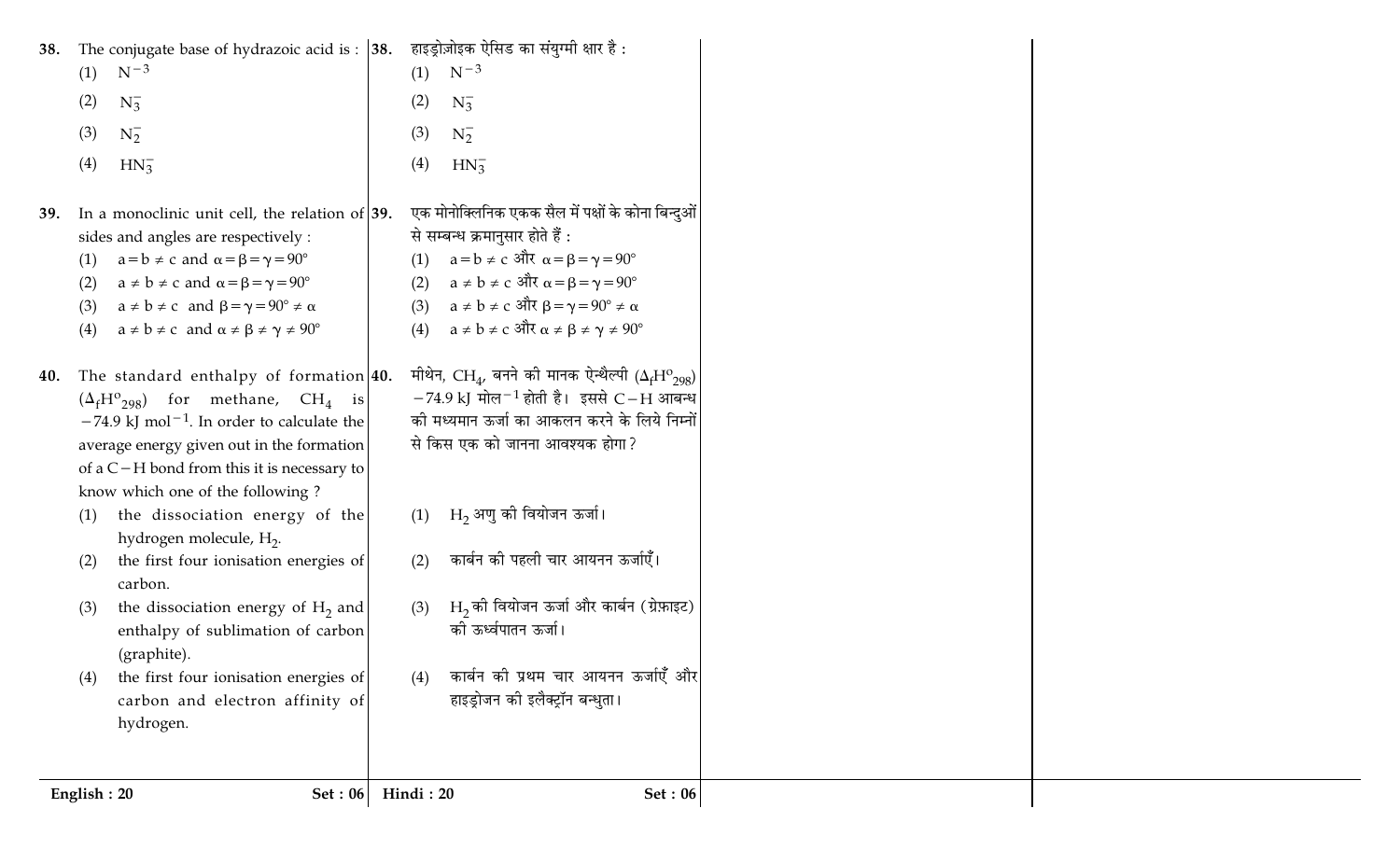|     | Cr(24)<br>(3)<br>Mn (25)<br>(4)                       | Cr(24)<br>(3)<br>Mn(25)<br>(4)                                                                 |  |
|-----|-------------------------------------------------------|------------------------------------------------------------------------------------------------|--|
|     | V(23)<br>(2)                                          | V(23)<br>(2)                                                                                   |  |
|     | Ti $(22)$<br>(1)                                      | Ti $(22)$<br>(1)                                                                               |  |
|     | largest number of oxidation states?                   | अवस्थाएँ दिखाता है ?                                                                           |  |
| 43. | Which one of the following exhibits the $ 43$ .       | निम्नों में से कौन एक अधिकतम संख्या में ऑक्सीकरण                                               |  |
|     | $6.111 \times 10^{-17}$ J<br>(4)                      | $6.111 \times 10^{-17}$ J<br>(4)                                                               |  |
|     | $1.640 \times 10^{-18}$ J<br>(3)                      | $1.640 \times 10^{-18}$ J<br>(3)                                                               |  |
|     | $2.680 \times 10^{-19}$ J<br>(2)                      | $2.680 \times 10^{-19}$ J<br>(2)                                                               |  |
|     | $8.041 \times 10^{-40}$ J<br>(1)                      | $8.041 \times 10^{-40}$ J<br>(1)                                                               |  |
|     | $(h=6.63\times10^{-34} \text{ Js})$                   |                                                                                                |  |
|     | this frequency, the energy of a single<br>photon is : | $(h = 6.63 \times 10^{-34}$ Js)                                                                |  |
|     | ultraviolet region at $2.47 \times 10^{15}$ Hz. With  | हाइड्रोजन परमाणु प्रकाश उत्सर्जित करता है। इस<br>आवृत्ति के साथ एक अकेले फोटॉन की ऊर्जा होगी : |  |
| 42. | Excited hydrogen atom emits light in the $ 42$ .      | $2.47 \times 10^{15}$ Hz पर पराबैंगनी क्षेत्र में उत्तेजित                                     |  |
|     | Xe $O_4$<br>(4)                                       | Xe $O_4$<br>(4)                                                                                |  |
|     | Xe $O_3$<br>(3)                                       | Xe $O_3$<br>(3)                                                                                |  |
|     | Xe O $F_4$<br>(2)                                     | Xe O $F_4$<br>(2)                                                                              |  |
|     | Xe $O_2F_2$<br>(1)                                    | Xe $O_2F_2$<br>(1)                                                                             |  |
|     | hydrolysis of xenon fluorides?                        | सकता है?                                                                                       |  |
|     | compounds may not be obtained by                      | आक्सो-यौगिकों में से किसको प्राप्त नहीं किया जा                                                |  |
|     | 41. Which of the following xenon-OXO 41.              | ज़ीनान फ्लोराइडों के जलीय अपघटन से निम्न ज़ीनान-                                               |  |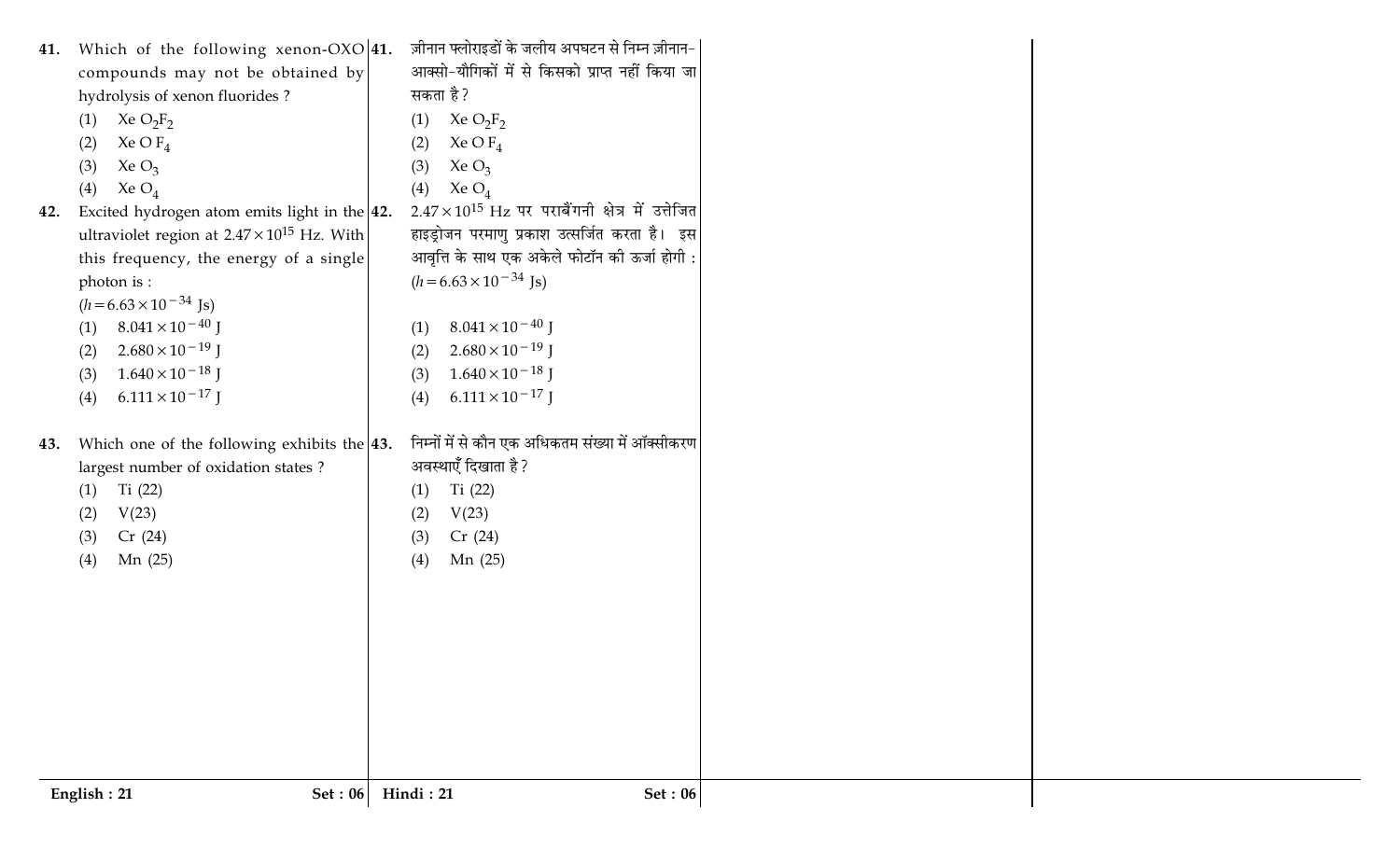- 44. Copper becomes green when exposed to  $|44$ . moist air for a long period. This is due to:
	- the formation of a layer of cupric  $(1)$ oxide on the surface of copper.
	- the formation of a layer of basic  $(2)$ carbonate of copper on the surface of copper.
	- the formation of a layer of cupric  $(3)$ hydroxide on the surface of copper.
	- the formation of basic copper  $(4)$ sulphate layer on the surface of the metal.
- 45. Among the following species the one  $|45$ . which causes the highest CFSE,  $\Delta$ o as a ligand is:
	- $(1)$  CN<sup>-</sup>
	- $NH<sub>3</sub>$  $(2)$
	- $F^ (3)$
	- CO  $(4)$
- Similarity in chemical properties of the  $|46$ . 46. atoms of elements in a group of the Periodic table is most closely related to:
	- atomic numbers  $(1)$
	- atomic masses  $(2)$
	- number of principal energy levels  $(3)$
	- number of valence electrons  $(4)$
- लम्बे समय तक गीली वायु के सम्पर्क में रहने पर कापर हरा हो जाता है। इसका कारण होता है :
- कापर तल पर क्यूप्रिक ऑक्साइड का परत  $(1)$ बनना।
- कापर तल पर कापर के क्षारीय कार्बोनेट का  $(2)$ परत बनना।
- कापर तल पर क्यूप्रिक हाइड्ऑक्साइड का परत  $(3)$ बनना।
- धातु तल पर क्षारीय कापर सल्फ़ेट का परत  $(4)$ बनना।
- निम्न पदार्थों में से कौन एक लिगैन्ड रूप में अधिकतम CFSE,  $\Delta$ o का कारण बनता है?
	- $CN^ (1)$  $NH<sub>3</sub>$  $(2)$
	- $F^ (3)$
	- CO  $(4)$
- आवर्त सारणी के किसी ग्रुप में तत्व के परमाणुओं के रासायनिक गुणों में अधिकतम समानता के कारण होते
- हैं :  $(1)$ परमाणुक नम्बर
- परमाणुक द्रव्यमान  $(2)$
- बड़े (Principal) ऊर्जा स्तरों की संख्या  $(3)$
- वैलेन्सी इलैक्ट्रॉनों की संख्या  $(4)$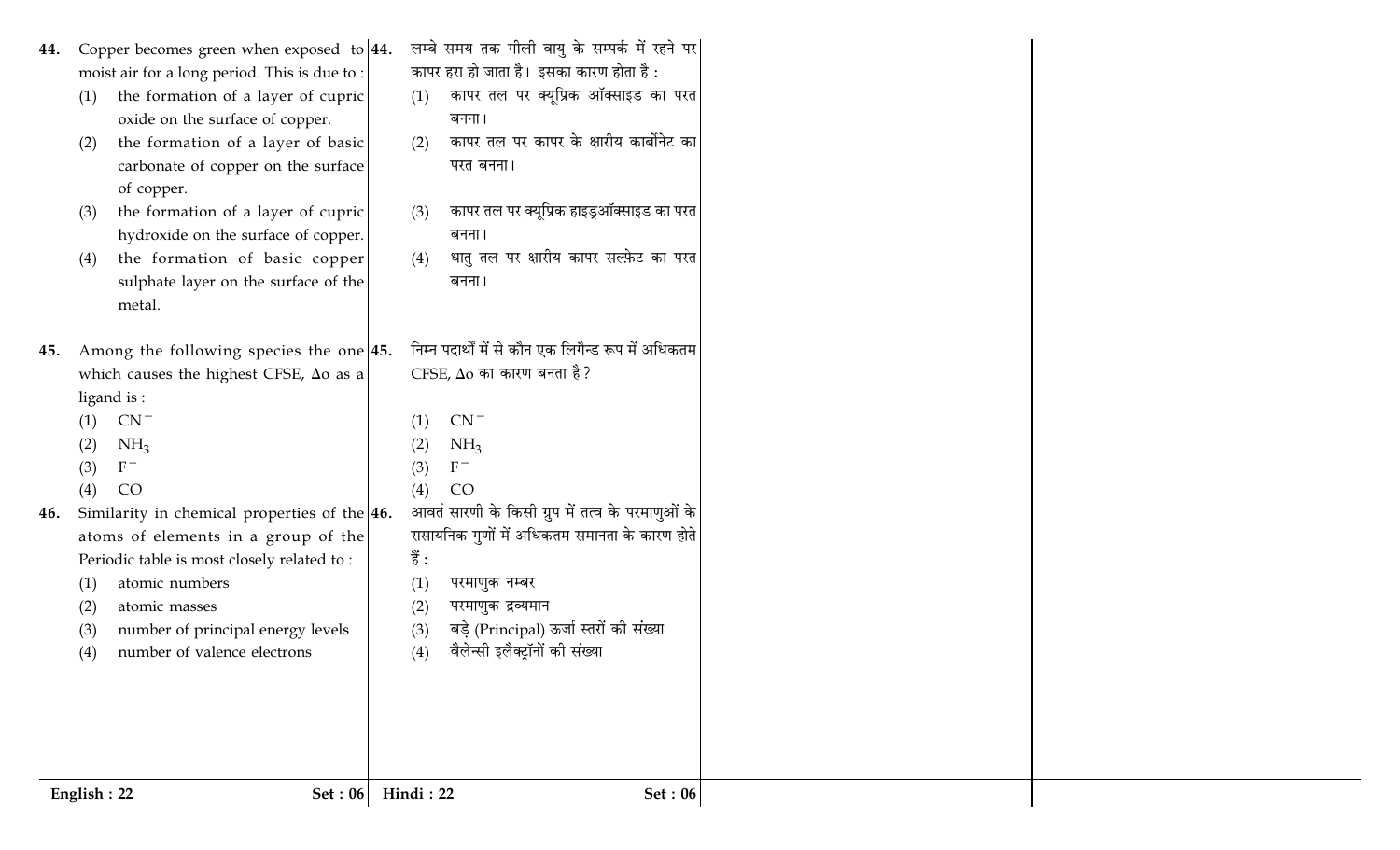|     | Set : $06$<br>English: 23                                                                                                               |     | Hindi: 23<br>Set: 06                                                                          |  |
|-----|-----------------------------------------------------------------------------------------------------------------------------------------|-----|-----------------------------------------------------------------------------------------------|--|
|     |                                                                                                                                         |     |                                                                                               |  |
|     | KI<br>(4)                                                                                                                               |     | KI<br>(4)                                                                                     |  |
|     | (3) $SO_3^{2-}$                                                                                                                         |     | (3) $SO_3^{2-}$                                                                               |  |
|     | $Cr_2O_7^2$<br>(2)                                                                                                                      |     | $Cr_2O_7^{2-}$                                                                                |  |
|     |                                                                                                                                         |     |                                                                                               |  |
|     | medium?<br>(1) $MnO_4^-$                                                                                                                |     | MnO <sub>4</sub><br>(1)                                                                       |  |
|     | $H_2O_2$ acts as a reducing agent in acid                                                                                               |     | के रूप में क्रिया करता है?                                                                    |  |
|     | species. In which of the following cases                                                                                                |     | में से किसके साथ ${\rm H}_{\rm 2} {\rm O}_{\rm 2}$ अम्लीय माध्यम में अपचायक                   |  |
|     | depending upon the nature of the reacting                                                                                               |     | अभिक्रिया करने वाले स्पीशीज़ के स्वाभाव पर। निम्न                                             |  |
| 49. | Hydrogen peroxide acts both as an $ 49.$<br>oxidising and as a reducing agent                                                           |     | हाइड्रोजन परऑक्साइड अपचायक तथा उपचायक दोनों<br>प्रकार से व्यवहार करता है और यह निर्भर करता है |  |
|     | methane and CO in atmosphere<br>(4)                                                                                                     |     | (4)                                                                                           |  |
|     | methane and $O_3$ in atmosphere<br>(3)                                                                                                  |     | मीथेन और $\mathrm{O}_3$ का।<br>(3)<br>मीथेन और CO का।                                         |  |
|     | methane and $CO2$ in atmosphere<br>(2)                                                                                                  |     | मीथेन और CO <sub>2</sub> का।<br>(2)                                                           |  |
|     | atmosphere                                                                                                                              |     |                                                                                               |  |
|     | methane and nitrous oxide in<br>(1)                                                                                                     |     | मीथेन और नाइट्रस ऑक्साइड का।<br>(1)                                                           |  |
| 48. | Global warming is due to increase of :                                                                                                  | 48. | संसारिक उत्तापन का कारण होता है वायुमण्डल में<br>बढ़ना :                                      |  |
|     |                                                                                                                                         |     |                                                                                               |  |
|     | (4) $N^3 - S2 - O2 - P3 -$                                                                                                              |     | (4) $N^3 = < S^2 = < Q^2 = < P^3 =$                                                           |  |
|     | (3) $N^{3-} < O^{2-} < P^{3-} < S^{2-}$                                                                                                 |     | (3) $N^3$ <sup>-</sup> < $O^2$ <sup>-</sup> < $P^3$ <sup>-</sup> < $S^2$ <sup>-</sup>         |  |
|     | (2) $Q^2 - P^3 - N^3 - S^2$                                                                                                             |     | (2) $Q^2 - P^3 - N^3 - S^2$                                                                   |  |
|     | $O^{2-}$ , $S^{2-}$ , $N^{3-}$ , $P^{3-}$ ?<br>$Q^2$ <sup>-</sup> < $N^3$ <sup>-</sup> < $S^2$ <sup>-</sup> < $P^3$ <sup>-</sup><br>(1) |     | $Q^2$ <sup>-</sup> < $N^3$ <sup>-</sup> < $S^2$ <sup>-</sup> < $P^3$ <sup>-</sup><br>(1)      |  |
|     | to largest) of ionic radii of the given species                                                                                         |     | बढ़ते क्रम (न्यूनतम से वृहत्तम) को प्रस्तुत करती है ?                                         |  |
|     | represents the increasing order (smallest)                                                                                              |     | $O^{2-}$ , $S^{2-}$ , $N^{3-}$ , $P^{3-}$ की आयनिक त्रिज्याओं के                              |  |
| 47. | Which of the following arrangements $47.$                                                                                               |     | निम्न व्यवस्थाओं में से कौन दिये गये पदार्थों                                                 |  |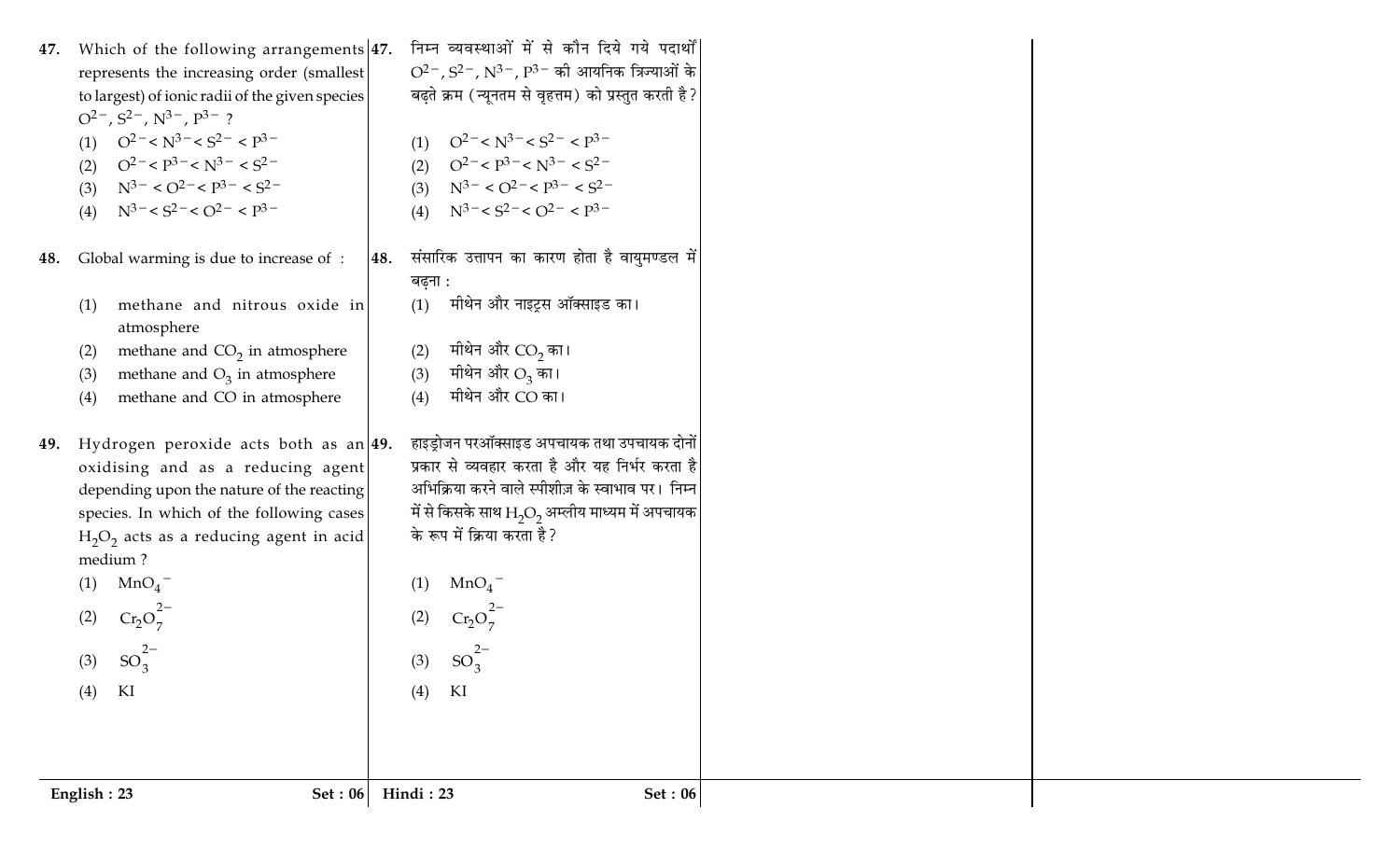निम्न कॉम्प्लेक्सों (संकरों) में से कौन दृश्य प्रकाश को $\vert$ 50. Which one of the following complexes will 50. अवशोषित करने की सर्वाधिक संभावना रखता है? most likely absorb visible light? (At nos.  $Sc = 21$ , Ti = 22, V = 23, Zn = 30) (परमाणु क्रमांक Sc = 21, Ti = 22, V = 23,  $[Sc(H<sub>2</sub>O)<sub>6</sub>]^{3+}$  $Zn = 30$  $(1)$ [Ti  $(NH_3)_6]^{4+}$  $[Sc(H<sub>2</sub>O)<sub>6</sub>]^{3+}$  $(2)$  $(1)$  $[V(NH_3)_6]^{3+}$  $[Ti (NH<sub>3</sub>)<sub>6</sub>]<sup>4+</sup>$  $(3)$  $(2)$  $[Zn(NH_3)_6]^2$ <sup>+</sup>  $[V(NH_3)_6]^{3+}$  $(4)$  $(3)$  $[Zn(NH_3)_6]^2$ <sup>+</sup>  $(4)$  $-CH<sub>2</sub>-CH=CH<sub>2</sub>$ 51. on mercuration-मरक्यूरेशन-अमरक्यूरेशन पर 51. demercuration produces the major  $\cdot$ CH $_{2}$ –CH $=$ CH $_{2}$ से प्राप्त मुख्य क्रियाफल  $\bigcirc$ product: होता है :  $CH<sub>2</sub>-CH-CH<sub>3</sub>$  $\bigcirc$  $(1)$  $CH<sub>2</sub>-CH-CH<sub>2</sub>$ **OH**  $(1)$  $CH<sub>2</sub>-CH<sub>2</sub>-CH<sub>2</sub>-OH$ **OH**  $(2)$  $\bigcirc$  $CH<sub>2</sub>-CH<sub>2</sub>-CH<sub>2</sub>-OH$  $(2)$  $CH<sub>2</sub>-CH-CH<sub>2</sub>$  $\bigcirc$  $(3)$ OH OH  $CH<sub>2</sub>$ –CH–CH<sub>2</sub>  $(3)$  $CH<sub>2</sub>$  – COOH OH OH  $(4)$  $\bigcirc$  $CH<sub>2</sub>$  – COOH  $\bigcirc$  $(4)$ 52. In the Victor-Meyer's test, the colour given विक्टर मेयर के परीक्षण क्रिया में 1°, 2° और 3° के by 1°, 2° and 3° alcohols are respectively :  $\vert$ 52. ऐल्कोहालों द्वारा दिया रंग क्रमानुसार होता है: Red, colourless, blue  $(1)$ लाल, रंगहीन, नीला Red, blue, colourless  $(2)$  $(1)$ लाल, नीला, रंगहीन Colourless, red, blue  $(2)$  $(3)$ रंगहीन, लाल, नीला Red, blue, violet  $(4)$  $(3)$ लाल, नीला, जामनी  $(4)$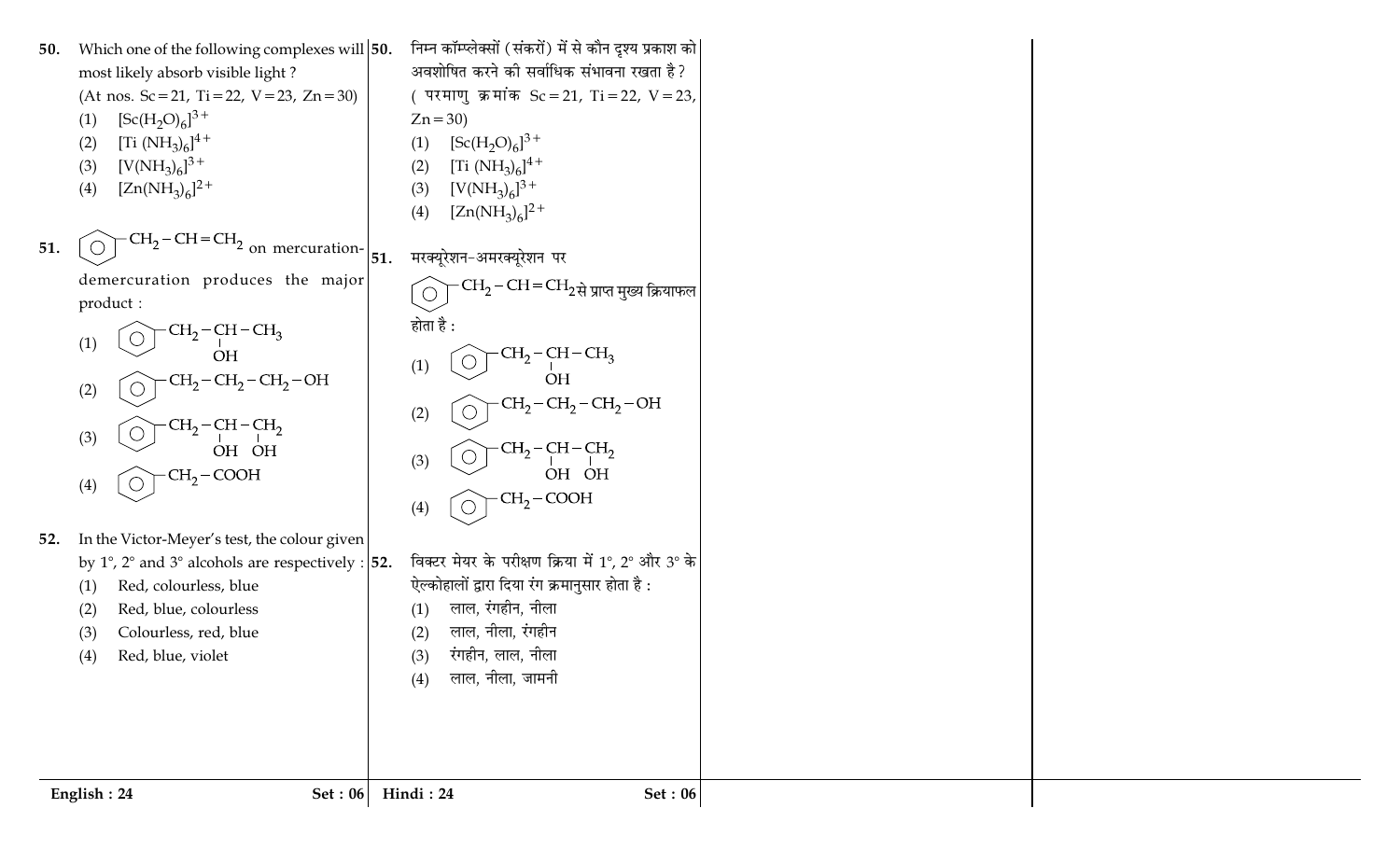| 2- मेथिलब्युटेन के प्रकाश द्वारा उत्प्रेरित ब्रोमीनेशन में<br>The major product obtained in the photo $ 55$ .<br>बड़ा क्रियाफल होता है :<br>catalysed bromination of 2-methylbutane<br>1-ब्रोमो-2-मेथिलब्युटेन<br>1-bromo-2-methylbutane<br>(1)<br>1-ब्रोमो-3-मेथिलब्युटेन<br>1-bromo-3-methylbutane<br>(2)<br>2-ब्रोमो-3-मेथिलब्युटेन<br>2-bromo-3-methylbutane<br>(3) |
|-------------------------------------------------------------------------------------------------------------------------------------------------------------------------------------------------------------------------------------------------------------------------------------------------------------------------------------------------------------------------|
|                                                                                                                                                                                                                                                                                                                                                                         |
| 2-ब्रोमो-2-मेथिलब्युटेन                                                                                                                                                                                                                                                                                                                                                 |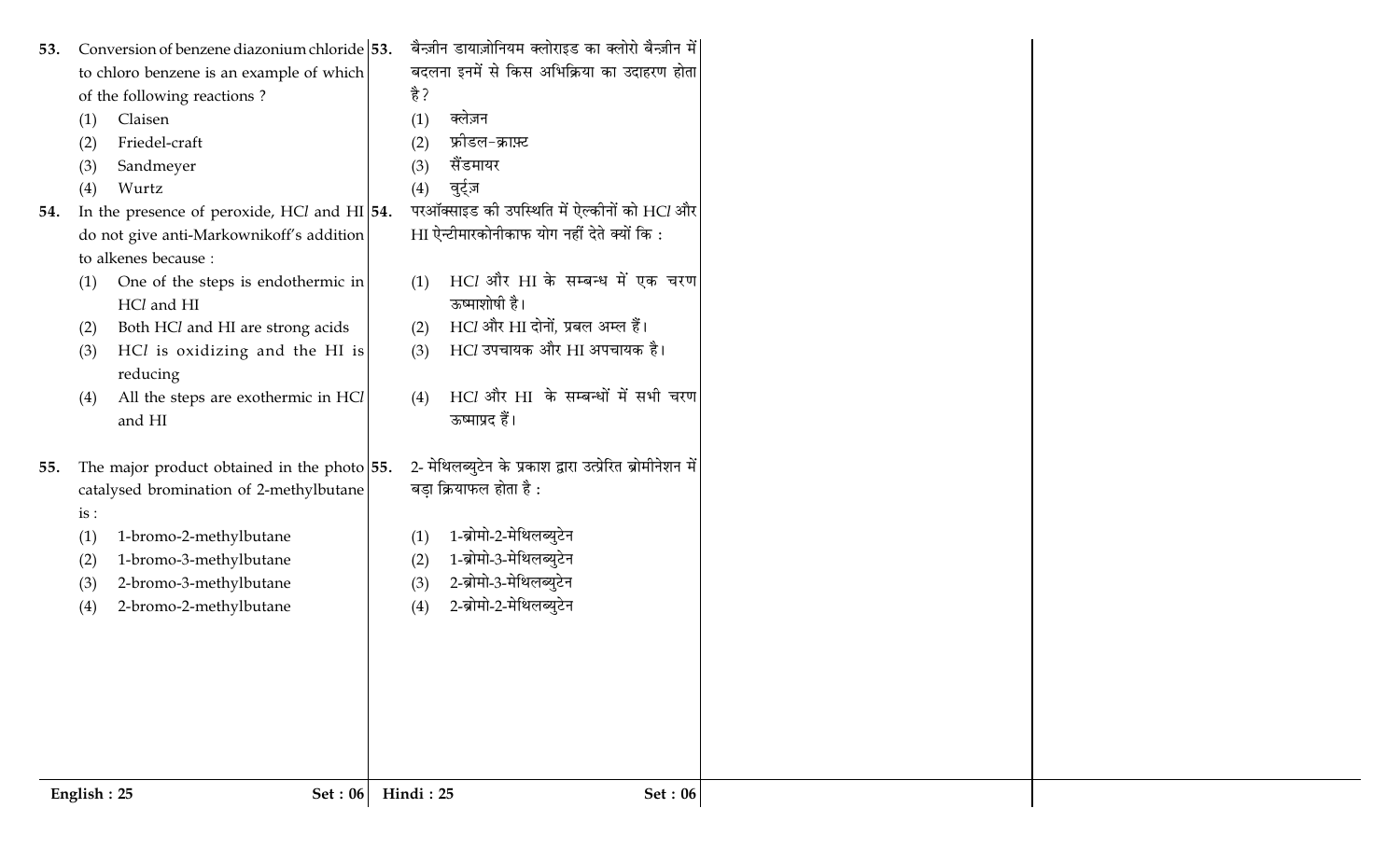| Which of the following molecules has two $56$ .<br>56.<br>sigma( $\sigma$ ) and two pi( $\pi$ ) bonds ?<br>(1)<br>$C_2H_4$<br>$N_2F_2$<br>(2)<br>$C_2H_2Cl_2$<br>(3)<br><b>HCN</b><br>(4)  | निम्न अणुओं में से किस अणु में दो सिग्मा ( $\sigma$ ) और दो<br>पाई $(\pi)$ आबन्ध होते हैं ?<br>$C_2H_4$<br>(1)<br>$N_2F_2$<br>(2)<br>$C_2H_2Cl_2$<br>(3)<br><b>HCN</b><br>(4)                                                                                 |
|--------------------------------------------------------------------------------------------------------------------------------------------------------------------------------------------|---------------------------------------------------------------------------------------------------------------------------------------------------------------------------------------------------------------------------------------------------------------|
| Which one of the following acids does not $ 57$ .<br>57.<br>exhibit optical isomerism?<br>Lactic acid<br>(1)<br>Tartaric acid<br>(2)<br>Maleic acid<br>(3)<br>$\alpha$ -amino acids<br>(4) | निम्न अम्लों में से कौन प्रकाशीय समावयवता नहीं<br>दिखाता ?<br>लैक्टिक ऐसिड<br>(1)<br>टारटैरिक एसिड<br>(2)<br>मैलीक एसिड<br>(3)<br>$\alpha$ - एमायनों ऐसिड<br>(4)                                                                                              |
| Aminoglycosides are usually used as :<br>58.<br>antibiotic<br>(1)<br>analgesic<br>(2)<br>hypnotic<br>(3)<br>antifertility<br>(4)                                                           | अमायनोग्लाइकोसाइडों को प्राय: निम्न किस प्रकार<br>58.<br>प्रयोग किया जाता है ?<br>ऐन्टी बायोटिक रूप में (प्रति जैविक)<br>(1)<br>ऐनलजैसिक रूप में (पीड़ा नाशक)<br>(2)<br>हिपनाटिक रूप में (निद्रा प्रद)<br>(3)<br>ऐन्टी फरटिलिटी रूप में (ऐन्टी निषेचक)<br>(4) |
| Which of the following will not show $59$ .<br>59.<br>mutarotation?<br>Maltose<br>(1)<br>(2)<br>Lactose<br>(3)<br>Glucose<br>(4)<br>Sucrose                                                | इनमें से कौन म्यूटारोटेशन <b>नहीं</b> दिखायेगा?<br>माल्टोज़<br>(1)<br>लैक्टोज़<br>(2)<br>ग्लूकोज़<br>(3)<br>सूक्रोज़<br>(4)                                                                                                                                   |
| English: 26<br>Set : $06$                                                                                                                                                                  | Hindi: 26<br>Set: 06                                                                                                                                                                                                                                          |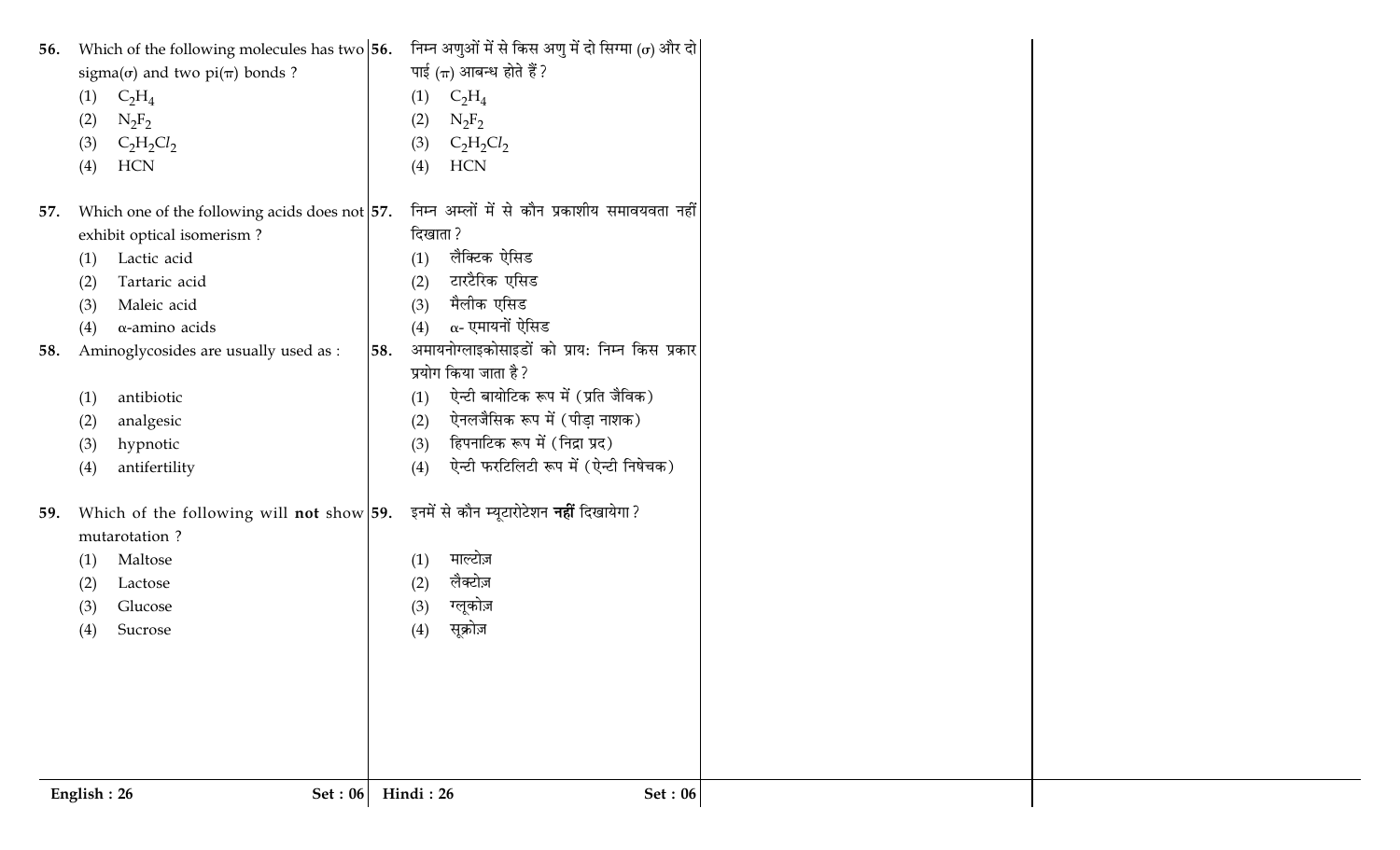| रिज़ारसीनाल से अभिक्रिया कर देता है :<br>presence of concentrated $\rm H_2SO_4$ to give :<br>फिनाल्फथेलीन<br>Phenolphthalein<br>(1)<br>(1)<br>ऐलिज़ेरीन<br>Alizarin<br>(2)<br>(2)<br>कुम्रीन<br>Coumarin<br>(3)<br>(3)<br>फ़्लोरेसीन<br>Fluorescein<br>(4)<br>(4)<br>Hindi: 27<br>English: 27<br>Set : $06$<br>Set : $06$ | 60. | Phthalic acid reacts with resorcinol in the 60. सान्द्र $H_2SO_4$ की उपस्थिति में थैलिक ऐसिड |  |  |
|---------------------------------------------------------------------------------------------------------------------------------------------------------------------------------------------------------------------------------------------------------------------------------------------------------------------------|-----|----------------------------------------------------------------------------------------------|--|--|
|                                                                                                                                                                                                                                                                                                                           |     |                                                                                              |  |  |
|                                                                                                                                                                                                                                                                                                                           |     |                                                                                              |  |  |
|                                                                                                                                                                                                                                                                                                                           |     |                                                                                              |  |  |
|                                                                                                                                                                                                                                                                                                                           |     |                                                                                              |  |  |
|                                                                                                                                                                                                                                                                                                                           |     |                                                                                              |  |  |
|                                                                                                                                                                                                                                                                                                                           |     |                                                                                              |  |  |
|                                                                                                                                                                                                                                                                                                                           |     |                                                                                              |  |  |
|                                                                                                                                                                                                                                                                                                                           |     |                                                                                              |  |  |
|                                                                                                                                                                                                                                                                                                                           |     |                                                                                              |  |  |
|                                                                                                                                                                                                                                                                                                                           |     |                                                                                              |  |  |
|                                                                                                                                                                                                                                                                                                                           |     |                                                                                              |  |  |
|                                                                                                                                                                                                                                                                                                                           |     |                                                                                              |  |  |
|                                                                                                                                                                                                                                                                                                                           |     |                                                                                              |  |  |
|                                                                                                                                                                                                                                                                                                                           |     |                                                                                              |  |  |
|                                                                                                                                                                                                                                                                                                                           |     |                                                                                              |  |  |
|                                                                                                                                                                                                                                                                                                                           |     |                                                                                              |  |  |
|                                                                                                                                                                                                                                                                                                                           |     |                                                                                              |  |  |
|                                                                                                                                                                                                                                                                                                                           |     |                                                                                              |  |  |
|                                                                                                                                                                                                                                                                                                                           |     |                                                                                              |  |  |
|                                                                                                                                                                                                                                                                                                                           |     |                                                                                              |  |  |
|                                                                                                                                                                                                                                                                                                                           |     |                                                                                              |  |  |
|                                                                                                                                                                                                                                                                                                                           |     |                                                                                              |  |  |
|                                                                                                                                                                                                                                                                                                                           |     |                                                                                              |  |  |
|                                                                                                                                                                                                                                                                                                                           |     |                                                                                              |  |  |
|                                                                                                                                                                                                                                                                                                                           |     |                                                                                              |  |  |
|                                                                                                                                                                                                                                                                                                                           |     |                                                                                              |  |  |
|                                                                                                                                                                                                                                                                                                                           |     |                                                                                              |  |  |
|                                                                                                                                                                                                                                                                                                                           |     |                                                                                              |  |  |
|                                                                                                                                                                                                                                                                                                                           |     |                                                                                              |  |  |
|                                                                                                                                                                                                                                                                                                                           |     |                                                                                              |  |  |
|                                                                                                                                                                                                                                                                                                                           |     |                                                                                              |  |  |
|                                                                                                                                                                                                                                                                                                                           |     |                                                                                              |  |  |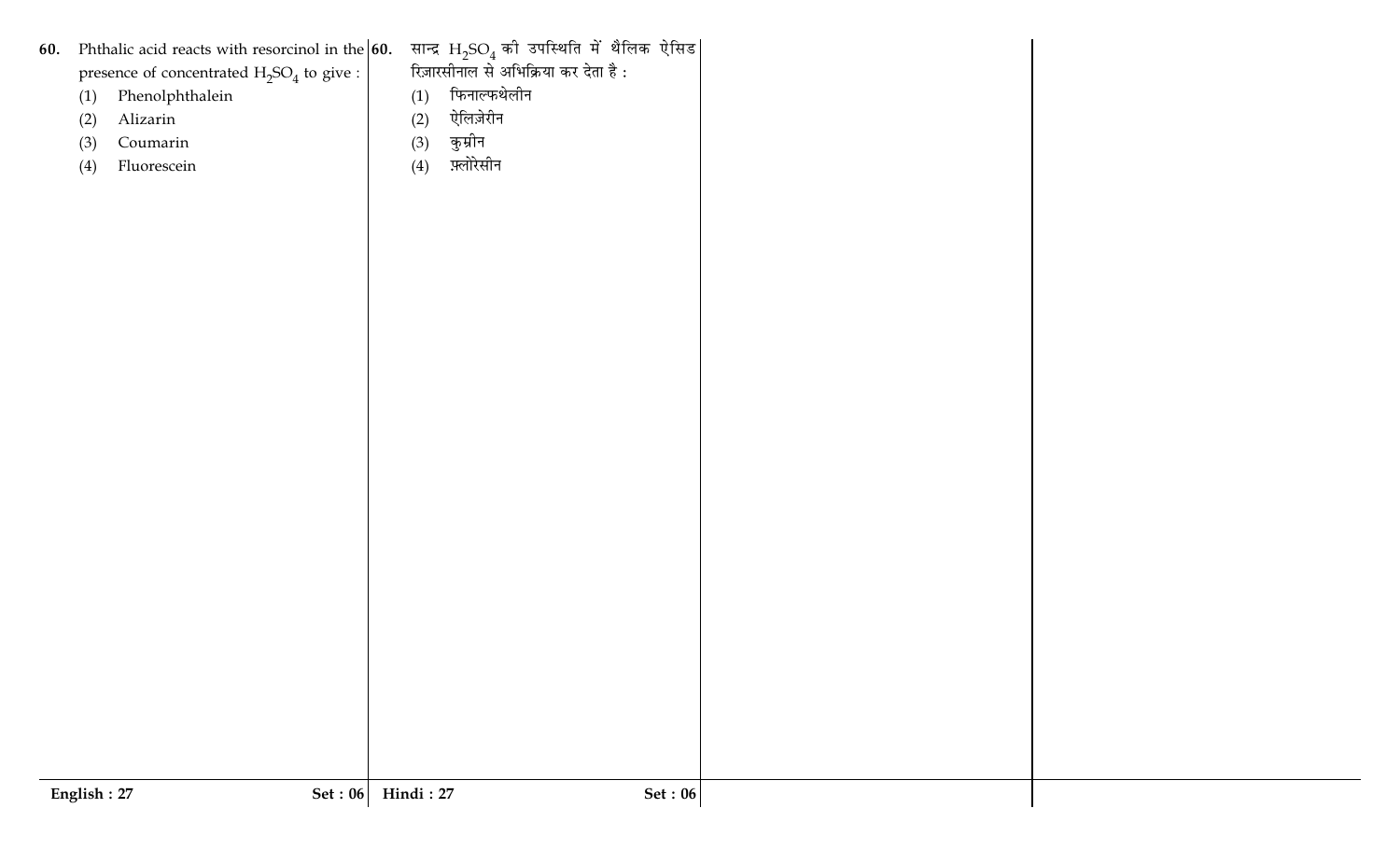|     | <b>PART C - MATHEMATICS</b>                                         | भाग $C - \eta$ णित                            |                                                                  |
|-----|---------------------------------------------------------------------|-----------------------------------------------|------------------------------------------------------------------|
| 61. | A relation on the set $A = \{x :  x  < 3, x \in \mathbb{Z}\},  61.$ |                                               | समुच्चय A = {x :  x  < 3, x $\epsilon Z$ }, जहाँ Z पूर्णांकों का |
|     | where $Z$ is the set of integers is defined by                      |                                               | समुच्चय है, पर एक संबंध R <i>,</i>                               |
|     | $R = \{(x, y) : y =  x , x \neq -1\}$ . Then the                    |                                               | $R = \{(x, y) : y =  x , x \neq -1\}$ द्वारा परिभाषित है।        |
|     | number of elements in the power set of R                            | तो R के घात समुच्चय में अवयवों की संख्या है : |                                                                  |
|     | is:                                                                 |                                               |                                                                  |
|     | 32<br>(1)                                                           | 32<br>(1)                                     |                                                                  |
|     | 16<br>(2)                                                           | (2)<br><b>16</b>                              |                                                                  |
|     | (3)<br>8                                                            | (3)<br>8                                      |                                                                  |
|     | (4)<br>64                                                           | (4)<br>64                                     |                                                                  |
|     |                                                                     |                                               |                                                                  |
| 62. | Let $z \neq -i$ be any complex number such 62.                      |                                               | माना $z\neq -i$ कोई ऐसी सम्मिश्र संख्या है कि                    |
|     | that $\frac{z-i}{z+i}$ is a purely imaginary number.                |                                               | $\left \frac{z-i}{z+i}\right $ एक शुद्ध काल्पनिक संख्या है, तो   |
|     |                                                                     |                                               |                                                                  |
|     | Then $z + \frac{1}{z}$ is :                                         | $z + \frac{1}{z}$ है :                        |                                                                  |
|     |                                                                     |                                               |                                                                  |
|     | (1)<br>$\overline{0}$                                               | (1)<br>- 0                                    |                                                                  |
|     | any non-zero real number other<br>(2)                               | (2)                                           | 1 के अतिरिक्त कोई शून्येत्तर वास्तविक संख्या।                    |
|     | than 1.                                                             |                                               |                                                                  |
|     | any non-zero real number.<br>(3)                                    | कोई शून्येत्तर वास्तविक  संख्या।<br>(3)       |                                                                  |
|     | a purely imaginary number.<br>(4)                                   | एक शुद्ध काल्पनिक संख्या।<br>(4)              |                                                                  |
|     |                                                                     |                                               |                                                                  |
| 63. | The sum of the roots of the equation, $63$ .                        |                                               | समीकरण $x^2 +  2x - 3  - 4 = 0$ , के मूलों का                    |
|     | $x^2 +  2x - 3  - 4 = 0$ , is :                                     | योगफल है :                                    |                                                                  |
|     | 2<br>(1)                                                            | 2<br>(1)                                      |                                                                  |
|     | (2)<br>$-2$                                                         | (2)<br>$-2$                                   |                                                                  |
|     | $\sqrt{2}$<br>(3)                                                   | $\sqrt{2}$<br>(3)                             |                                                                  |
|     | (4)<br>$-\sqrt{2}$                                                  | $-\sqrt{2}$<br>(4)                            |                                                                  |
|     |                                                                     |                                               |                                                                  |
|     |                                                                     |                                               |                                                                  |
|     |                                                                     |                                               |                                                                  |
|     |                                                                     |                                               |                                                                  |
|     | English: 28<br><b>Set: 06</b>                                       | Hindi: 28                                     | <b>Set: 06</b>                                                   |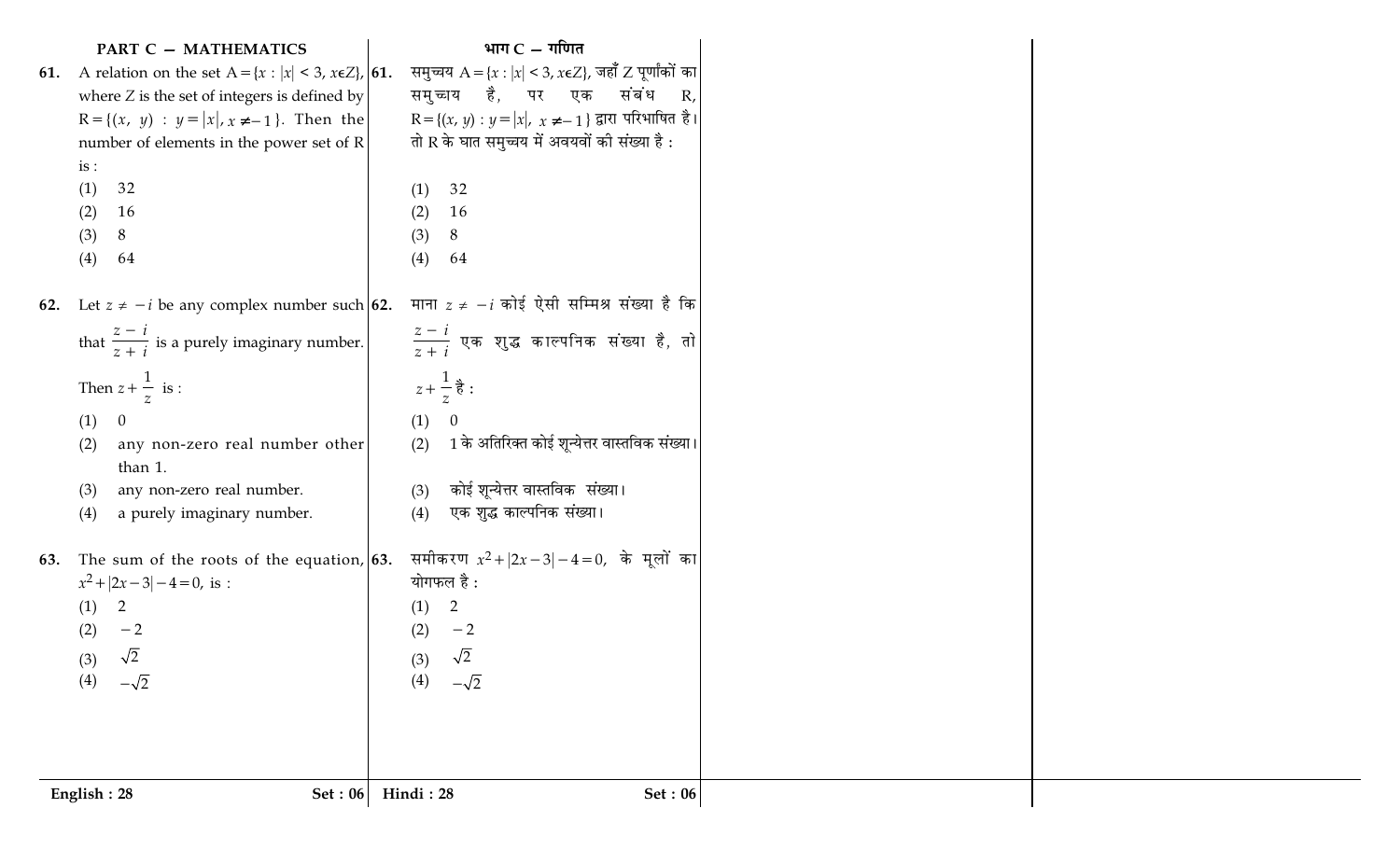| 64. If |                                                                                                                                                                                                                                                     | 64. यदि |                                                                                                                                                                                                                                                                                                    |  |
|--------|-----------------------------------------------------------------------------------------------------------------------------------------------------------------------------------------------------------------------------------------------------|---------|----------------------------------------------------------------------------------------------------------------------------------------------------------------------------------------------------------------------------------------------------------------------------------------------------|--|
|        | $\begin{vmatrix} a^2 & b^2 & c^2 \ (a+\lambda)^2 & (b+\lambda)^2 & (c+\lambda)^2 \ (a-\lambda)^2 & (b-\lambda)^2 & (c-\lambda)^2 \end{vmatrix} = k\lambda \begin{vmatrix} a^2 & b^2 & c^2 \ a & b & c \ 1 & 1 & 1 \end{vmatrix} + k\lambda \neq 0,$ |         |                                                                                                                                                                                                                                                                                                    |  |
|        | then $k$ is equal to :                                                                                                                                                                                                                              |         | है, तो ${\rm k}$ बराबर है :                                                                                                                                                                                                                                                                        |  |
|        | 4λabc<br>(1)                                                                                                                                                                                                                                        |         | 4λabc<br>(1)                                                                                                                                                                                                                                                                                       |  |
|        | $-4\lambda abc$<br>(2)<br>$4\lambda^2$                                                                                                                                                                                                              |         | (2) $-4\lambda abc$<br>$4\lambda^2$                                                                                                                                                                                                                                                                |  |
|        | (3)<br>$-4\lambda^2$<br>(4)                                                                                                                                                                                                                         |         | (3)<br>(4) $-4\lambda^2$                                                                                                                                                                                                                                                                           |  |
|        |                                                                                                                                                                                                                                                     |         | 65. If $A = \begin{bmatrix} 1 & 2 & x \\ 3 & -1 & 2 \end{bmatrix}$ and $B = \begin{bmatrix} y \\ x \\ 1 \end{bmatrix}$ be such 65. $\vec{a}$ and $A = \begin{bmatrix} 1 & 2 & x \\ 3 & -1 & 2 \end{bmatrix}$ $\vec{a}$ and $B = \begin{bmatrix} y \\ x \\ 1 \end{bmatrix}$ $\vec{b}$ and $\vec{c}$ |  |
|        | that $AB = \begin{bmatrix} 6 \\ 8 \end{bmatrix}$ , then :                                                                                                                                                                                           |         | AB = $\begin{bmatrix} 6 \\ 8 \end{bmatrix}$ , है, तो :                                                                                                                                                                                                                                             |  |
|        | (1) $y = 2x$                                                                                                                                                                                                                                        |         | (1) $y = 2x$                                                                                                                                                                                                                                                                                       |  |
|        | (2)<br>$y = -2x$                                                                                                                                                                                                                                    |         | (2) $y = -2x$                                                                                                                                                                                                                                                                                      |  |
|        | (3)<br>$y = x$                                                                                                                                                                                                                                      |         | (3)<br>$y = x$                                                                                                                                                                                                                                                                                     |  |
|        | (4)<br>$y=-x$                                                                                                                                                                                                                                       |         | (4)<br>$y=-x$                                                                                                                                                                                                                                                                                      |  |
| 66.    | $8$ - digit numbers are formed using the $66$ .                                                                                                                                                                                                     |         | अंकों 1, 1, 2, 2, 2, 3, 4, 4 के प्रयोग से, आठ अंकीय                                                                                                                                                                                                                                                |  |
|        | digits 1, 1, 2, 2, 2, 3, 4, 4. The number of                                                                                                                                                                                                        |         | संख्याएँ बनाई गई हैं।  ऐसी संख्याओं की संख्या जिनमें                                                                                                                                                                                                                                               |  |
|        | such numbers in which the odd digits do                                                                                                                                                                                                             |         | विषम अंक विषम स्थानों पर न आयें, है:                                                                                                                                                                                                                                                               |  |
|        | not occupy odd places, is :                                                                                                                                                                                                                         |         |                                                                                                                                                                                                                                                                                                    |  |
|        | 160<br>(1)                                                                                                                                                                                                                                          |         | 160<br>(1)                                                                                                                                                                                                                                                                                         |  |
|        | 120<br>(2)<br>60<br>(3)                                                                                                                                                                                                                             |         | (2)<br>120<br>(3)<br>60                                                                                                                                                                                                                                                                            |  |
|        | $48\,$<br>(4)                                                                                                                                                                                                                                       |         | 48<br>(4)                                                                                                                                                                                                                                                                                          |  |
|        |                                                                                                                                                                                                                                                     |         |                                                                                                                                                                                                                                                                                                    |  |
|        |                                                                                                                                                                                                                                                     |         |                                                                                                                                                                                                                                                                                                    |  |
|        | English: 29<br><b>Set: 06</b>                                                                                                                                                                                                                       |         | Hindi: 29<br><b>Set: 06</b>                                                                                                                                                                                                                                                                        |  |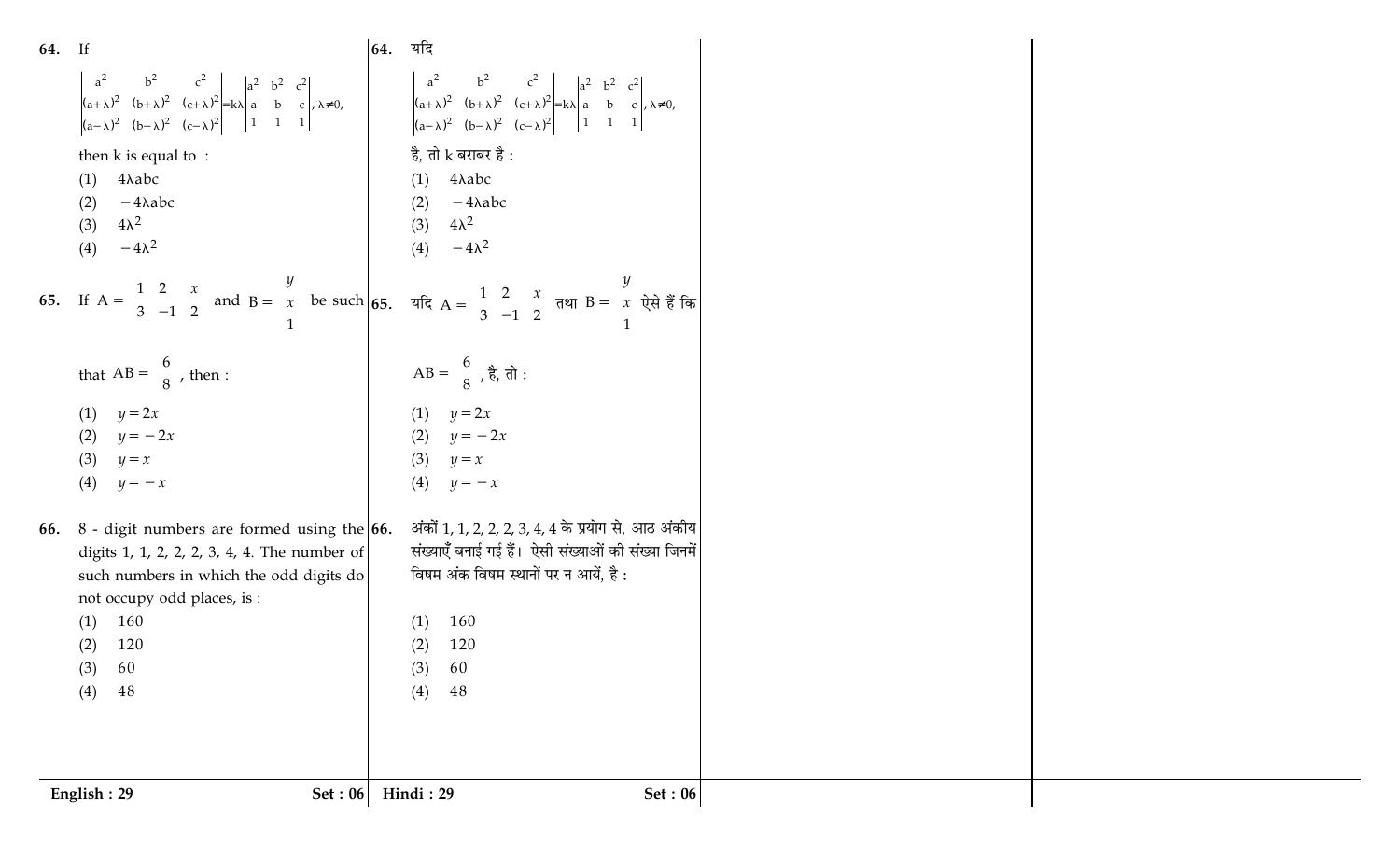|     | powers of $x$ and the coefficients of powers<br>of $x$ in two consecutive terms of the<br>expansion are equal, then these terms<br>are :<br>$7th$ and $8th$<br>(1)<br>8 <sup>th</sup> and 9 <sup>th</sup><br>(2)<br>$28th$ and $29th$<br>(3) | 67. If $\left(2+\frac{x}{3}\right)^{55}$ is expanded in the ascending 67. यदि $\left(2+\frac{x}{3}\right)^{55}$ का x की आरोही घातों में प्रसार<br>करने पर, प्रसार में दो क्रमिक पदों में $x$ की घातें समान $\vert$<br>हैं, तो यह पद हैं :<br>$7$ वाँ तथा $8$ वाँ<br>(1)<br>8 वाँ तथा 9 वाँ<br>(2)<br>28 वाँ तथा 29 वाँ<br>(3) |  |
|-----|----------------------------------------------------------------------------------------------------------------------------------------------------------------------------------------------------------------------------------------------|-------------------------------------------------------------------------------------------------------------------------------------------------------------------------------------------------------------------------------------------------------------------------------------------------------------------------------|--|
| 68. | $27th$ and $28th$<br>(4)<br>Let G be the geometric mean of two $68$ .<br>positive numbers a and b, and M be the                                                                                                                              | $27$ वाँ तथा $28$ वाँ<br>(4)<br>माना दो धन संख्याओं a तथा b का गुणोत्तर माध्य $G$ है<br>तथा $\frac{1}{a}$ तथा $\frac{1}{b}$ का समान्तर माध्य M है। यदि                                                                                                                                                                        |  |
|     | arithmetic mean of $\frac{1}{a}$ and $\frac{1}{b}$ . If $\frac{1}{M}$ : G is<br>$4:5$ , then a : b can be :<br>1:4<br>1:2<br>2:3                                                                                                             | $\frac{1}{M}$ : G = 4 : 5 है, तो a : b हो सकते हैं :<br>1:4<br>(1)<br>1:2<br>(2)<br>(3)<br>2:3                                                                                                                                                                                                                                |  |
| 69. | 3:4<br>(4)<br>The least positive integer n such that $69.$<br>(1) 4                                                                                                                                                                          | (4)<br>3:4<br>धन पूर्णांक n का वह न्यूनतम मान जिसके लिये<br>1 - $\frac{2}{3}$ - $\frac{2}{3^2}$ -  - $\frac{2}{3^{n-1}}$ < $\frac{1}{100}$ , is : $1 - \frac{2}{3} - \frac{2}{3^2}$ -  - $\frac{2}{3^{n-1}}$ < $\frac{1}{100}$ , $\frac{3}{6}$ , $\frac{3}{6}$ :<br>(1)                                                       |  |
|     | 5<br>(2)<br>(3)<br>6<br>(4)<br>7                                                                                                                                                                                                             | (2)<br>5<br>(3)<br>6<br>(4)<br>7                                                                                                                                                                                                                                                                                              |  |
|     | English: 30<br>Set: 06                                                                                                                                                                                                                       | Hindi: 30<br>Set: 06                                                                                                                                                                                                                                                                                                          |  |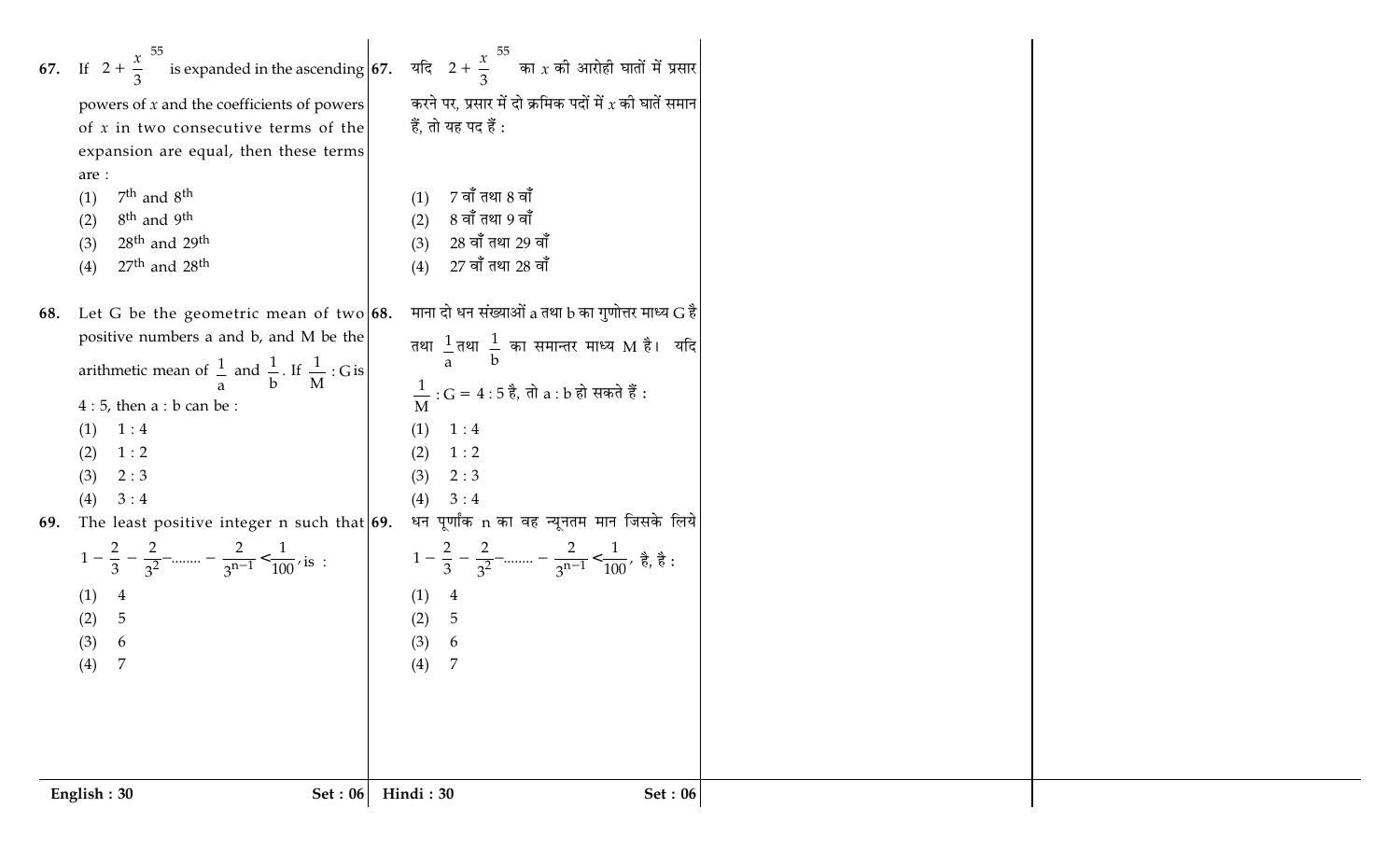| 70. Let <i>f</i> , <i>g</i> : R→R be two functions defined by 70. माना <i>f</i> , <i>g</i> : R→R दो फलन हैं जो<br>$f(x) = \begin{cases} x \sin(\frac{1}{x}), & x \neq 0 \\ 0, & x = 0 \end{cases}$ , and $g(x) = xf(x)$<br>$f(x) = \begin{cases} x \sin(\frac{1}{x}), & x \neq 0 \\ 0, & x = 0 \end{cases}$ , $f(x) = \begin{cases} x \sin(\frac{1}{x}), & x \neq 0 \\ 0, & x = 0 \end{cases}$<br><b>Statement I</b> : $f$ is a continuous function at<br>$x=0$ . | द्वारा परिभाषित हैं:<br><b>कथन I</b> : $x=0$ पर $f$ एक सतत फलन है।<br><b>कथन II :</b> $x=0$ पर $g$ एक अवकलीय फलन है।                                            |  |
|-------------------------------------------------------------------------------------------------------------------------------------------------------------------------------------------------------------------------------------------------------------------------------------------------------------------------------------------------------------------------------------------------------------------------------------------------------------------|-----------------------------------------------------------------------------------------------------------------------------------------------------------------|--|
| <b>Statement II :</b> $g$ is a differentiable function<br>at $x=0$ .<br>Both statements I and II are false.<br>(1)<br>Both statements I and II are true.<br>(2)<br>Statement I is true, statement II is<br>(3)<br>false.<br>Statement I is false, statement II is<br>(4)                                                                                                                                                                                          | कथन I तथा II दोनों असत्य हैं।<br>(1)<br>कथन I तथा II दोनों सत्य हैं।<br>(2)<br>कथन I सत्य है, कथन II असत्य है।<br>(3)<br>कथन I असत्य है, कथन II सत्य है।<br>(4) |  |
| 71. If $f(x) = x^2 - x + 5$ , $x > \frac{1}{2}$ , and $g(x)$ is its $\begin{vmatrix} 71. & 4\sqrt{\pi} & f(x) = x^2 - x + 5, & x > \frac{1}{2} \end{vmatrix}$ , $\pi$ , $x > \frac{1}{2}$ , $\pi$ and $g(x)$ and $g(x)$ is its $\begin{vmatrix} 71. & 4\sqrt{\pi} & f(x) = x^2 - x + 5, & x > \frac{1}{2} \end{vmatrix}$<br>inverse function, then $g'(7)$ equals :<br>(1)<br>$-\frac{1}{3}$<br>(2)<br>$\overline{13}$<br>$\frac{1}{3}$<br>(3)<br>(4)<br>13       | $-\frac{1}{3}$<br>(1)<br>$\frac{1}{13}$<br>(2)<br>(3)<br>(4)<br>$\overline{13}$                                                                                 |  |
| English: 31<br><b>Set: 06</b>                                                                                                                                                                                                                                                                                                                                                                                                                                     | Set: 06<br>Hindi: 31                                                                                                                                            |  |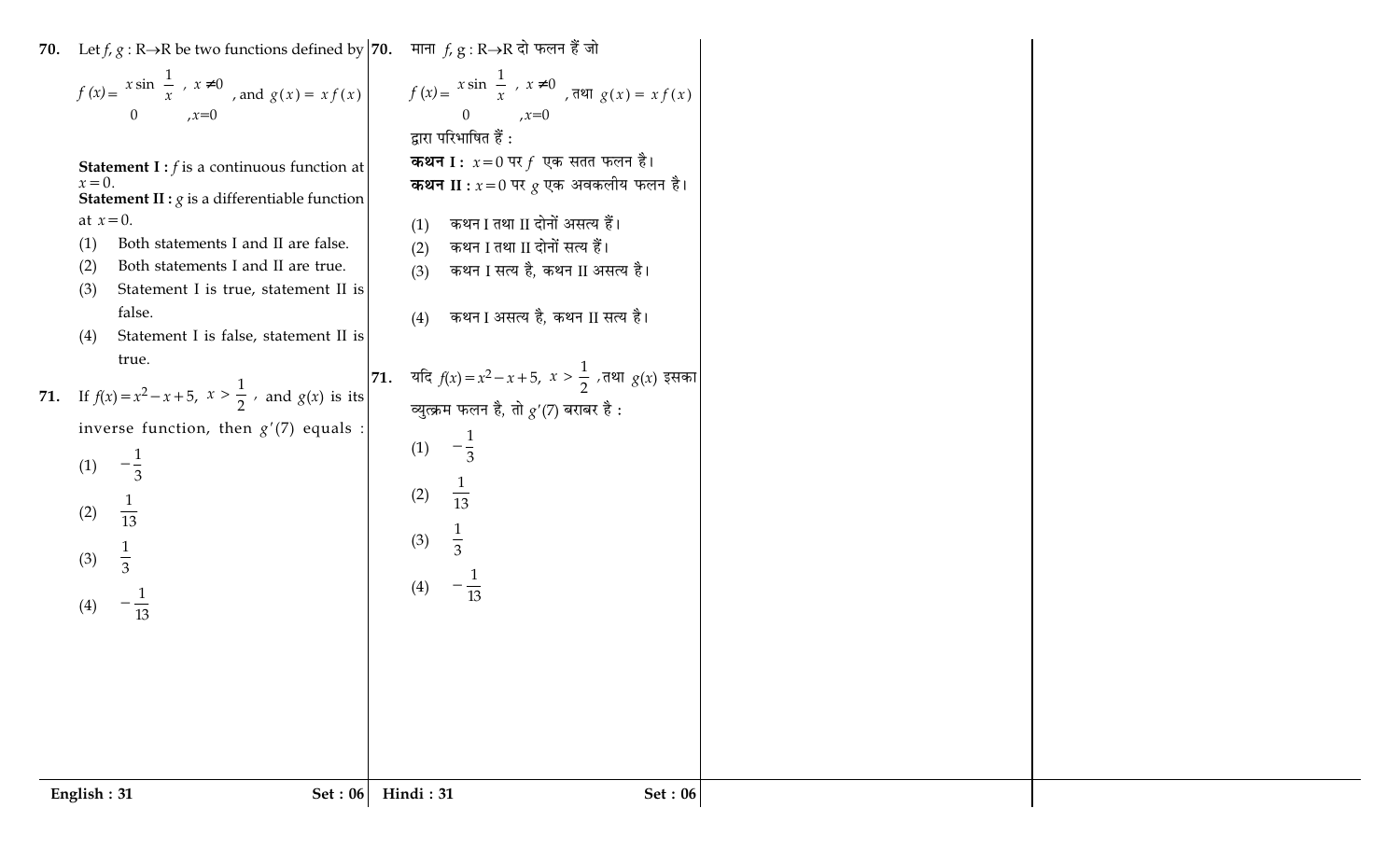| 72. Let f and g be two differentiable functions $ 72$ .<br>on <b>R</b> such that $f'(x) > 0$ and $g'(x) < 0$ , for<br>all $x \in \mathbb{R}$ . Then for all $x$ :<br>$f(g(x)) > f(g(x-1))$<br>(1)<br>$f(g(x)) > f(g(x+1))$<br>(2)<br>$g(f(x)) > g(f(x-1))$<br>(3)<br>$g(f(x)) < g(f(x+1))$<br>(4)<br>73. If $1 + x^4 + x^5 = \sum_{i=0}^{5} a_i (1 + x)^i$ , for all x in <b>R</b> ,<br>then $a_2$ is :<br>$-4$<br>(1)<br>(2)<br>6<br>$-8$<br>(3)<br>(4)<br>10 | माना <b>R</b> पर $f$ तथा $g$ दो ऐसे अवकलनीय फलन है कि <br>सभी $x \in \mathbb{R}$ के लिए $f'(x) > 0$ तथा $g'(x) < 0$ है, तो<br>सभी $x$ के लिए :<br>$f(g(x)) > f(g(x-1))$<br>(1)<br>$f(g(x)) > f(g(x+1))$<br>(2)<br>$g(f(x)) > g(f(x-1))$<br>(3)<br>(4)<br>$g(f(x)) < g(f(x+1))$<br>यदि सभी $x \in \mathbf{R}$ के लिए<br>73.<br>$1 + x^4 + x^5 = \sum_{i=0}^{5} a_i (1 + x)^i$ है, तो $a_2$ है:<br>(1)<br>$-4$<br>(2)<br>6<br>(3)<br>$-8$<br>(4)<br>10 |  |
|----------------------------------------------------------------------------------------------------------------------------------------------------------------------------------------------------------------------------------------------------------------------------------------------------------------------------------------------------------------------------------------------------------------------------------------------------------------|------------------------------------------------------------------------------------------------------------------------------------------------------------------------------------------------------------------------------------------------------------------------------------------------------------------------------------------------------------------------------------------------------------------------------------------------------|--|
| equal to:                                                                                                                                                                                                                                                                                                                                                                                                                                                      | 74. The integral $\int \frac{\sin^2 x \cos^2 x}{(\sin^3 x + \cos^3 x)^2} dx$ is 74. समाकल $\int \frac{\sin^2 x \cos^2 x}{(\sin^3 x + \cos^3 x)^2} dx$ बराबर है:                                                                                                                                                                                                                                                                                      |  |
| (1) $\frac{1}{(1 + \cot^3 x)} + c$<br>$-\frac{1}{3(1+\tan^3 x)}+c$<br>(2)                                                                                                                                                                                                                                                                                                                                                                                      | (1) $\frac{1}{(1 + \cot^3 x)} + c$<br>(2) $-\frac{1}{3(1 + \tan^3 x)} + c$                                                                                                                                                                                                                                                                                                                                                                           |  |
| (3) $\frac{\sin^3 x}{(1 + \cos^3 x)} + c$                                                                                                                                                                                                                                                                                                                                                                                                                      | (3) $\frac{\sin^3 x}{(1 + \cos^3 x)} + c$                                                                                                                                                                                                                                                                                                                                                                                                            |  |
| $-\frac{\cos^3 x}{3(1+\sin^3 x)} + c$                                                                                                                                                                                                                                                                                                                                                                                                                          | $-\frac{\cos^3 x}{3(1+\sin^3 x)} + c$<br>(4)                                                                                                                                                                                                                                                                                                                                                                                                         |  |
| English: 32<br>Set: 06                                                                                                                                                                                                                                                                                                                                                                                                                                         | Hindi: 32<br><b>Set: 06</b>                                                                                                                                                                                                                                                                                                                                                                                                                          |  |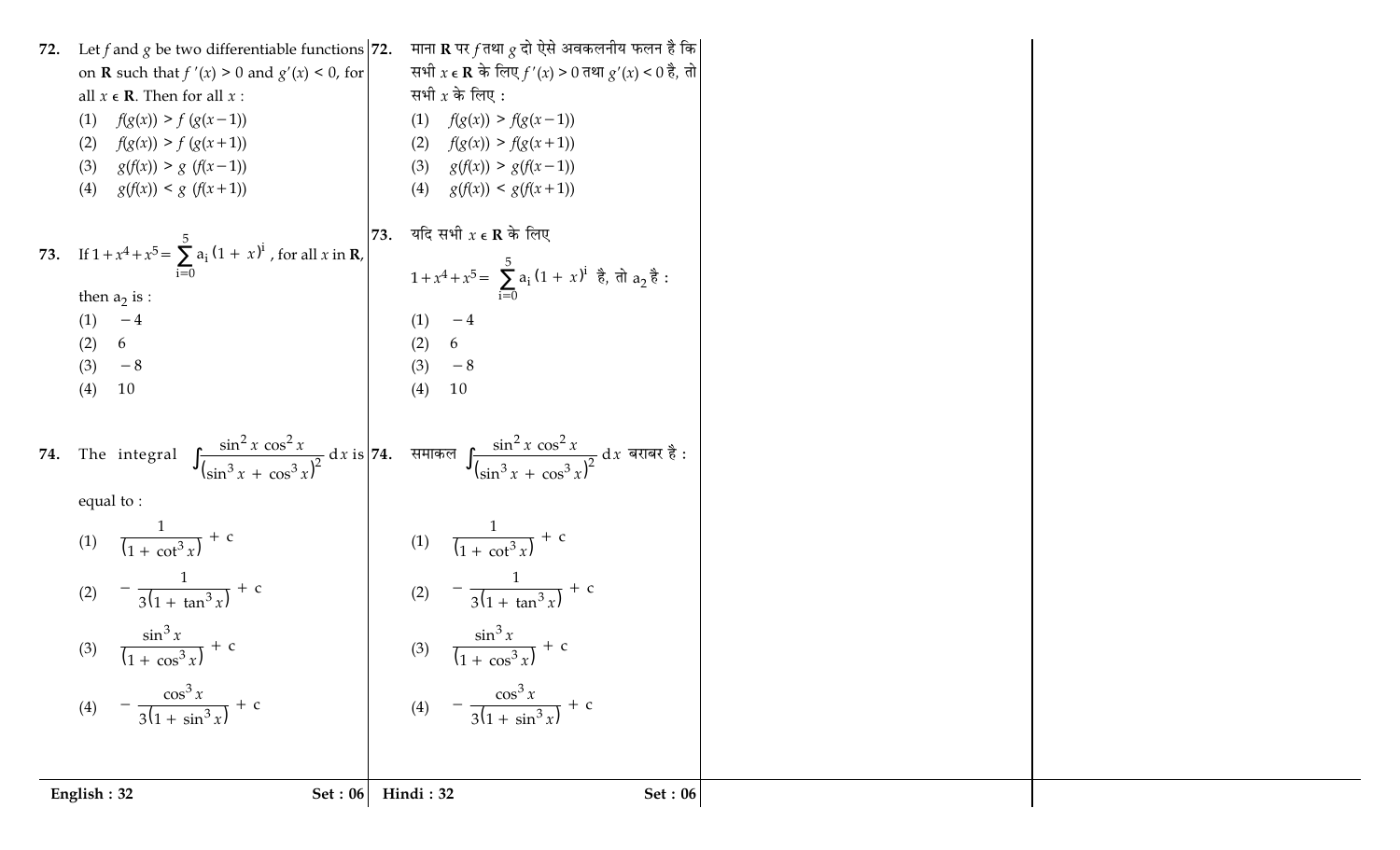|     | English: 33<br><b>Set: 06</b>                                    | Hindi: 33<br>Set: 06                                               |  |
|-----|------------------------------------------------------------------|--------------------------------------------------------------------|--|
|     |                                                                  |                                                                    |  |
|     |                                                                  |                                                                    |  |
|     | $\frac{\pi}{6}$<br>(4)                                           | $\frac{\pi}{6}$<br>(4)                                             |  |
|     | $\frac{\pi}{2}$<br>(2)<br>$\frac{\pi}{3}$<br>(3)                 | $\frac{\pi}{3}$<br>(3)                                             |  |
|     | (1)<br>$\pi$                                                     | (1)<br>$\pi$<br>$\frac{\pi}{2}$<br>(2)                             |  |
|     | $t \ge -\pi$ , then $f\left(-\frac{\pi}{3}\right)$ is equal to : | $f\!\left(-\!\frac{\pi}{3}\right)$ बराबर है :                      |  |
|     | $\int_{-\pi}^{t} (f(x) + x) dx = \pi^2 - t^2$ , for all          | $\int_{-\pi}^{t} (f(x) + x) dx = \pi^2 - t^2$ $\frac{3}{6},$<br>तो |  |
|     | <b>76.</b> If for a continuous function $f(x)$ , <b>76.</b>      | यदि एक सतत फलन $f(x)$ के लिए, सभी<br>$t \geqslant -\pi$ के लिए     |  |
|     | $\frac{\pi}{2}$<br>(4)                                           | $-\frac{\pi}{2}$<br>(4)                                            |  |
|     | (2)<br>(3)<br>$-1$                                               | (2)<br>0<br>(3)<br>$-1$                                            |  |
|     | $\frac{\pi}{2}$<br>(1)                                           | $\frac{1}{2}$<br>(1)                                               |  |
|     | then the integral $\int_0^{\pi} [\cos x] dx$ is equal to :       | समाकल $\int_0^\pi [\cos x] \mathrm{d} x$ बराबर है :                |  |
| 75. | If $\lceil$ ] denotes the greatest integer function, 75.         | यदि [ ] एक महत्तम पूर्णांकीय फलन है, तो                            |  |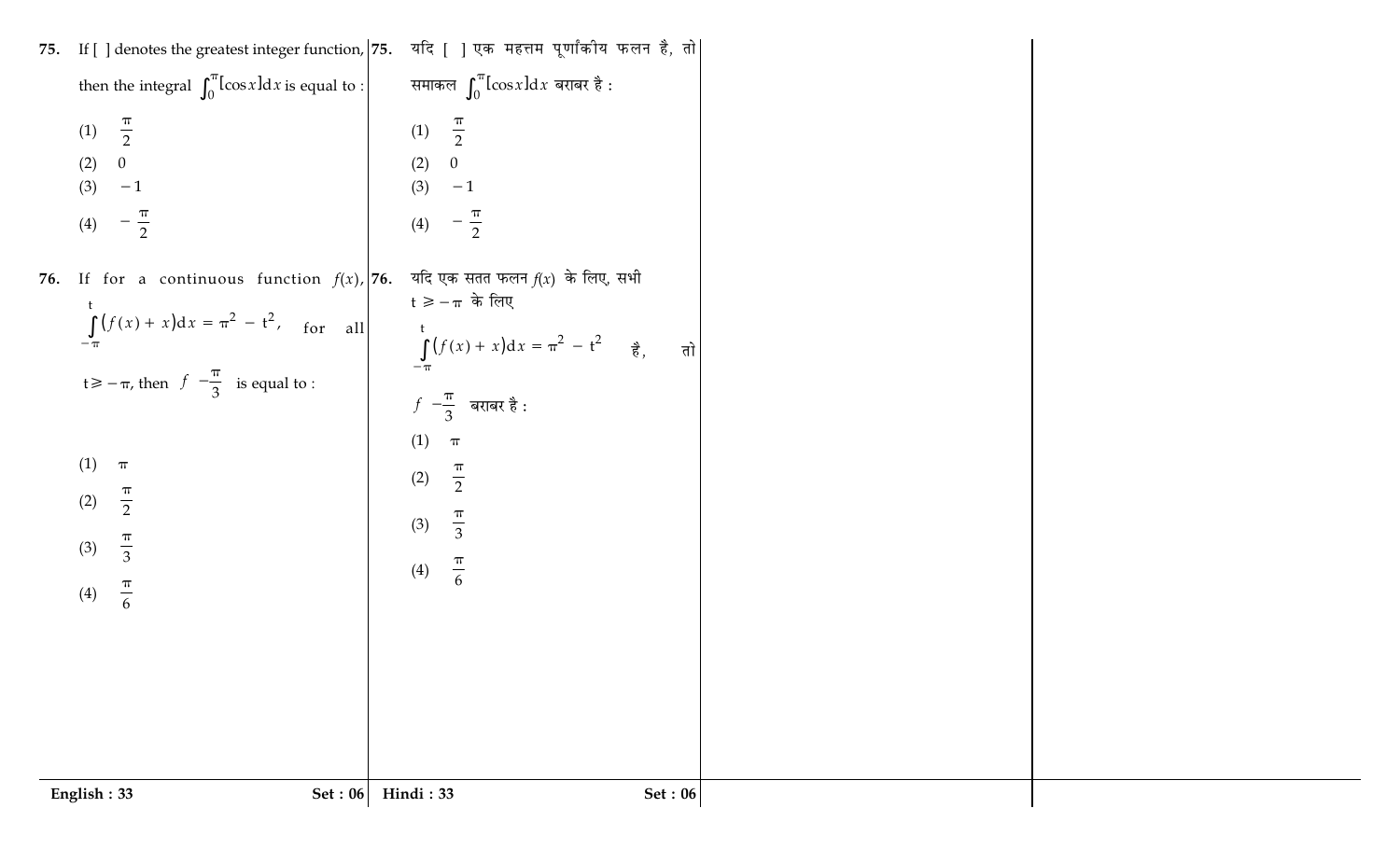| 77. | The general solution of the differential 77. अवकल समीकरण                   |                                                                          |  |
|-----|----------------------------------------------------------------------------|--------------------------------------------------------------------------|--|
|     | equation, $\sin 2x \left( \frac{dy}{dx} - \sqrt{\tan x} \right) - y = 0$ , | $\sin 2x \left( \frac{dy}{dx} - \sqrt{\tan x} \right) - y = 0$ का व्यापक |  |
|     | is:                                                                        | हल है :                                                                  |  |
|     | $y\sqrt{\tan x} = x + c$<br>(1)                                            | $y\sqrt{\tan x} = x + c$<br>(1)                                          |  |
|     | $y\sqrt{\cot x} = \tan x + c$<br>(2)                                       | $y\sqrt{\cot x} = \tan x + c$<br>(2)                                     |  |
|     | $y\sqrt{\tan x} = \cot x + c$<br>(3)                                       | $y\sqrt{\tan x} = \cot x + c$<br>(3)                                     |  |
|     | $y\sqrt{\cot x} = x + c$<br>(4)                                            | $y\sqrt{\cot x} = x + c$<br>(4)                                          |  |
| 78. | If a line intercepted between the coordinate $ 78$ .                       | निर्देशांक अक्षों के बीच अंत:खंडित एक रेखा, एक                           |  |
|     | axes is trisected at a point $A(4, 3)$ , which                             | बिंदु $A(4, 3)$ जो x- अक्ष के पास है, पर समत्रिभाजित                     |  |
|     | is nearer to $x$ -axis, then its equation is :<br>$4x - 3y = 7$            | होती है, तो उसका समीकरण है :                                             |  |
|     | (1)<br>$3x + 2y = 18$<br>(2)                                               | $4x - 3y = 7$<br>(1)<br>$3x + 2y = 18$<br>(2)                            |  |
|     | $3x + 8y = 36$<br>(3)                                                      | $3x + 8y = 36$<br>(3)                                                    |  |
|     | $x + 3y = 13$<br>(4)                                                       | $x + 3y = 13$<br>(4)                                                     |  |
| 79. | If the three distinct lines $x + 2ay + a = 0$ , 79.                        | यदि तीन विभिन्न रेखाएँ $x+2ay+a=0$ ,                                     |  |
|     | $x + 3by + b = 0$ and $x + 4ay + a = 0$ are                                | $x + 3by + b = 0$ तथा $x + 4ay + a = 0$ संगामी हैं,                      |  |
|     | concurrent, then the point $(a, b)$ lies on $a$ :<br>circle<br>(1)         | तो बिंदु (a, b) एक :<br>वृत्त पर स्थित है                                |  |
|     | hyperbola<br>(2)                                                           | (1)<br>अति परवलय पर स्थित है<br>(2)                                      |  |
|     | straight line<br>(3)                                                       | सरल रेखा पर स्थित है<br>(3)                                              |  |
|     | parabola<br>(4)                                                            | परवलय पर स्थित है<br>(4)                                                 |  |
|     |                                                                            |                                                                          |  |
|     |                                                                            |                                                                          |  |
|     |                                                                            |                                                                          |  |
|     |                                                                            |                                                                          |  |
|     |                                                                            |                                                                          |  |
|     |                                                                            |                                                                          |  |
|     |                                                                            |                                                                          |  |
|     | English: 34<br>Set: 06                                                     | Hindi: 34<br><b>Set: 06</b>                                              |  |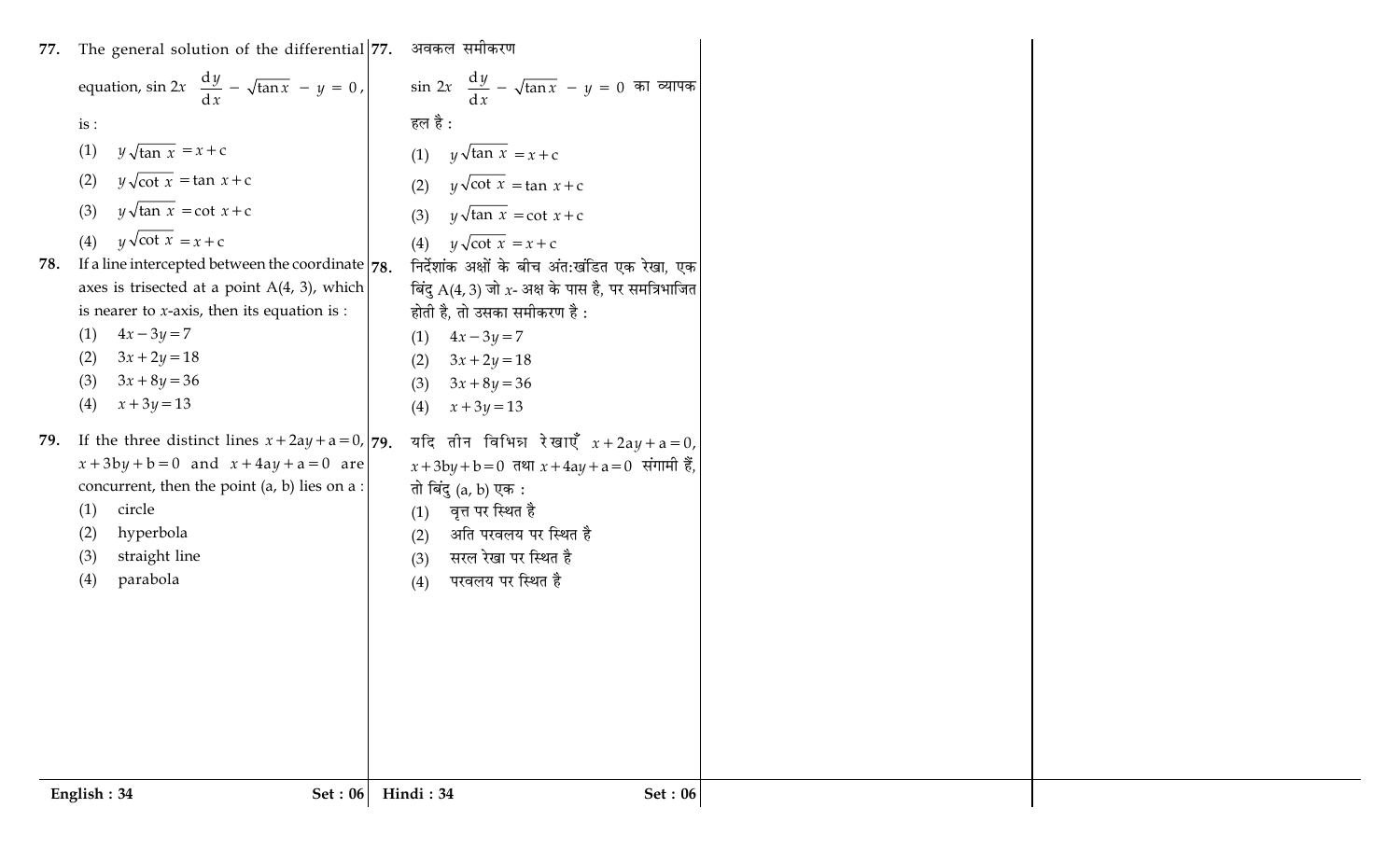|     | English: 35<br>Set: 06                                         | Hindi: 35<br><b>Set: 06</b>                                                |  |
|-----|----------------------------------------------------------------|----------------------------------------------------------------------------|--|
|     |                                                                |                                                                            |  |
|     |                                                                |                                                                            |  |
|     |                                                                |                                                                            |  |
|     | 36<br>(4)                                                      | 36<br>(4)                                                                  |  |
|     | 26<br>(3)                                                      | 26<br>(3)                                                                  |  |
|     | 18<br>(2)                                                      | 18<br>(2)                                                                  |  |
|     | 12<br>(1)                                                      | 12<br>(1)                                                                  |  |
|     | is:                                                            |                                                                            |  |
|     | $\frac{x^2}{16} + \frac{y^2}{81} = 1$ and the co-ordinate axes | रेखा तथा निर्देशांक अक्षों द्वारा बनी त्रिभुज का न्यूनतम<br>क्षेत्रफल है : |  |
|     | any tangent to the ellipse $ 82$ .<br>by                       |                                                                            |  |
| 82. | The minimum area of a triangle formed                          | दीर्घवृत्त $\frac{x^2}{16} + \frac{y^2}{81} = 1$ पर खींची गई किसी स्पर्श   |  |
|     | (4)                                                            | (4)<br>3                                                                   |  |
|     | $\sqrt{3}$<br>(3)                                              | $\sqrt{3}$<br>(3)                                                          |  |
|     | (2)<br>$\overline{\sqrt{3}}$                                   | $\frac{1}{\sqrt{3}}$<br>(2)                                                |  |
|     |                                                                |                                                                            |  |
|     | (1)<br>$\overline{3}$                                          | $rac{1}{3}$<br>(1)                                                         |  |
|     | $\mathsf{to}$ :                                                |                                                                            |  |
|     | angle between them, then $ \tan \alpha $ is equal              | है, तो $ $ tan $\alpha $ बराबर है :                                        |  |
|     | $(-2, -1)$ to the curve, $y^2 = 4x$ . If $\alpha$ is the       | स्पर्श रेखाएँ खींची गई है, यदि उनके बीच का कोण $\alpha$                    |  |
| 81. | Two tangents are drawn from a point $ 81$ .                    | एक बिंदु $(-2, -1)$ से एक वक्र $y^2 = 4x$ पर दो                            |  |
|     | no common tangent<br>(4)                                       | कोई उभयनिष्ठ स्पर्श रेखा नहीं।<br>(4)                                      |  |
|     | three common tangents<br>(3)                                   | तीन उभयनिष्ठ स्पर्श रेखाएं।<br>(3)                                         |  |
|     | two pairs of common tangents<br>(2)                            | उभयनिष्ठ स्पर्श रेखाओं के दो युग्म।<br>(2)                                 |  |
|     | one pair of common tangents<br>(1)                             | उभयनिष्ठ स्पर्श रेखाओं का एक युग्म।<br>(1)                                 |  |
|     | $x^2 + y^2 - 2y = 0$ , there is/are :                          | लिए है/हैं :                                                               |  |
|     | 80. For the two circles $x^2 + y^2 = 16$ and 80.               | दो वृत्तों $x^2 + y^2 = 16$ तथा $x^2 + y^2 - 2y = 0$ , के                  |  |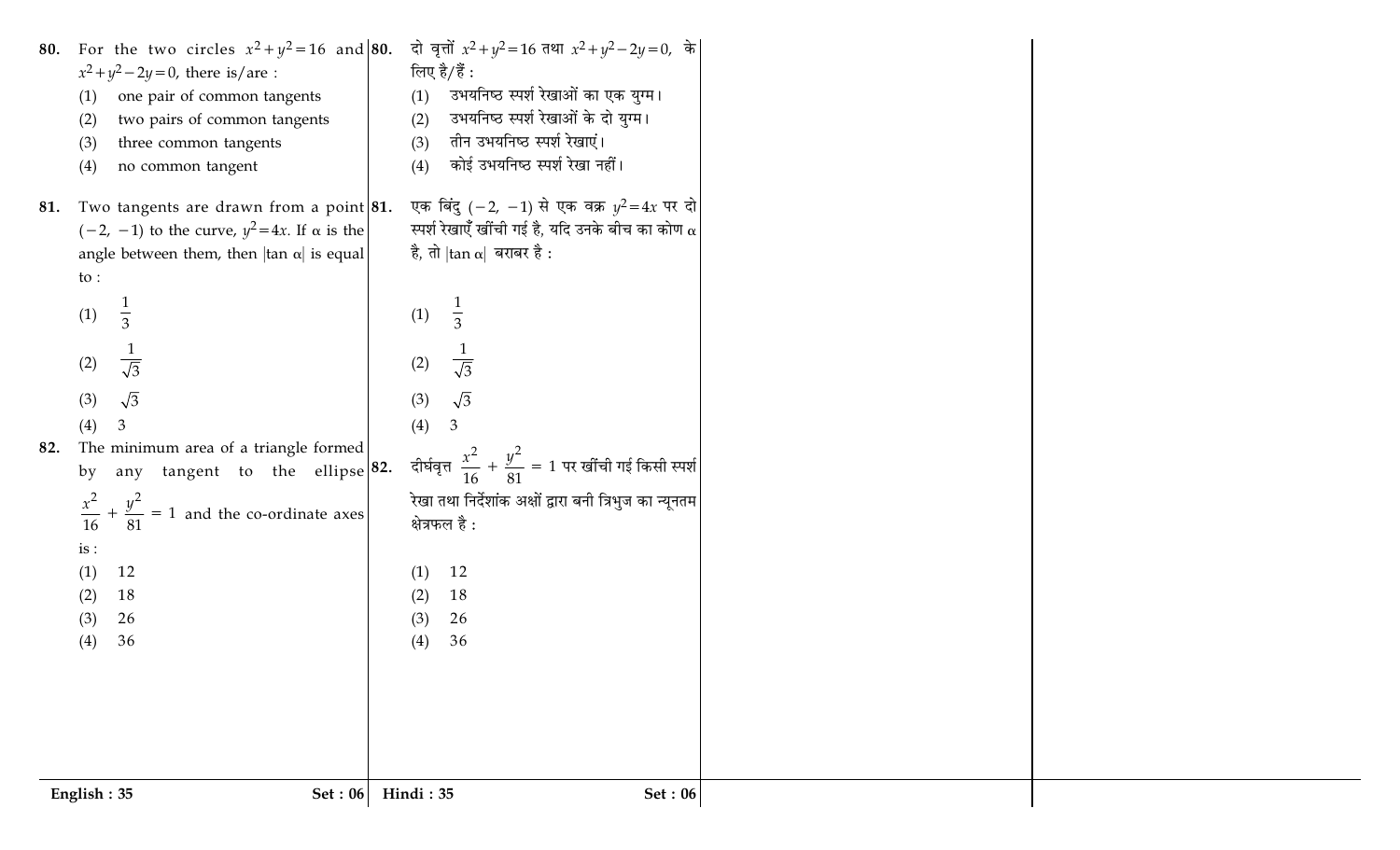|                                             | 83. A symmetrical form of the line of 83. समतलों $x = ay + b$ तथा $z = cy + d$ की प्रतिच्छेदी |  |
|---------------------------------------------|-----------------------------------------------------------------------------------------------|--|
| intersection of the planes $x = ay + b$ and | रेखा का सममित रूप है :                                                                        |  |
| $z = cy + d$ is :                           |                                                                                               |  |

 $(4) 6$ 

English: 36

|     | (1) $\frac{x-b}{2} = \frac{y-1}{1} = \frac{z-d}{c}$                                                                                                                                  | (1) $\frac{x-b}{2} = \frac{y-1}{1} = \frac{z-d}{c}$                                                                                                                                                                                               |
|-----|--------------------------------------------------------------------------------------------------------------------------------------------------------------------------------------|---------------------------------------------------------------------------------------------------------------------------------------------------------------------------------------------------------------------------------------------------|
|     | (2) $\frac{x - b - a}{2} = \frac{y - 1}{1} = \frac{z - d - c}{c}$                                                                                                                    | (2) $\frac{x - b - a}{2} = \frac{y - 1}{1} = \frac{z - d - c}{c}$                                                                                                                                                                                 |
|     | (3) $\frac{x-a}{b} = \frac{y-0}{1} = \frac{z-c}{d}$                                                                                                                                  | (3) $\frac{x-a}{b} = \frac{y-0}{1} = \frac{z-c}{d}$                                                                                                                                                                                               |
|     | (4) $\frac{x - b - a}{b} = \frac{y - 1}{0} = \frac{z - d - c}{d}$                                                                                                                    | (4) $\frac{x - b - a}{b} = \frac{y - 1}{0} = \frac{z - d - c}{d}$                                                                                                                                                                                 |
| 84. | between planes, 84.<br>the distance<br>If<br>$4x - 2y - 4z + 1 = 0$<br>and                                                                                                           | यदि समतलों $4x - 2y - 4z + 1 = 0$ तथ<br>$4x - 2y - 4z + d = 0$ के बीच की दूरी 7, तो $d \xi$                                                                                                                                                       |
|     | $4x - 2y - 4z + d = 0$ is 7, then d is :<br>$(1)$ 41 or $-42$<br>(2) 42 or $-43$<br>$(3)$ -41 or 43<br>$(4)$ -42 or 44                                                               | $41$ अथवा $-42$<br>(1)<br>$(2)$ 42 अथवा -43<br>$(3)$ -41 अथवा 43<br>$-42$ अथवा $44$<br>(4)                                                                                                                                                        |
| 85. | If $x$ , $y$ and $z$ are three unit vectors in 85.<br>three-dimensional space, then the<br>minimum value of<br>$\hat{x} + \hat{y}^2 + \hat{y} + \hat{z}^2 + \hat{z} + \hat{z}^2$ is: | यदि त्रि-विमीय आकाश में $\stackrel{\wedge}{x}$ , $\stackrel{\wedge}{y}$ तथा $\stackrel{\wedge}{z}$ तीन मात्र<br>सदिश हैं, तो $\hat{x}$ + $\hat{y}$ + $\hat{y}$ + $\hat{y}$ + $\hat{z}$ + $\hat{z}$ + $\hat{z}$ + $\hat{x}$<br>का न्यूनतम मान है : |
|     | (1) $\frac{3}{2}$<br>$\mathfrak{Z}$<br>(2)                                                                                                                                           | (1) $\frac{3}{2}$<br>$\mathfrak{Z}$<br>(2)                                                                                                                                                                                                        |
|     | $3\sqrt{3}$<br>(3)                                                                                                                                                                   | $3\sqrt{3}$<br>(3)                                                                                                                                                                                                                                |

| $=\frac{z-d}{c}$                                                             | (1) $\frac{x-b}{2} = \frac{y-1}{1} = \frac{z-d}{c}$                                                                                                                                                                    |
|------------------------------------------------------------------------------|------------------------------------------------------------------------------------------------------------------------------------------------------------------------------------------------------------------------|
| $\frac{-1}{1} = \frac{z - d - c}{c}$                                         | (2) $\frac{x - b - a}{a} = \frac{y - 1}{1} = \frac{z - d - c}{c}$                                                                                                                                                      |
| $=\frac{z-c}{d}$                                                             | (3) $\frac{x-a}{b} = \frac{y-0}{1} = \frac{z-c}{d}$                                                                                                                                                                    |
| $\frac{-1}{0} = \frac{z - d - c}{d}$                                         | (4) $\frac{x - b - a}{b} = \frac{y - 1}{0} = \frac{z - d - c}{d}$                                                                                                                                                      |
| and<br>, then $d$ is :                                                       | between planes, $\begin{vmatrix} 84. & 4 \bar{x} \end{vmatrix}$ समतलों $4x - 2y - 4z + 1 = 0$ तथा<br>$4x - 2y - 4z + d = 0$ के बीच की दूरी 7, तो $d\ddot{\mathcal{z}}$ :                                               |
|                                                                              | $(1)$ 41 अथवा $-42$<br>$(2)$ 42 अथवा $-43$<br>$(3)$ -41 अथवा 43<br>$(4)$ -42 अथवा 44                                                                                                                                   |
| ree unit vectors in $ 85$ .<br>space, then the<br>$\frac{1}{ z + x ^2}$ is : | यदि त्रि–विमीय आकाश में $\stackrel{\wedge}{x}$ , $\stackrel{\wedge}{y}$ तथा $\stackrel{\wedge}{z}$ तीन मात्रक<br>सदिश हैं, तो $\hat{x} + \hat{y}^2 + \hat{y} + \hat{z}^2 + \hat{z} + \hat{x}^2$<br>का न्यूनतम मान है : |
|                                                                              | (1) $\frac{3}{2}$<br>(2) 3<br>$3\sqrt{3}$<br>(3)<br>(4)<br>6                                                                                                                                                           |
|                                                                              | Set : 06 Hindi : 36<br><b>Set: 06</b>                                                                                                                                                                                  |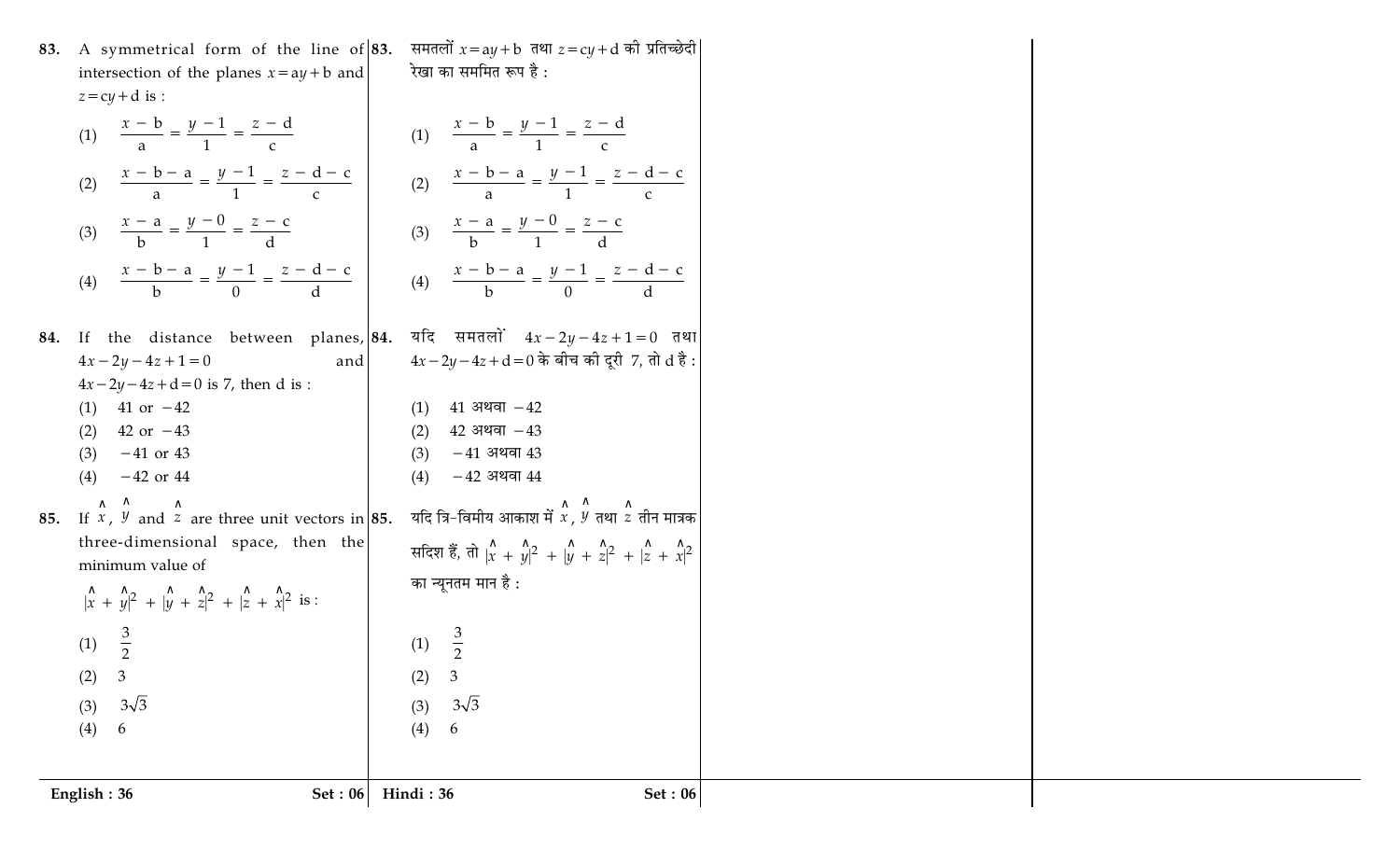| 86. Let $\overline{X}$ and M.D. be the mean and the mean 86.  | माना $\bm{{\rm n}}$ प्रेक्षणों $x_i$ , $i$ = 1, 2, , $\bm{{\rm n}}$ का माध्य $\overline{X}$ तथा $\bm{{\rm m}}$ |  |
|---------------------------------------------------------------|----------------------------------------------------------------------------------------------------------------|--|
| deviation about $\overline{X}$ of n observations              | $\overline{X}$ के सापेक्ष उनका माध्य विचलन M.D. है। यदि                                                        |  |
| $x_i$ , $i = 1, 2, \ldots, n$ . If each of the observations   | प्रत्येक प्रेक्षण में 5 बढ़ा दिया जाए तो नया माध्य तथा                                                         |  |
| is increased by 5, then the new mean and                      | नये माध्य के सापेक्ष उनका माध्य विचलन क्रमश: है :                                                              |  |
| the mean deviation about the new mean,                        |                                                                                                                |  |
| respectively, are:                                            |                                                                                                                |  |
| $\overline{X}$ , M.D.<br>(1)                                  | $\overline{X}$ , M.D.<br>(1)                                                                                   |  |
| $\overline{X}$ +5, M.D.<br>(2)                                | $\overline{X}$ +5, M.D.<br>(2)                                                                                 |  |
| $\overline{X}$ , M.D.+5<br>(3)                                | $\overline{X}$ , M.D.+5<br>(3)                                                                                 |  |
| $\overline{X}$ +5, M.D. +5<br>(4)                             | $\bar{X}$ + 5, M.D. + 5<br>(4)                                                                                 |  |
| A number <i>x</i> is chosen at random from the $ 87$ .<br>87. | समुच्चय {1, 2, 3, 4, , 100} में से एक संख्या $x$                                                               |  |
| set {1, 2, 3, 4, , 100}. Define the                           | यादृच्छया चुनी गई। घटना A को परिभाषित कीजिए :                                                                  |  |
| event : A = the chosen number $x$ satisfies                   | $A = \overline{q}$ नी गई संख्या $x$                                                                            |  |
|                                                               |                                                                                                                |  |
| $\frac{(x-10)(x-50)}{(x-30)} \ge 0$                           | $\frac{(x-10)(x-50)}{(x-30)} \ge 0$ को संतुष्ट करती है।                                                        |  |
| Then $P(A)$ is :                                              | तो $P(A)$ है :                                                                                                 |  |
| 0.71<br>(1)                                                   | 0.71<br>(1)                                                                                                    |  |
| 0.70<br>(2)                                                   | 0.70<br>(2)                                                                                                    |  |
| 0.51<br>(3)                                                   | 0.51<br>(3)                                                                                                    |  |
| (4)<br>0.20                                                   | (4)<br>0.20                                                                                                    |  |
|                                                               |                                                                                                                |  |
|                                                               |                                                                                                                |  |
|                                                               |                                                                                                                |  |
|                                                               |                                                                                                                |  |
|                                                               |                                                                                                                |  |
|                                                               |                                                                                                                |  |
|                                                               |                                                                                                                |  |
|                                                               |                                                                                                                |  |
|                                                               |                                                                                                                |  |
| Set : $06$<br>English: 37                                     | Hindi: 37<br>Set: 06                                                                                           |  |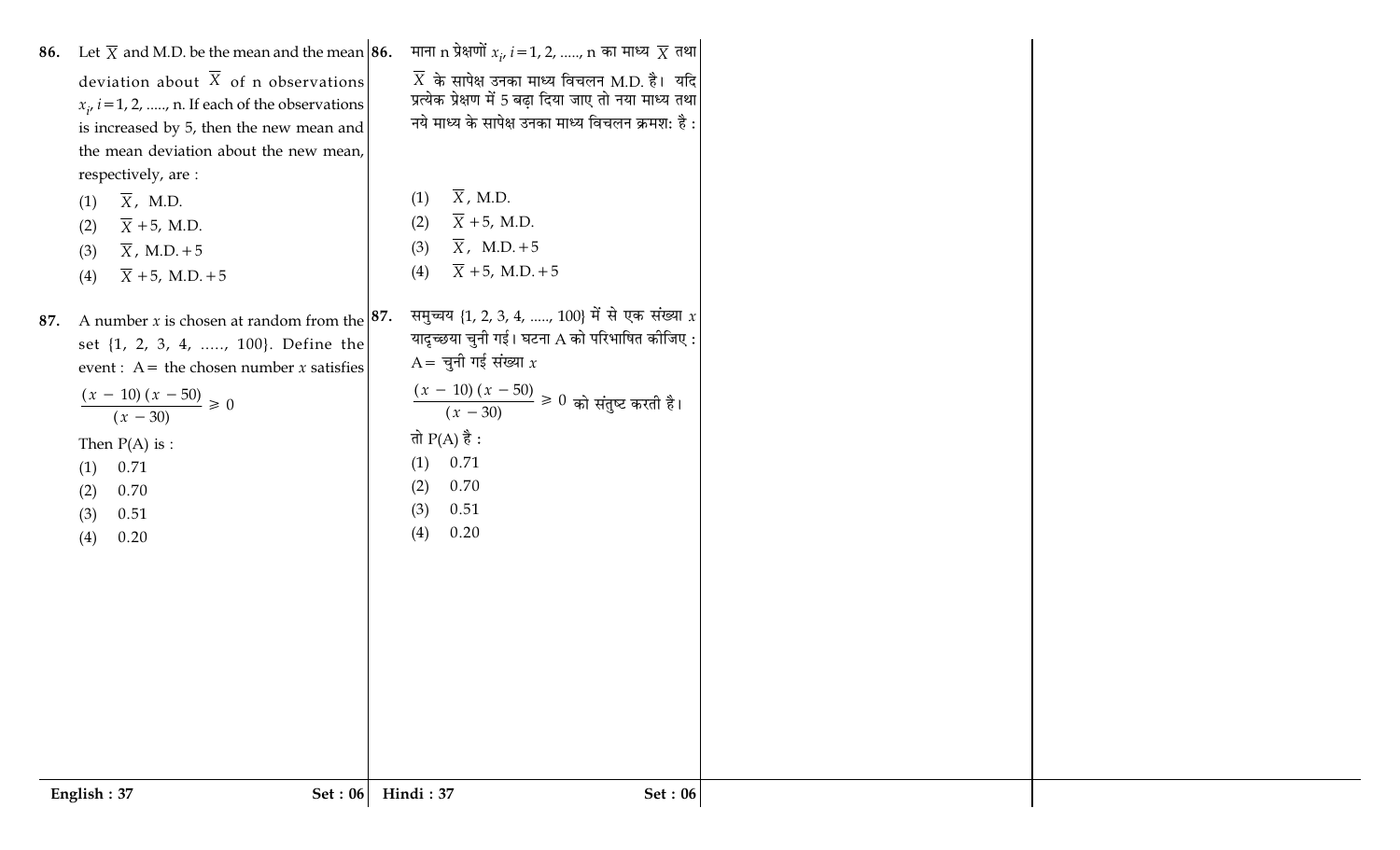|     | Set: 06<br>English: 38                                                                                                                                                                                                                                                                                 | Hindi: 38                                                                             | <b>Set: 06</b> |
|-----|--------------------------------------------------------------------------------------------------------------------------------------------------------------------------------------------------------------------------------------------------------------------------------------------------------|---------------------------------------------------------------------------------------|----------------|
|     |                                                                                                                                                                                                                                                                                                        |                                                                                       |                |
|     |                                                                                                                                                                                                                                                                                                        | (4) $(2+\sqrt{2}, -1)$                                                                |                |
|     | (4) $(2+\sqrt{2}, -1)$                                                                                                                                                                                                                                                                                 | (3) $(2+\sqrt{2}, 2-\sqrt{2})$                                                        |                |
|     | $(2+\sqrt{2}, 2-\sqrt{2})$<br>(3)                                                                                                                                                                                                                                                                      | (2) $(4, 2-\sqrt{2})$                                                                 |                |
|     | $(3, -1)$<br>$(4, 2-\sqrt{2})$<br>(2)                                                                                                                                                                                                                                                                  | $(3, -1)$<br>(1)                                                                      |                |
|     | $(A, B)$ is equal to :                                                                                                                                                                                                                                                                                 |                                                                                       |                |
|     | A and B are respectively the maximum and<br>the minimum values of $f(\theta)$ , then                                                                                                                                                                                                                   | तथा A तथा B क्रमश: $f(\theta)$ के अधिकतम तथा<br>न्यूनतम मान हैं, तो (A, B) बराबर है : |                |
|     |                                                                                                                                                                                                                                                                                                        |                                                                                       |                |
|     | 89. If $f(\theta) = \begin{vmatrix} 1 & \cos \theta & 1 \\ -\sin \theta & 1 & -\cos \theta \\ -1 & \sin \theta & 1 \end{vmatrix}$ and $\begin{vmatrix} 89 & \pi \xi & f(\theta) = \begin{vmatrix} 1 & \cos \theta & 1 \\ -\sin \theta & 1 & -\cos \theta \\ -1 & \sin \theta & 1 \end{vmatrix} \neq 0$ |                                                                                       |                |
|     |                                                                                                                                                                                                                                                                                                        |                                                                                       |                |
|     | statement II is true.                                                                                                                                                                                                                                                                                  |                                                                                       |                |
|     | statement II is false.<br>Statement I is<br>false<br>(4)<br>and                                                                                                                                                                                                                                        | कथन I असत्य है, तथा कथन II सत्य है।<br>(4)                                            |                |
|     | Statement I is<br>(3)<br>true<br>and                                                                                                                                                                                                                                                                   | कथन I सत्य है तथा कथन II असत्य है।<br>(3)                                             |                |
|     | (1)<br>Both statements I and II are false.<br>(2)                                                                                                                                                                                                                                                      | कथन I तथा II दोनों असत्य हैं।<br>(2)                                                  |                |
|     | Both statements I and II are true.                                                                                                                                                                                                                                                                     | कथन I तथा II दोनों सत्य हैं।<br>(1)                                                   |                |
|     | $0 \le \left(\sin^{-1} x - \frac{\pi}{4}\right)^2 \le \frac{9\pi^2}{16}$ .                                                                                                                                                                                                                             | $0 \le \left(\sin^{-1} x - \frac{\pi}{4}\right)^2 \le \frac{9\pi^2}{16}$ .            |                |
|     | $\sin^{-1}x + \cos^{-1}x = \frac{\pi}{2}$ and                                                                                                                                                                                                                                                          | $\sin^{-1}x + \cos^{-1}x = \frac{\pi}{2}$ तथा                                         |                |
|     | <b>Statement II</b> : For any $x \in \mathbb{R}$ ,                                                                                                                                                                                                                                                     | <b>कथन II</b> : किसी $x \in \mathbf{R}$ के लिए                                        |                |
|     | solution for all $a \ge \frac{1}{32}$ .                                                                                                                                                                                                                                                                | $a \geqslant \frac{1}{32}$ के लिए एक हल है।                                           |                |
|     | $(\sin^{-1}x)^3 + (\cos^{-1}x)^3 - a\pi^3 = 0$ has a                                                                                                                                                                                                                                                   | $(\sin^{-1}x)^3 + (\cos^{-1}x)^3 - a\pi^3 = 0$ का सभी                                 |                |
| 88. | <b>Statement</b> I : The equation 88.                                                                                                                                                                                                                                                                  | <b>कथन I</b> : समीकरण                                                                 |                |